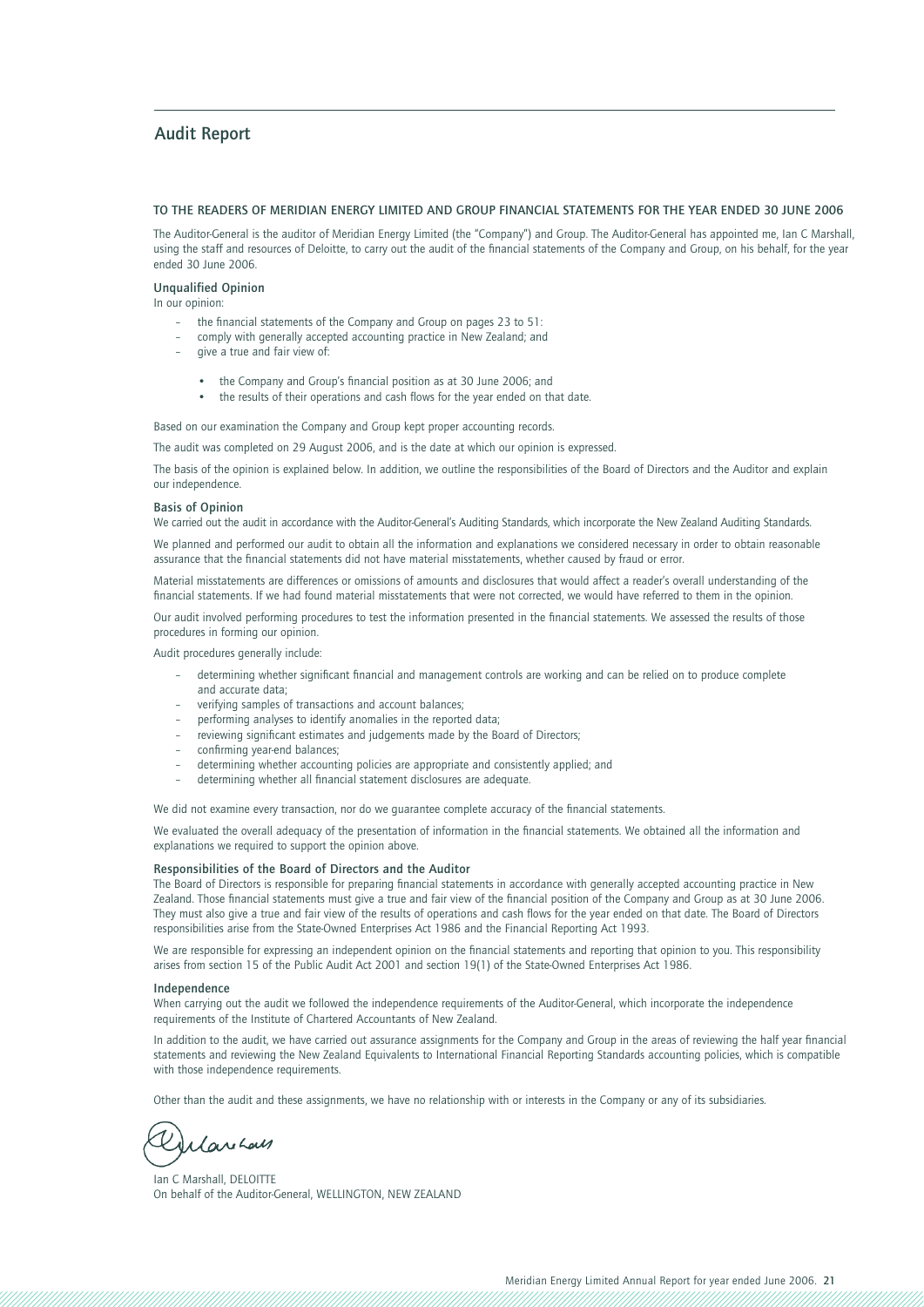### **MATTERS RELATING TO THE ELECTRONIC PRESENTATION OF THE AUDITED FINANCIAL STATEMENTS**

This audit report relates to the financial statements of Meridian Energy Limited (the company) and group for the year ended 30 June 2006 included on the company's website.

The Board of Directors is responsible for the maintenance and integrity of the company's website. We have not been engaged to report on the integrity of the company's website.

We accept no responsibility for any changes that may have occurred to the financial statements since they were initially presented on the website.

The audit report refers only to the financial statements named above. It does not provide an opinion on any other information which may have been hyperlinked to/from these financial statements. If readers of this report are concerned with the inherent risks arising from electronic data communication they should refer to the published hard copy of the audited financial statements and related audit report dated 29 August 2006 to confirm the information included in the audited financial statements presented on this website.

Legislation in New Zealand governing the preparation and dissemination of financial statements may differ from legislation in other jurisdictions.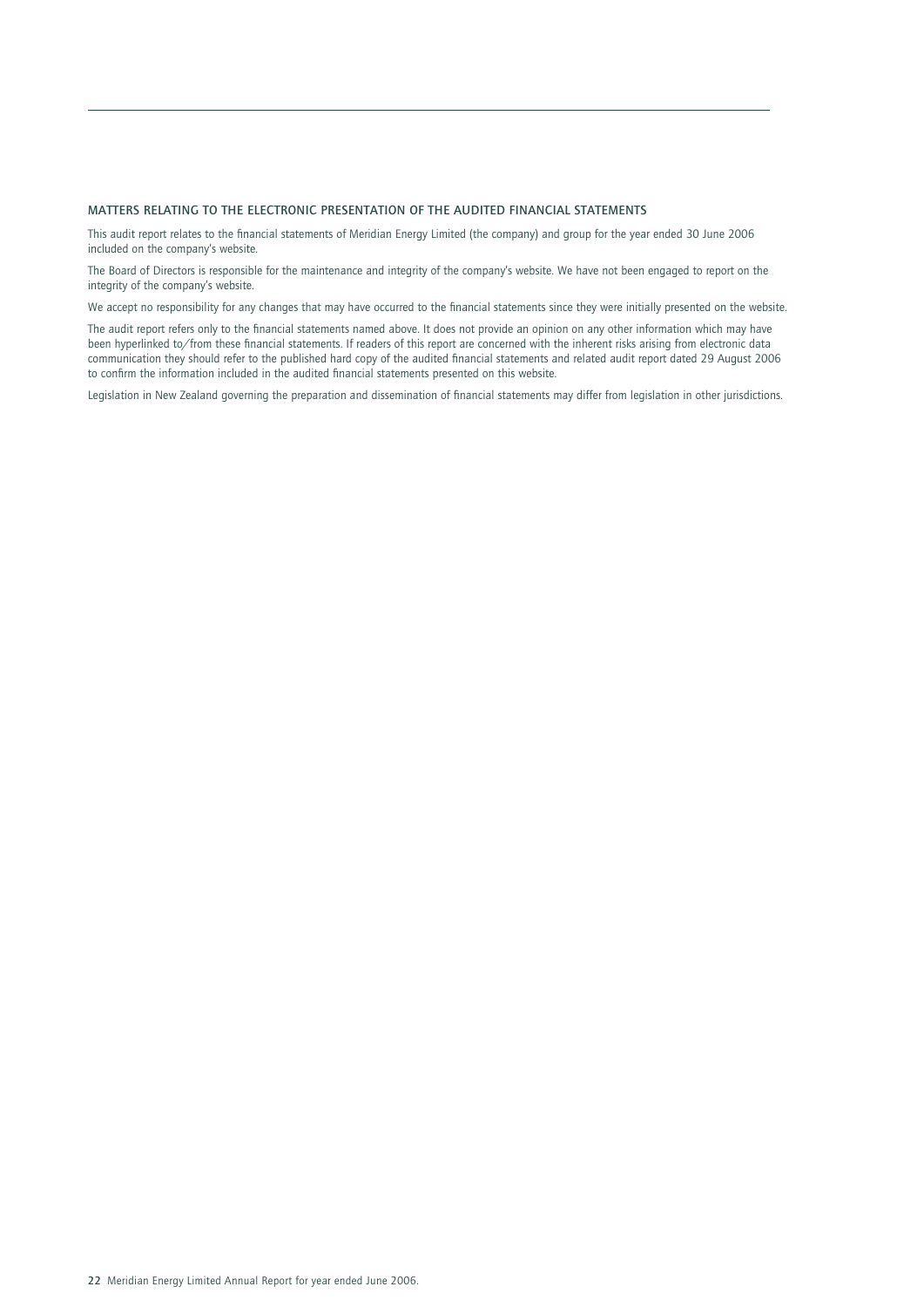### **Meridian Group Financial Highlights**

### **Profitability (year on year increase of \$638.6m)**

- \$652.5m gain on sale from Southern Hydro divestment, offset by \$26.9m of disposal costs.
- Uplift in interest income from proceeds of Southern Hydro sale, and foreign exchange gains made on repatriating proceeds.
- Gains were offset by the Group operating result (EBIT from continuing activities) being \$69m lower than the prior year an excellent result given the very challenging hydrology.

#### **Operating Revenues (year on year increase of \$566.7m)**

- Increase of \$510m revenues from generation sales compared to 2004/05. In spite of lower generation, the average spot price of \$97/MWh (\$44/MWh in prior year) received for sales to the market led to significant revenue uplift.
- Retail energy revenues increased by \$120m. \$88m of this movement resulted from sales to Corporate customers at spot prices which were significantly higher prices than the prior year. Other retail volumes were consistent with the prior year, with post winter price increases aligned to national inflation providing an energy revenue uplift.
- Interest revenues were up \$32m reflecting higher levels of cash following Southern Hydro divestment.
- Settlements on energy derivatives offset the revenue increases outlined above.

### **Operating Expenses (year on year increase of \$588.0m)**

- We experienced a \$630m uplift in cost of sales relating from energy purchased from the market at higher market prices to supply our customers.
- The energy cost uplift has been offset by \$23m lower overheads and depreciation primarily due to the Australian divestment (2005/06 reflects 5 months of Australian costs compared to 12 months in the prior year result) and foreign exchange gains of \$32m.

### **Financial Position**

- Revaluation of generation structures and plant increased value of the company's total assets by \$1.8b to \$5.3b at 30 June 2006.
- Divestment of Southern Hydro allowed an \$800m special dividend payment to the shareholder, a reduction in debt and \$251.8m of cash on hand at year end – the net debt to debt plus equity ratio at year end reduced to 10.6%.

### **Cash flows**

- Operating cash flows down on prior year by \$54.9m, which is linked to the trading result.
- Significant cash inflows from investment activity following Southern Hydro sale. Last year saw a net outflow in investment activity impacted by higher levels of wind farm construction activity (in Australia and New Zealand).
- Outflow of cash for financing activities through \$615m repayment of term borrowings and \$879m total cash dividends paid during the year.
- Cash balance at year end of \$251m.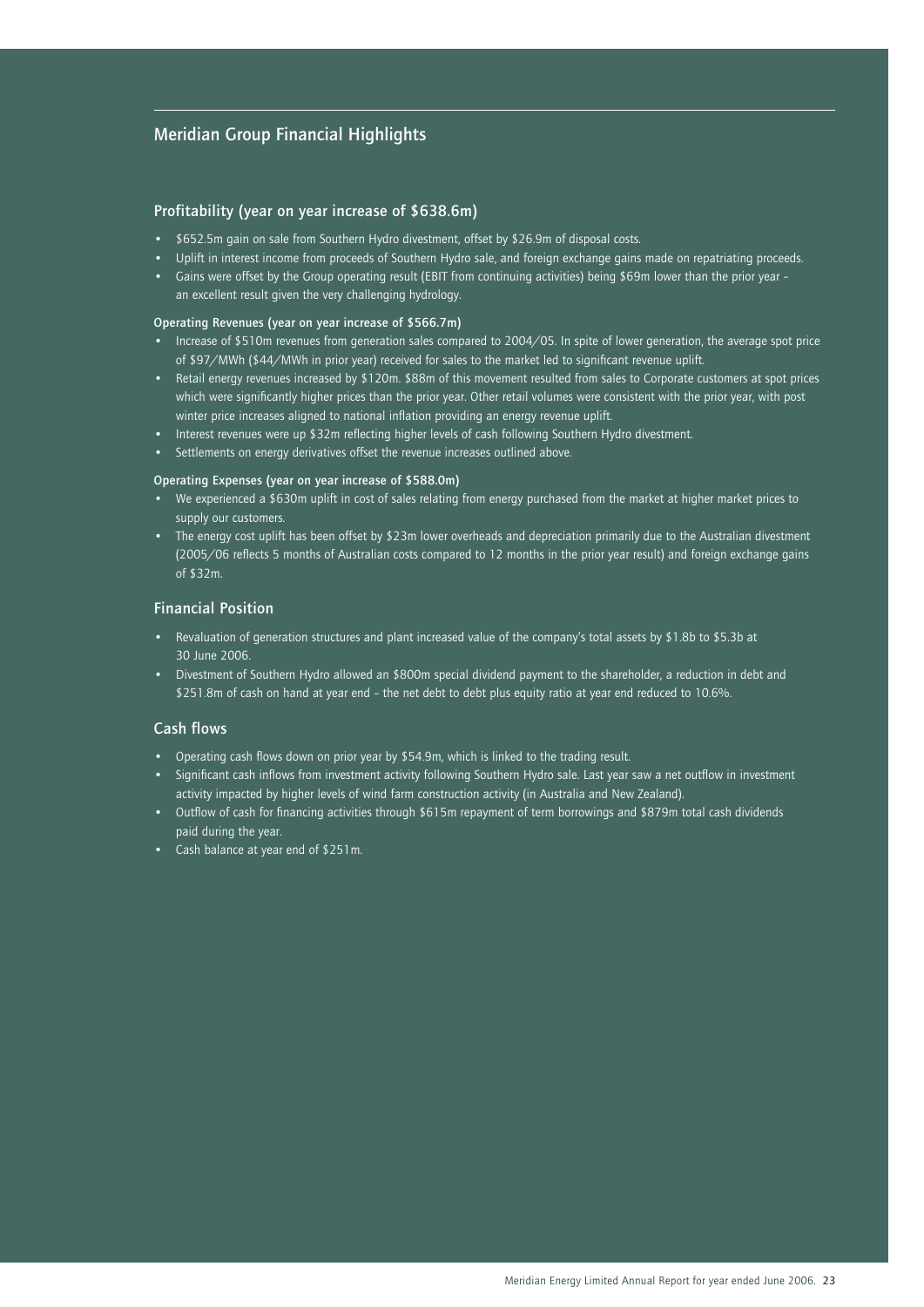### **Overview**

Meridian Energy's nature and scope of activities is the generation of electricity (including the ownership and operation of related assets), the management of water related infrastructure, and the marketing, trading and retailing of energy and wider complimentary products, solutions and services, primarily within New Zealand.

| <b>TREND STATEMENT for year ended 30 June</b>                        | 2006<br><b>\$MILLION</b> | 2005<br><b>\$MILLION</b> | 2004<br><b>\$MILLION</b> |
|----------------------------------------------------------------------|--------------------------|--------------------------|--------------------------|
| <b>Financial Performance</b>                                         |                          |                          |                          |
| Gross Revenue                                                        | 2,222.8                  | 1,656.1                  | 1,308.0                  |
| Earnings Before Interest and Tax (EBIT)                              | 1,027.1                  | 424.2                    | 299.2                    |
| Earnings Before Interest and Tax (EBIT) from Continuing Activities 1 | 397.2                    | 400.1                    | 340.7                    |
| Net Surplus After Tax                                                | 856.8                    | 218.2                    | 132.9                    |
| Net Surplus After Tax from Continuing Activities 1                   | 243.1                    | 239.2                    | 179.0                    |
| <b>Funds Employed</b>                                                |                          |                          |                          |
| Shareholders' Equity <sup>2</sup>                                    | 4,237.4                  | 2,469.1                  | 2,401.8                  |
| Term Borrowings, Deferred Tax and Lease Liability                    | 906.7                    | 1,208.2                  | 1,328.4                  |
| Current Portion of Term Borrowings                                   | $\qquad \qquad$          | 370.1                    | 158.3                    |
|                                                                      | 5,144.1                  | 4,047.4                  | 3,888.5                  |
| <b>Utilisation of Funds</b>                                          |                          |                          |                          |
| Non-Current Assets                                                   | 4,850.3                  | 4,014.7                  | 3,825.4                  |
| Net Working Capital 3                                                | 293.8                    | 32.7                     | 63.1                     |
|                                                                      | 5,144.1                  | 4,047.4                  | 3,888.5                  |

| <b>RATIOS</b>                                                        | $\frac{0}{0}$ | $\frac{0}{0}$ | $\%$ |
|----------------------------------------------------------------------|---------------|---------------|------|
| Return on Average Equity 4                                           | 34.9          | 9.0           | 5.7  |
| Net Surplus After Tax from Continuing Activities to Average Equity 4 | 9.9           | 9.8           | 7.6  |
| EBIT to Average Total Assets 5                                       | 26.0          | 10.0          | 7.3  |
| Weighted Average Cost of Interest                                    | 6.7           | 7.0           | 6.8  |

| <b>STATEMENT OF CORPORATE INTENT</b>                            | 2006<br><b>ACTUAL</b> | 2006<br><b>TARGET</b> | 2005<br><b>ACTUAL</b> |
|-----------------------------------------------------------------|-----------------------|-----------------------|-----------------------|
| <b>EBITDA Interest Cover</b><br><b>TIMES</b>                    | 31.5                  | 5.2                   | 6.1                   |
| Return on Average Equity Including Revaluation<br>$\frac{0}{0}$ | 25.6                  | 9.1                   | 9.0                   |
| Net Debt to Net Debt Plus Equity Ratio<br>$^{0/0}$              | 10.6                  | 37.4                  | 35.4                  |
| EBITDA per MWh Produced (NZ)                                    | 37.5                  | 35.9                  | 36.8                  |

1. The 2006 amount represents the results for the year of the continuing operating entities of the Group existing at 30 June 2006.

The 2005 and 2004 comparatives reflect the results for those years for the same operating entities.

2. Shareholders' Equity includes a revaluation uplift of \$1,800 million effective 30 June 2006.

3. Net Working Capital excludes the current portion of term borrowings.

4. Average Equity excludes a revaluation uplift of \$1,800 million effective 30 June 2006. The Average Equity for the comparative years include the effect of previous revaluations.

5. Average Total Assets excludes a revaluation uplift of \$1,800 million effective 30 June 2006. The Average Total Assets for the comparative years include the effect of previous revaluations.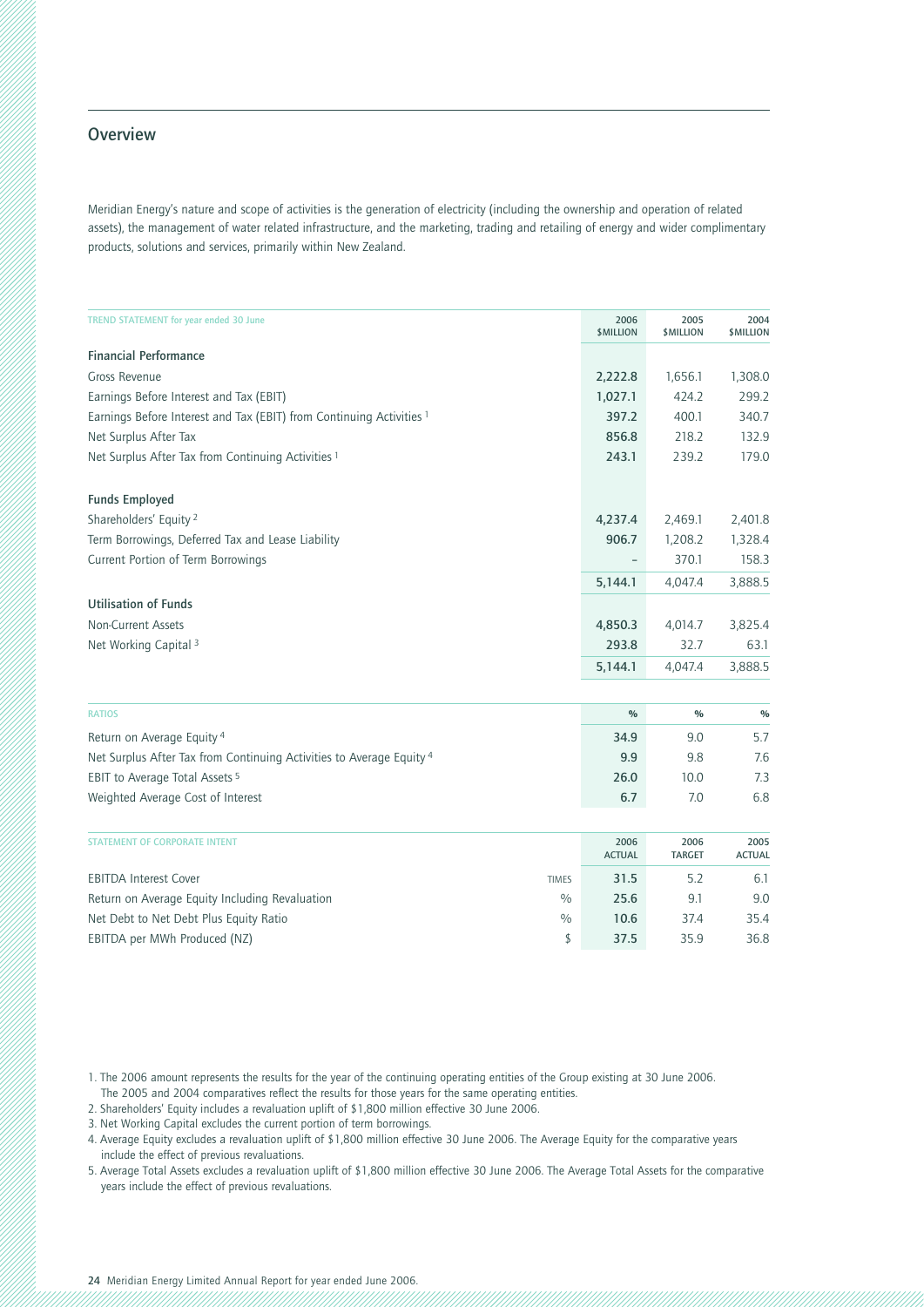### **Directors' Responsibility Statement**

The Directors are responsible for ensuring that the financial statements give a true and fair view of the financial position of the Company and the Group as at 30 June 2006 and their financial performance and cash flows for the year ended on that date.

The Directors consider that the financial statements of the Company and the Group have been prepared using appropriate accounting policies, consistently applied and supported by reasonable judgements and estimates and that all relevant financial reporting and accounting standards have been followed.

The Directors confirm that proper accounting records have been kept which enable the determination of the financial position of the Company and the Group as at 30 June 2006 and their financial performance and cash flows for the year ended on that date to ensure compliance of the financial statements with the Financial Reporting Act 1993.

The Directors consider that they have taken adequate steps to safeguard the assets of the Company and the Group and to prevent and detect fraud and other irregularities.

The Directors have pleasure in presenting the financial statements, set out on pages 24 to 49, of Meridian Energy Ltd and the Group for the year ended 30 June 2006.

The annual financial statements were authorised for issue by the Board on 29 August 2006.

For and on behalf of the Board.

Wayne BoydAnne Urlwin 29 August 2006 29 August 2006

Chairman Chair of Audit and Risk Committee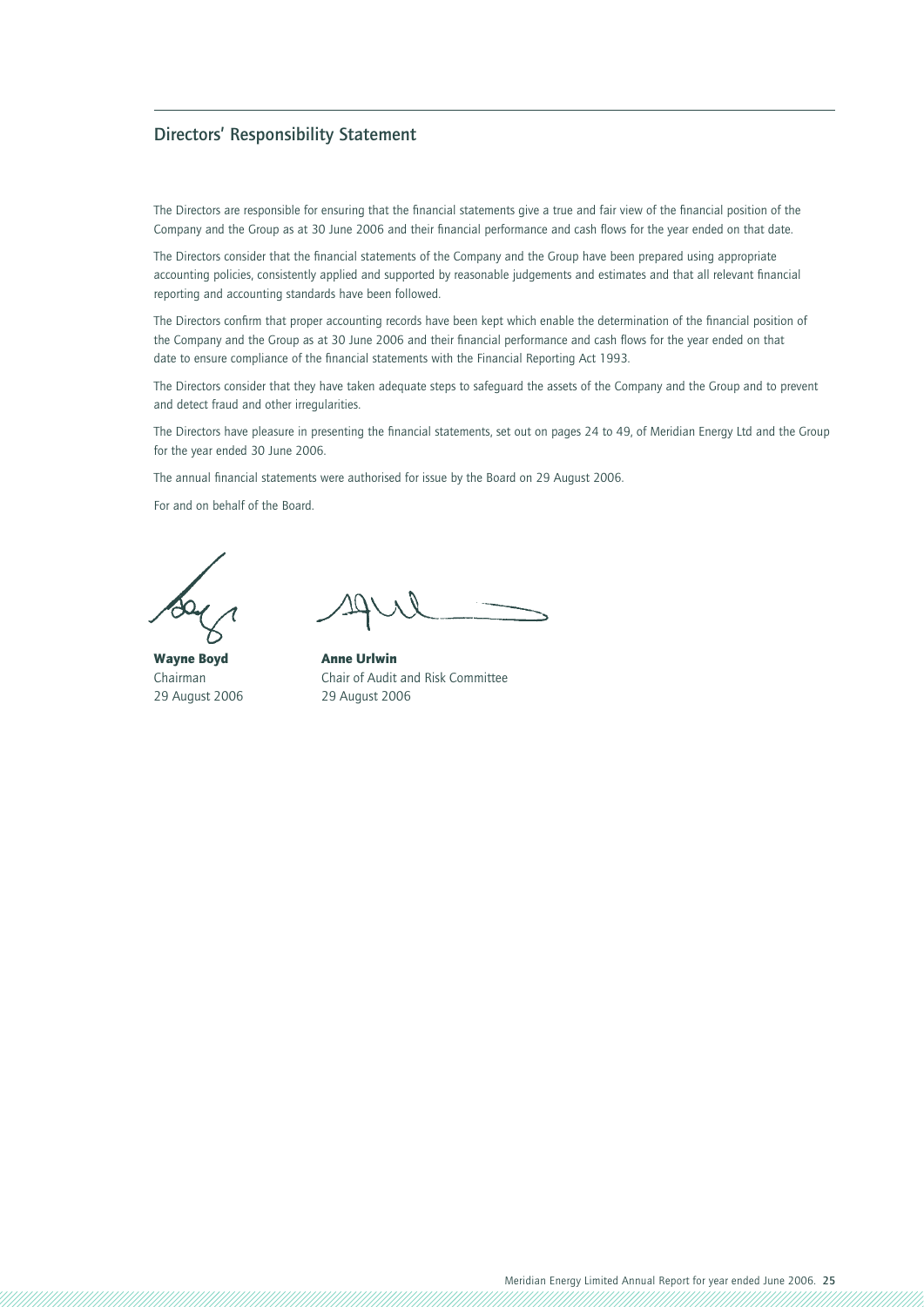# **Statement of Financial Performance** for the year ended 30 June 2006

|                                                     |                | <b>GROUP</b>   |                          |                | <b>PARENT</b>  |  |
|-----------------------------------------------------|----------------|----------------|--------------------------|----------------|----------------|--|
|                                                     | <b>NOTE</b>    | 2006<br>\$'000 | 2005<br>\$'000           | 2006<br>\$'000 | 2005<br>\$'000 |  |
| Operating Revenue                                   | $\overline{2}$ | 2,222,795      | 1,656,070                | 2,578,010      | 1,569,212      |  |
| <b>Operating Expenses</b>                           | 3              | (1,819,881)    | (1, 231, 867)            | (1,776,227)    | (1,169,460)    |  |
| <b>Financing Costs</b>                              | $\overline{4}$ | (69, 424)      | (92,092)                 | (39, 719)      | (31,241)       |  |
| Equity Accounting of Associate                      | 15             | (1, 430)       | 125                      |                |                |  |
|                                                     |                |                |                          |                |                |  |
| <b>Operating Surplus Before Non Recurring Items</b> |                | 332,060        | 332,236                  | 762,064        | 368,511        |  |
| Gain on Disposal of Subsidiary                      | 15             | 652,516        |                          |                |                |  |
| Costs Relating to Disposal of Subsidiary            |                | (26, 879)      | $\overline{\phantom{0}}$ | (22, 717)      |                |  |
|                                                     |                |                |                          |                |                |  |
| Net Surplus Before Tax After Non Recurring Items    |                | 957,697        | 332,236                  | 739,347        | 368,511        |  |
| Income Tax                                          | 5              | (100, 861)     | (114,008)                | (118, 727)     | (131, 797)     |  |
| Net Surplus After Tax                               |                | 856,836        | 218,228                  | 620,620        | 236,714        |  |
|                                                     |                |                |                          |                |                |  |
| Net Surplus After Tax comprises:                    |                |                |                          |                |                |  |
| Net Surplus from Continuing Activities              |                | 243,110        | 239,235                  | 244,760        | 236,714        |  |
| Net Surplus (Deficit) from Discontinued Activities  |                | 613,726        | (21,007)                 | 375,860        |                |  |
| <b>Total</b>                                        |                | 856,836        | 218,228                  | 620,620        | 236,714        |  |

# **Statement of Movements in Equity** for the year ended 30 June 2006

|                   |                       |                        | <b>PARENT</b>  |  |  |
|-------------------|-----------------------|------------------------|----------------|--|--|
| 2006              | 2005                  | 2006                   | 2005<br>\$'000 |  |  |
|                   |                       |                        |                |  |  |
| 2,469,080         | 2,401,779             | 2,553,182              | 2,465,298      |  |  |
|                   |                       |                        |                |  |  |
| 856,836           | 218,228               | 620,620                | 236,714        |  |  |
| 1,800,000         |                       | 1,800,000              |                |  |  |
| (9, 159)          | (2,097)               |                        |                |  |  |
|                   |                       |                        |                |  |  |
| 2,647,677         | 216,131               | 2,420,620              | 236,714        |  |  |
|                   |                       |                        |                |  |  |
| (879, 406)        | (148, 830)            | (879, 406)             | (148, 830)     |  |  |
|                   |                       |                        |                |  |  |
| 4,237,351         | 2,469,080             | 4,094,396              | 2,553,182      |  |  |
| 13<br>9<br>8<br>7 | <b>NOTE</b><br>\$'000 | <b>GROUP</b><br>\$'000 | \$'000         |  |  |

The Statement of Accounting Policies and the Notes to the Financial Statements form an integral part of these Financial Statements.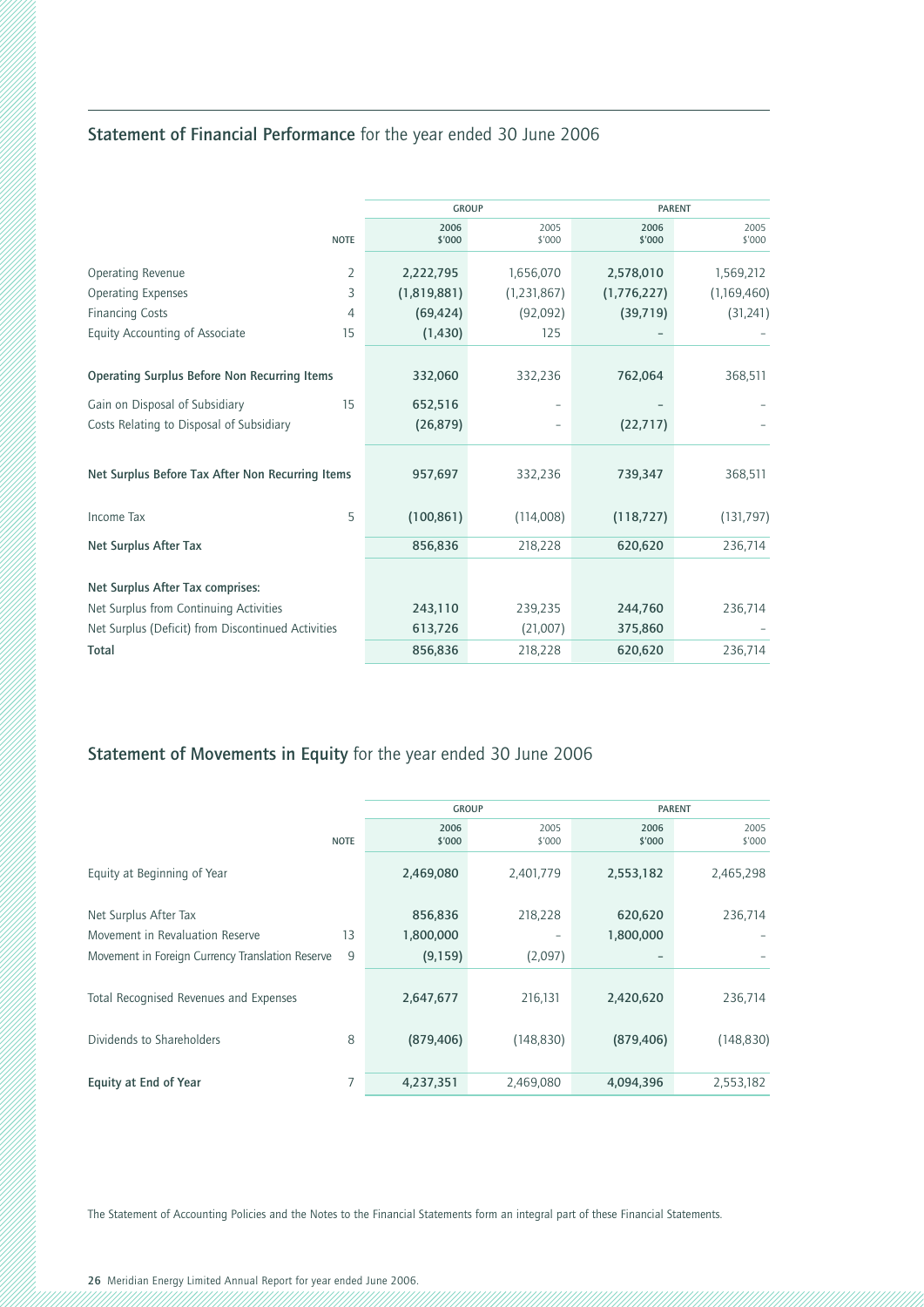# **Statement of Financial Position** as at 30 June 2006

|                                         |             | <b>GROUP</b>   |                |                | <b>PARENT</b>  |
|-----------------------------------------|-------------|----------------|----------------|----------------|----------------|
|                                         | <b>NOTE</b> | 2006<br>\$'000 | 2005<br>\$'000 | 2006<br>\$'000 | 2005<br>\$'000 |
| Equity                                  |             |                |                |                |                |
| Shareholders' Equity                    | 7           | 4,237,351      | 2,469,080      | 4,094,396      | 2,553,182      |
|                                         |             |                |                |                |                |
| Liabilities                             |             |                |                |                |                |
| <b>Non-Current Liabilities</b>          |             |                |                |                |                |
| Term Borrowings                         | 10          | 754,649        | 1,021,825      | 754,649        | 754,649        |
| Deferred Tax                            | 11          | 152,089        | 179,168        | 152,224        | 131,060        |
| Lease Liability                         | 14          |                | 7,193          |                |                |
| <b>Total Non-Current Liabilities</b>    |             | 906,738        | 1,208,186      | 906,873        | 885,709        |
| <b>Current Liabilities</b>              |             |                |                |                |                |
| Payables and Accruals                   | 12          | 193,137        | 298,961        | 185,633        | 194,039        |
| Current Tax Payable                     |             | 2,085          | 2,257          | 1,961          | 805            |
| Advances from Subsidiaries              |             |                |                | 221,021        | 32,126         |
| Current Portion of Term Borrowings      | 10          |                | 370,141        |                | 7,000          |
| <b>Total Current Liabilities</b>        |             | 195,222        | 671,359        | 408,615        | 233,970        |
|                                         |             |                |                |                |                |
| <b>Total Liabilities</b>                |             | 1,101,960      | 1,879,545      | 1,315,488      | 1,119,679      |
| <b>Total Equity and Liabilities</b>     |             | 5,339,311      | 4,348,625      | 5,409,884      | 3,672,861      |
| <b>Assets</b>                           |             |                |                |                |                |
| <b>Non-Current Assets</b>               |             |                |                |                |                |
| Investments                             | 15          | 23,395         | 27,497         | 65,067         | 69,147         |
| Advances to Subsidiaries                |             |                |                | 15,390         | 309,833        |
| Prepayments                             |             | 8,288          | 10,230         | 8,288          | 10,230         |
| Intangible Assets                       | 16          | 172            | 150,711        | 172            | 248            |
| <b>Customer Acquisition Costs</b>       | 17          | 22,808         | 30,035         | 22,808         | 30,035         |
| Property, Plant and Equipment           | 13          | 4,795,590      | 3,796,212      | 4,795,297      | 3,004,507      |
| <b>Total Non-Current Assets</b>         |             | 4,850,253      | 4,014,685      | 4,907,022      | 3,424,000      |
|                                         |             |                |                |                |                |
| <b>Current Assets</b>                   |             |                |                |                |                |
| Cash and Bank Balances                  | 18          | 251,824        | 40,827         | 245,916        | 11,627         |
| Accounts Receivable and Prepayments     | 19          | 234,128        | 289,735        | 230,432        | 234,037        |
| Advances to Subsidiaries<br>Inventories | 20          |                |                | 23,408         | 3,197          |
| <b>Total Current Assets</b>             |             | 3,106          | 3,378          | 3,106          |                |
|                                         |             | 489,058        | 333,940        | 502,862        | 248,861        |
| <b>Total Assets</b>                     |             | 5,339,311      | 4,348,625      | 5,409,884      | 3,672,861      |

The Statement of Accounting Policies and the Notes to the Financial Statements form an integral part of these Financial Statements.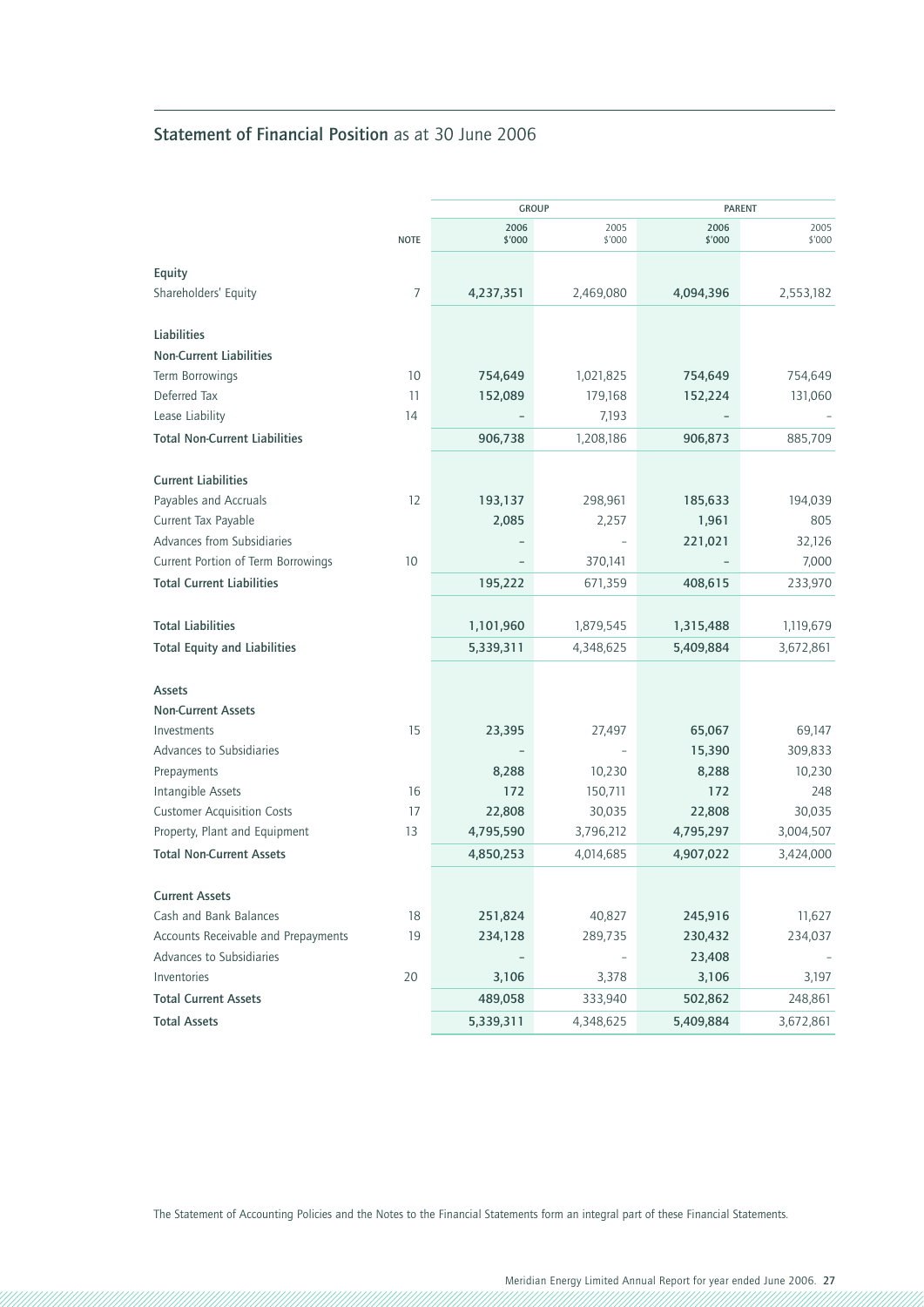# **Statement of Cash Flows** for the year ended 30 June 2006

|                                                       |                   | <b>GROUP</b>   |                | <b>PARENT</b>  |  |
|-------------------------------------------------------|-------------------|----------------|----------------|----------------|--|
| <b>NOTE</b>                                           | 2006<br>\$'000    | 2005<br>\$'000 | 2006<br>\$'000 | 2005<br>\$'000 |  |
| <b>Operating Activities</b>                           |                   |                |                |                |  |
| Cash was Provided from:                               |                   |                |                |                |  |
| Receipts from Customers                               | 2,177,015         | 1,562,516      | 2,147,149      | 1,490,756      |  |
| Net GST Receipts                                      | 1,145             | 8,758          | 937            | 8,306          |  |
| <b>Interest Received</b>                              | 39,488            | 7,015          | 38,804         | 5,654          |  |
| Dividends Received                                    |                   |                | 396,668        |                |  |
|                                                       | 2,217,648         | 1,578,289      | 2,583,558      | 1,504,716      |  |
| Cash was Applied to:                                  |                   |                |                |                |  |
| Payments to Suppliers and Employees                   | 1,755,320         | 1,058,610      | 1,721,625      | 1,067,476      |  |
| <b>Interest Paid</b>                                  | 68,969            | 94,155         | 38,550         | 35,162         |  |
| Income Tax Paid                                       | 103,170           | 80,388         | 102,923        | 79,828         |  |
|                                                       | 1,927,459         | 1,233,153      | 1,863,098      | 1,182,466      |  |
| Net Cash Inflows from Operating Activities            | 24<br>290,189     | 345,136        | 720,460        | 322,250        |  |
|                                                       |                   |                |                |                |  |
| <b>Investment Activities</b>                          |                   |                |                |                |  |
| Cash was Provided from:                               |                   |                |                |                |  |
| Net Cash Proceeds on Disposal of Subsidiary           | 15<br>1,492,766   |                |                |                |  |
| Sale of Property, Plant and Equipment                 | 5,314             | 3,741          | 5,314          | 3,741          |  |
| Sale of Investments                                   | 2,181             | 303            | 2,181          | 303            |  |
| Advances from Subsidiaries                            |                   |                | 466,784        |                |  |
|                                                       | 1,500,261         | 4,044          | 474,279        | 4,044          |  |
| Cash was Applied to:                                  |                   |                |                |                |  |
| Purchase of Property, Plant and Equipment             | 75,980            | 308,181        | 71,581         | 110,114        |  |
| Capitalised Interest                                  | 2,003             | 1,903          | 2,003          | 1,903          |  |
| Advances to Subsidiaries                              |                   |                |                | 62,798         |  |
| Purchase of Investments                               | 6,700             | 10,791         | 460            | 5,362          |  |
|                                                       | 84,683            | 320,875        | 74,044         | 180,177        |  |
| Net Cash Inflows/(Outflows) from Investing Activities | 1,415,578         | (316, 831)     | 400,235        | (176, 133)     |  |
| <b>Financing Activities</b>                           |                   |                |                |                |  |
| Cash was Provided from:                               |                   |                |                |                |  |
| Term Borrowings                                       |                   | 211,831        |                |                |  |
|                                                       |                   | 211,831        |                |                |  |
| Cash was Applied to:                                  |                   |                |                |                |  |
| Term Borrowings                                       | 615,364           | 154,741        | 7,000          | 19,700         |  |
| Dividends Paid                                        | $\, 8$<br>879,406 | 148,830        | 879,406        | 148,830        |  |
|                                                       | 1,494,770         | 303,571        | 886,406        | 168,530        |  |
| Net Cash (Outflows) from Financing Activities         | (1,494,770)       | (91, 740)      | (886, 406)     | (168, 530)     |  |
|                                                       |                   |                |                |                |  |
| Net Increase/(Decrease) in Cash Held                  | 210,997           | (63, 435)      | 234,289        | (22, 413)      |  |
| Cash at Beginning of Year                             | 40,827            | 104,262        | 11,627         | 34,040         |  |
| Cash at End of Year                                   | 251,824           | 40,827         | 245,916        | 11,627         |  |
|                                                       |                   |                |                |                |  |
| <b>Composition of Cash</b>                            |                   |                |                |                |  |
| Cash and Bank Balances<br>18                          | 251,824           | 40,827         | 245,916        | 11,627         |  |
|                                                       | 251,824           | 40,827         | 245,916        | 11,627         |  |

The Statement of Accounting Policies and the Notes to the Financial Statements form an integral part of these Financial Statements.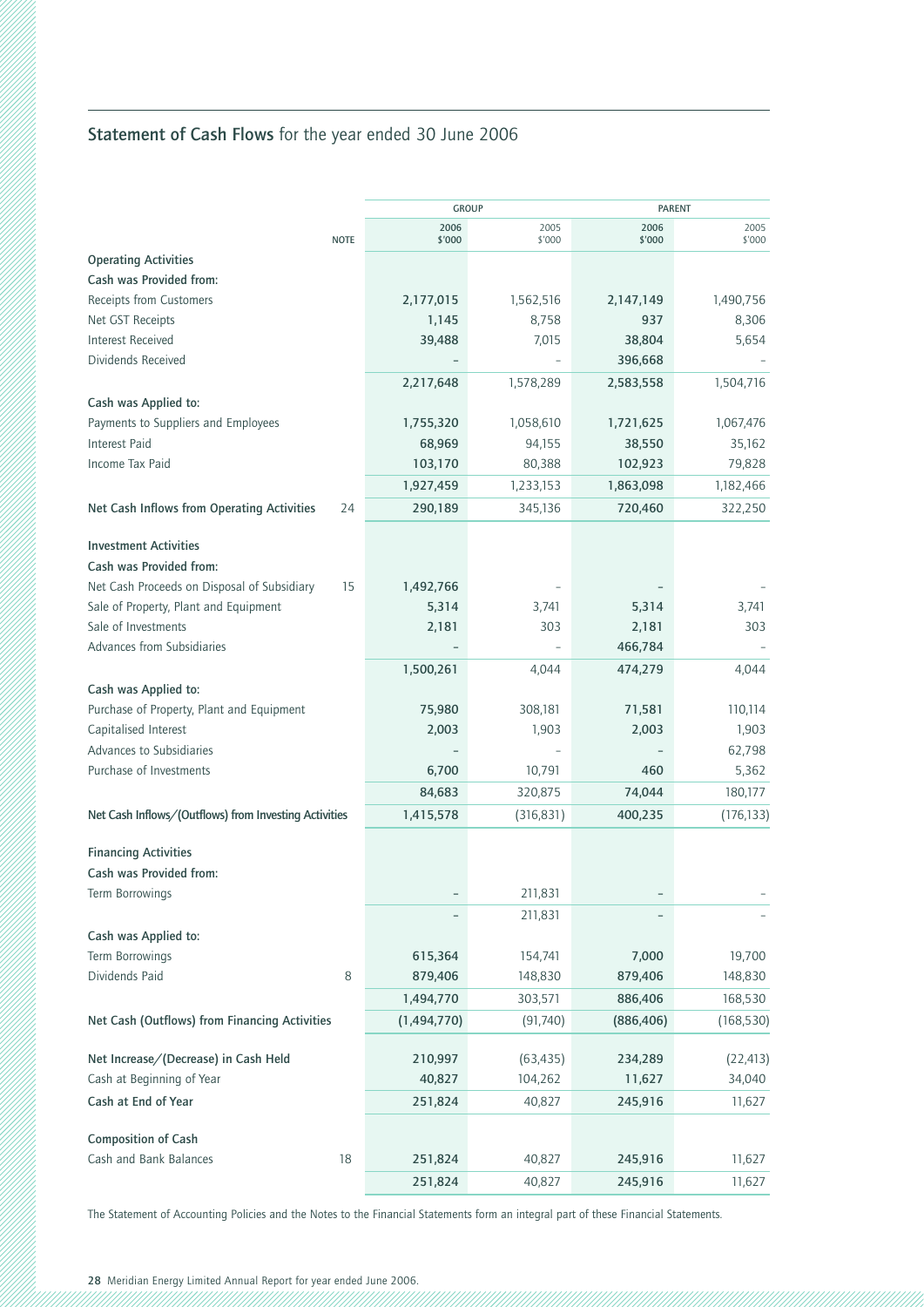### **Notes to the Financial Statements** for the year ended 30 June 2006

| 1.  | Statement of Accounting Policies                                                                 | Page 27 |
|-----|--------------------------------------------------------------------------------------------------|---------|
| 2.  | <b>Operating Revenue</b>                                                                         | Page 30 |
| 3.  | <b>Operating Expenses</b>                                                                        | Page 30 |
| 4.  | <b>Financing Costs</b>                                                                           | Page 31 |
| 5.  | <b>Income Tax</b>                                                                                | Page 32 |
| 6.  | Share Capital                                                                                    | Page 33 |
| 7.  | Equity                                                                                           | Page 33 |
| 8.  | <b>Dividends</b>                                                                                 | Page 33 |
| 9.  | Foreign Currency Translation Reserve                                                             | Page 33 |
|     | 10. Term Borrowings                                                                              | Page 34 |
| 11. | Deferred Tax                                                                                     | Page 34 |
|     | 12. Payables and Accruals                                                                        | Page 34 |
|     | 13. Property, Plant and Equipment                                                                | Page 35 |
|     | 14. Commitments                                                                                  | Page 36 |
|     | 15. Investments                                                                                  | Page 36 |
|     | 16. Intangible Assets                                                                            | Page 40 |
|     | 17. Customer Acquisition Costs                                                                   | Page 41 |
|     | 18. Cash and Bank Balances                                                                       | Page 41 |
|     | 19. Accounts Receivable and Prepayments                                                          | Page 41 |
|     | 20. Inventories                                                                                  | Page 41 |
|     | 21. Borrowings and the Use of Financial Instruments                                              | Page 42 |
|     | 22. Land                                                                                         | Page 46 |
|     | 23. Related Party Transactions                                                                   | Page 46 |
|     | 24. Net Cash Flow from Operating Activities                                                      | Page 47 |
|     | 25. Segment Information                                                                          | Page 48 |
|     | 26. Events Occurring After Balance Date                                                          | Page 48 |
|     | 27. Contingent Gains and Losses                                                                  | Page 48 |
|     | 28. Impact of Adopting New Zealand Equivalents<br>to International Financial Reporting Standards |         |

("NZ IFRS") Page 49

### **1. Statement of Accounting Policies**

Meridian Energy Ltd is registered under the Companies Act 1993. The shares in Meridian Energy Ltd are held in equal numbers by the Minister for State-Owned Enterprises and the Minister of Finance, on behalf of Her Majesty the Queen in Right of New Zealand ("the Crown") under the State-Owned Enterprises Act 1986. The consolidated financial statements comprise those of Meridian Energy Ltd (the "Parent") and its subsidiaries (together the "Group") and the Group's interest in Associates.

The financial statements comply with the Financial Reporting Act 1993 and comprise statements of the following: Accounting Policies, Financial Performance, Movements in Equity, Financial Position, Cash Flows, as well as the notes to these statements.

The financial statements for the Group, including the consolidation of subsidiaries domiciled outside of New Zealand, have been prepared in accordance with generally accepted accounting practice in New Zealand. Where no financial reporting standard or statement of standard accounting practice exists in New Zealand in relation to a particular issue, the accounting policies and disclosures adopted have been determined having regard to authoritative support.

The financial statements are prepared on the basis of historical cost modified to include the revaluation of Generation Structures and Plant, with the exception of certain items for which specific accounting policies are identified.

The Statement of Financial Performance and Statement of Cash Flows are prepared on a GST exclusive basis. All items in the Statement of Financial Position are stated net of GST, except for receivables and payables, which include GST invoiced.

### Basis of Preparing Group Financial Statements

### **Changes in Accounting Policies**

There have been no changes in accounting policies during the year. All accounting policies have been applied on bases consistent with those applied in the Group's Financial Statements for the previous year.

#### **Subsidiaries**

Subsidiaries are those entities controlled directly or indirectly by the Group. Subsidiaries are consolidated under the purchase method on a line-by-line basis. All material intercompany transactions are eliminated on consolidation.

#### **Associates**

Associates are entities in which the Group has significant influence, but not control, over the operating and financial policies. Associates are accounted for using the equity method of accounting. The Group recognises its share of the Associates' net surplus or deficit for the year as part of operating surplus before tax in the Statement of Financial Performance. The Group's share of the Associates' surplus or deficit is adjusted for the amortisation of goodwill arising on acquisition and differences between the accounting policies of the Group and Associates. The Group recognises its share of other post acquisition movements in reserves in its Statement of Movements in Equity. Dividends received from Associates are recognised directly against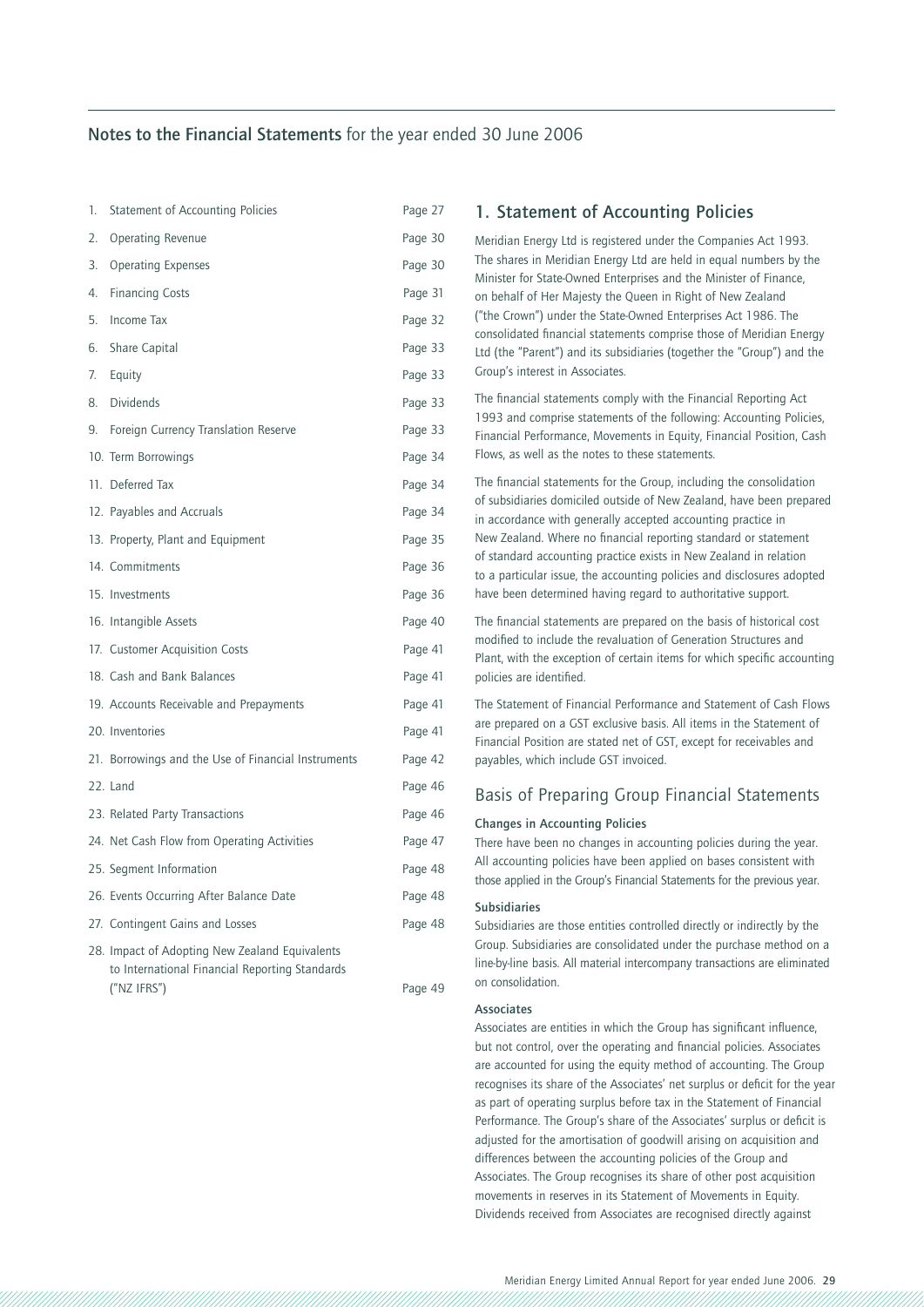the carrying value of the investment. In the Statement of Financial Position the investment and the reserves are increased by the Group's share of the post-acquisition retained surplus and other post acquisition reserves of the Associates. In assessing the Group's share of earnings of Associates, the Group's share of any unrealised profits between Group companies and Associates is eliminated.

### **Acquisition or Disposal During the Year**

Where an entity becomes or ceases to be a Group entity during the year, the results of that entity are included in the net surplus of the Group from the date that control or significant influence commenced or until the date that control or significant influence ceased. Where a Group entity is disposed of, the profit or loss recognised in the Statement of Financial Performance is calculated as the difference between the sale price and the carrying value of the Group entity at the date the entity was sold. Any related balance in the Foreign Currency Translation Reserve is transferred to Retained Earnings at the date of disposal.

#### **Statement of Cash Flows**

The Statement of Cash Flows is prepared exclusive of GST, which is consistent with the method used in the Statement of Financial Performance.

The following are definitions of the terms used in the Statement of Cash Flows:

Cash includes coins and notes, demand deposits and other highly liquid investments readily convertible into cash and includes at call borrowings such as bank overdrafts, used by the company and the group as part of their day-to-day cash management.

Operating activities include all transactions and other events that are not investing or financing activities.

Investing activities are those activities relating to the acquisition and disposal of current and non-current investments and any other non-current assets.

Financing activities are those activities relating to changes in the equity and debt capital structure of the company and group and those activities relating to the cost of servicing the company's and the group's equity capital.

### **Goodwill Arising on Acquisition**

Goodwill, representing the excess of purchase consideration over the fair value of the net assets acquired at the date of acquisition, is shown as an intangible asset. Goodwill is amortised on a straight-line basis over the period of expected benefit which does not exceed ten years. The carrying amount of goodwill is reviewed annually by the Directors and adjusted for impairment where it is considered necessary.

#### **Foreign Currency**

Transactions denominated in a foreign currency are converted at the exchange rate at the date of the transaction. Differences are accounted for through the Statement of Financial Performance.

The assets and liabilities of overseas operations, being independent foreign operations, are translated at the closing rate at balance date. The revenues and expenses of these operations are translated at rates approximating the exchange rates at the dates of the transactions.

Exchange differences arising on the translation of the financial statements of independent foreign operations are recognised directly in the foreign currency translation reserve.

#### **Financial Instruments**

The Group uses financial instruments with off-balance sheet risk for the primary purpose of reducing its exposure to fluctuations in interest rates, foreign exchange rates, hydrology and energy prices.

Financial instruments entered into as hedges of an underlying exposure are accounted for on the same basis as the underlying exposure.

#### **Operating Revenue**

Operating revenue reported in the Statement of Financial Performance includes amounts received and receivable for electricity sold into the wholesale and retail markets together with energy related services.

#### **Taxation**

Income tax expense is recognised on the operating surplus before taxation, adjusted for permanent differences between taxable and accounting income. Deferred tax is calculated using the comprehensive basis under the liability method. This method involves recognising the tax effect of all timing differences between accounting and taxable income as a deferred tax asset or liability in the Statement of Financial Position. The future tax benefit or provision for deferred tax is stated at the income tax rates prevailing at balance date.

Future tax benefits are not recognised unless realisation of the asset is virtually certain.

#### Non-Current Assets

### **Property, Plant and Equipment**

Generation Structures and Plant assets (including land and buildings) and Other Freehold Land are stated in the Statement of Financial Position at their revalued amounts, being the fair value at the date of revaluation, less any subsequent accumulated depreciation and subsequent impairment losses. All other classes of Property, Plant and Equipment are stated in the Statement of Financial Position at cost, less any subsequent accumulated depreciation and subsequent impairment losses.

The underlying valuation will be reviewed by independent third party valuation experts at a minimum of five yearly intervals with the underlying assumptions being reviewed for reasonableness on an annual basis. Any increase in valuation is accounted for as an increase in the revaluation reserve and any decrease in valuation is accounted for as a reduction in the revaluation reserve. Where any reduction is in excess of the carrying value of the revaluation reserve then it is expensed to the Statement of Financial Performance.

Additions to Property, Plant and Equipment assets are recorded at cost including costs directly attributable to bringing the asset to the location and condition necessary for its intended service. The cost of assets constructed includes all expenditure directly related to specific contracts including financing costs where these meet certain time and materiality limits. Financing costs for major projects are capitalised at the average cost of borrowing. Costs cease to be capitalised as soon as the asset is ready for use.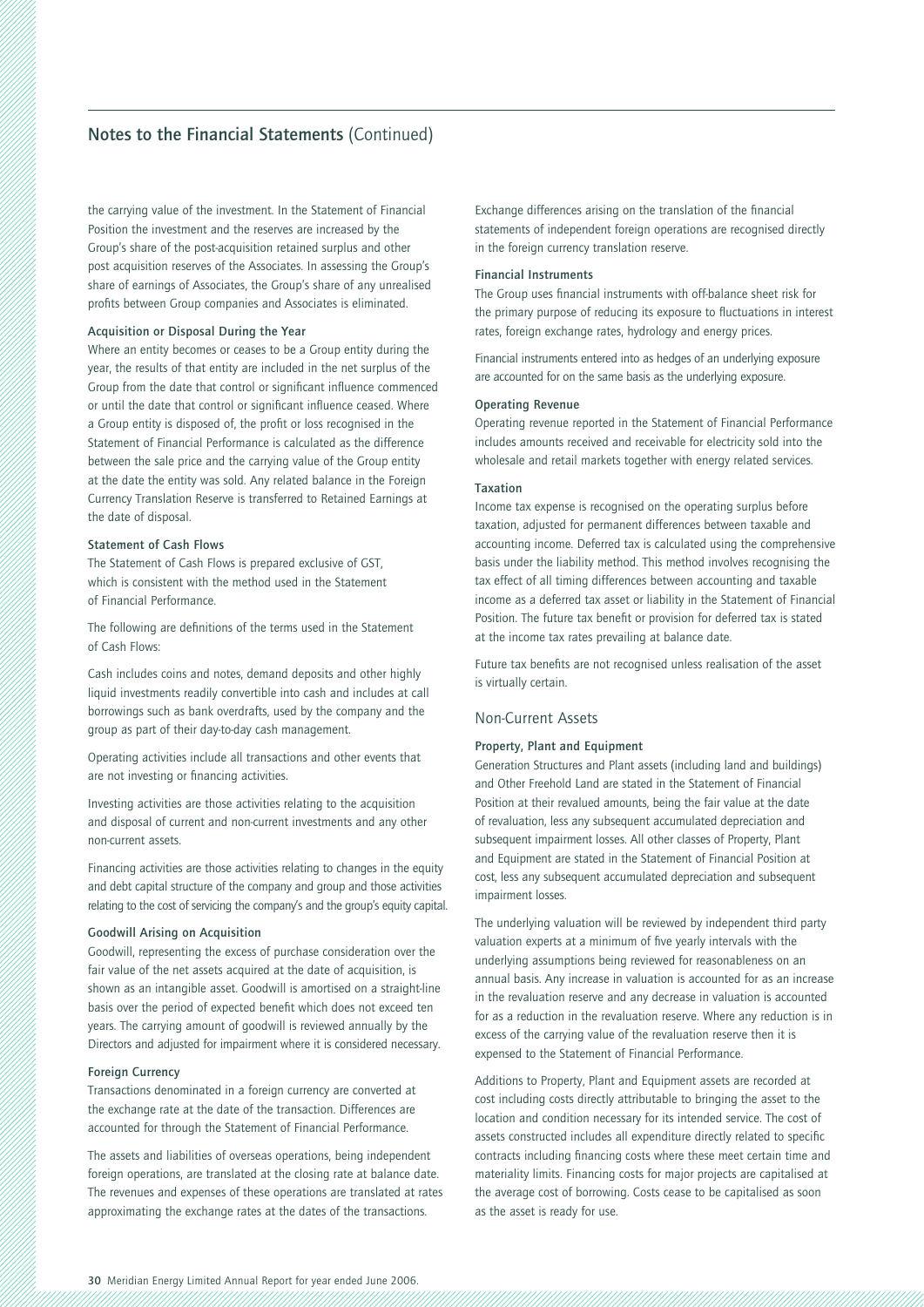Depreciation of Property, Plant and Equipment assets, other than Australian Hydro Assets and Freehold Land, is calculated on a straight line basis to allocate the cost or fair value amount of an asset, less any residual value, over its useful life. Straight line depreciation reflects the base load usage of the underlying assets.

Australian Hydro Assets are depreciated on a units of production basis which reflects that the underlying assets are used at peak times or are irrigation dependant. The measurement of levels of production refers to the expected gigawatt hours generated over the remaining useful life of the assets depreciated or amortised.

The following depreciation and amortisation rates have been applied:

| Generation Structures and Plant | Up to 80 years            |
|---------------------------------|---------------------------|
| Other Freehold Buildings        | Up to 67 years            |
| Other Plant and Equipment       | Up to 20 years            |
| <b>Resource Consents</b>        | Up to 50 years            |
| Australian Hydro Assets         | Units of production basis |

Formal reviews of the carrying value of assets are carried out annually and when deemed appropriate, the Directors will ensure the amendment of the carrying value of the relevant assets is reflected in the Statement of Financial Position.

#### **Investments**

Investments are stated at cost, except where there is an impairment in value, in which case the lower of cost or fair value is adopted. Changes in the value of investments are recognised in the Statement of Financial Performance.

### Intangibles

#### **Licences**

Power generation licences are recorded at fair value on acquisition. They are amortised over their estimated useful lives either over 70 years or on a units of generation basis.

#### **Customer Acquisition Costs**

Customer acquisitions and the costs of organic marketing campaigns directly attributable to acquiring customers are capitalised. These costs are amortised over a period between 5 and 10 years from the date of acquisition. The carrying value is reviewed annually by the Directors and adjusted for impairment when it is considered necessary.

#### **Impairment of Assets**

Where the estimated recoverable amount of an asset is less than the carrying value, the asset is immediately written down to its estimated recoverable amount.

#### **Derivatives**

On acquisition of the Southern Hydro group of companies (together "Southern Hydro"), financial instrument derivatives were recorded in the consolidated Statement of Financial Position as either an asset or liability measured at fair value. Subsequent changes in the fair value of these instruments are not recognised in the financial statements until the period when the underlying cash flow occurs.

### Current Assets

#### **Inventories**

Inventories are stated at the lower of cost or net realisable value. Cost is determined on a weighted average basis and includes expenditure incurred in acquiring the inventories and bringing them to their existing condition and location.

#### **Receivables**

Receivables are carried at anticipated net realisable value. An estimate is made for doubtful receivables based on a review of all outstanding amounts at year-end. Bad debts are written off during the year in which they are identified.

#### **Cash and Cash Equivalents**

For the purpose of the Statement of Cash Flows, cash comprises cash balances (net of bank overdrafts where right of set off exists) and demand deposits.

### **Prepaid Premiums/Unearned Income**

The prepaid premiums/unearned income are related to caps, swaps, options and swaption contracts. Assets/liabilities are recognised for premiums paid or received in advance under forward derivative contracts. This represents the right to receive or make payment for goods and services in the future. These prepayments are amortised over the period of the relevant contract.

#### Liabilities

### **Debt**

Debt incurred is stated at face value less unamortised discounts, premiums and prepaid interest. Discounts, premiums and prepaid interest and borrowing costs such as origination, commitment and transaction fees are amortised to interest expense over the period of the borrowing.

#### **Operating Leases**

Operating lease payments, where the lessors effectively retain substantially all the risks and benefits of ownership of the leased items, are included in the determination of the operating surplus in equal installments over the lease term.

### **Finance Leases**

Finance leases, which effectively transfer to the lessee substantially all of the risks and benefits incidental to ownership of the leased item, are capitalised at the present value of the minimum lease payments.

#### Comparatives

Where necessary to facilitate comparison, comparative figures have been adjusted to conform with changes in presentation in the current year.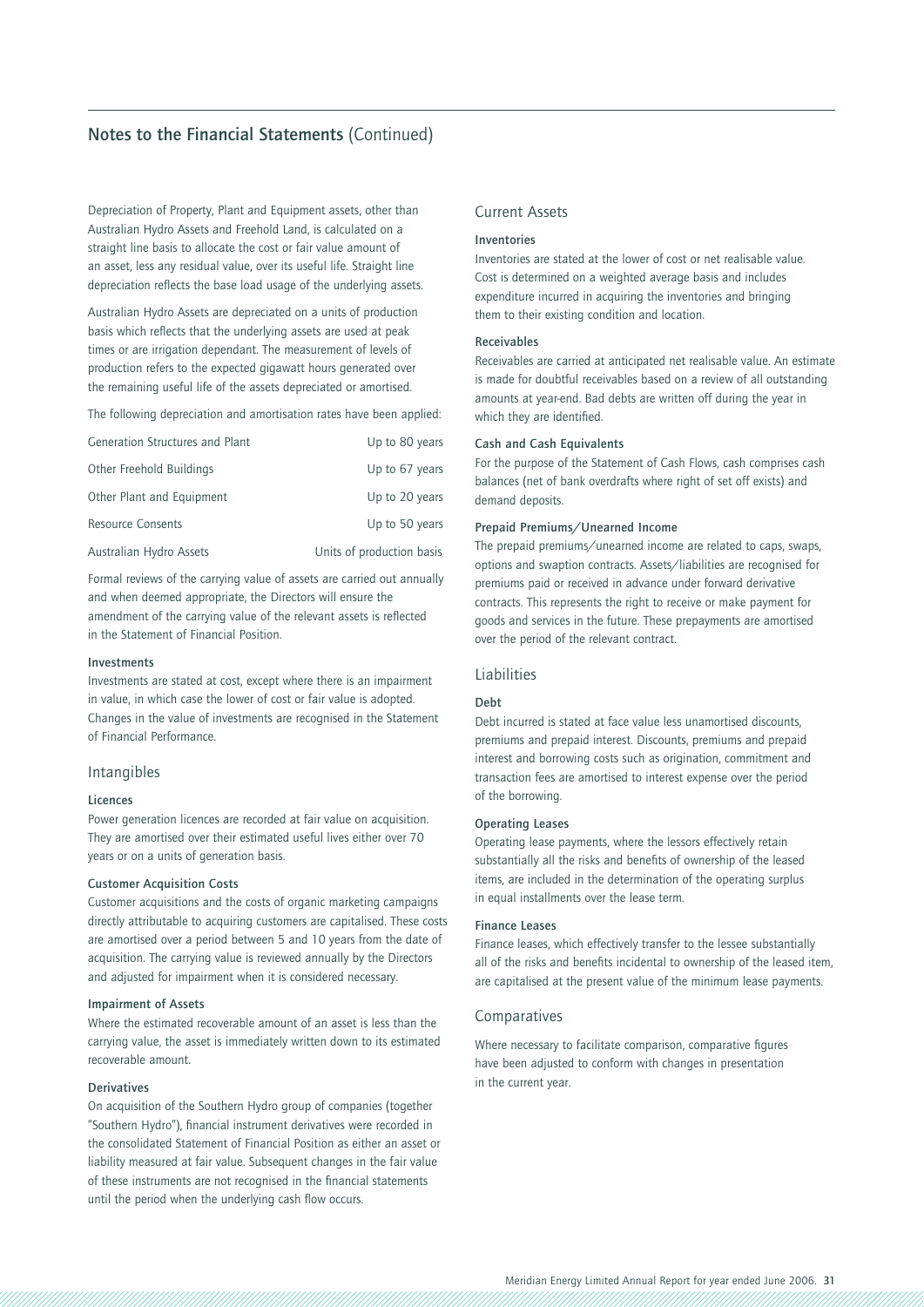# 2. Operating Revenue

|                                               |                | <b>GROUP</b>   |                | <b>PARENT</b>  |  |
|-----------------------------------------------|----------------|----------------|----------------|----------------|--|
|                                               | 2006<br>\$'000 | 2005<br>\$'000 | 2006<br>\$'000 | 2005<br>\$'000 |  |
| <b>Trading Revenue</b>                        |                |                |                |                |  |
| <b>Energy Related Revenue</b>                 | 2,176,848      | 1,642,774      | 2,136,189      | 1,558,848      |  |
| <b>Other Revenue</b>                          |                |                |                |                |  |
| Interest Income                               | 39,488         | 7,015          | 38,804         | 3,987          |  |
| Gain on Sale of Property, Plant and Equipment |                | 740            |                | 740            |  |
| Dividend Income                               |                |                | 396,668        |                |  |
| Other                                         | 6,459          | 5,541          | 6,349          | 5,637          |  |
|                                               |                |                |                |                |  |
| <b>Operating Revenue</b>                      | 2,222,795      | 1,656,070      | 2,578,010      | 1,569,212      |  |
|                                               |                |                |                |                |  |
| <b>Operating Revenue comprises:</b>           |                |                |                |                |  |
| Revenue from Continuing Activities            | 2,184,067      | 1,563,585      | 2,181,342      | 1,569,212      |  |
| Revenue from Discontinued Activities          | 38,728         | 92,485         | 396,668        |                |  |
|                                               | 2,222,795      | 1,656,070      | 2,578,010      | 1,569,212      |  |

# 3. Operating Expenses

|                                               | <b>GROUP</b>   |                |                | <b>PARENT</b>  |  |
|-----------------------------------------------|----------------|----------------|----------------|----------------|--|
|                                               | 2006<br>\$'000 | 2005<br>\$'000 | 2006<br>\$'000 | 2005<br>\$'000 |  |
| Operating Expenses include the following:     |                |                |                |                |  |
| <b>Continuing Activities:</b>                 |                |                |                |                |  |
| Amortisation of Fair Value at Acquisition     |                |                |                |                |  |
| - Licences                                    | 77             | 76             | 77             | 76             |  |
| Amortisation of Customer Acquisition Costs    | 7,227          | 7,623          | 7,227          | 7,623          |  |
| <b>Auditor's Fees</b>                         |                |                |                |                |  |
| - Audit Fees                                  | 229            | 216            | 208            | 198            |  |
| - Fees Paid for Other Assurance Services      | 94             | 44             | 31             | 32             |  |
| <b>Bad and Doubtful Debts</b>                 |                |                |                |                |  |
| - Bad Debts Written Off                       | 2,378          | 1,862          | 2,378          | 1,862          |  |
| - Increase in Provision for Doubtful Debts    | 276            | 1,090          | 276            | 1,090          |  |
| Depreciation                                  |                |                |                |                |  |
| - Freehold Buildings                          | 250            | 371            | 250            | 371            |  |
| - Generation Structures and Plant             | 68,771         | 72,548         | 68,771         | 72,548         |  |
| - Other Plant and Equipment                   | 8,245          | 8,215          | 8,139          | 8,104          |  |
| - Resource Consents                           | 170            | 175            | 170            | 175            |  |
| Directors' Fees                               | 261            | 297            | 249            | 288            |  |
| Foreign Exchange (Gain)/Loss                  | (33, 695)      | 49             | (33,948)       | 49             |  |
| Loss on Sale of Property, Plant and Equipment | 149            | 875            | 149            | 872            |  |
| Operating Lease Expenses                      | 2,252          | 2,326          | 2,252          | 2,326          |  |
| Impairment of Investments                     | 7,191          | 760            | 2,021          | 760            |  |
| Provision Against Wind Programme              |                |                |                |                |  |
| Development Costs                             |                | 2,696          |                | 2,696          |  |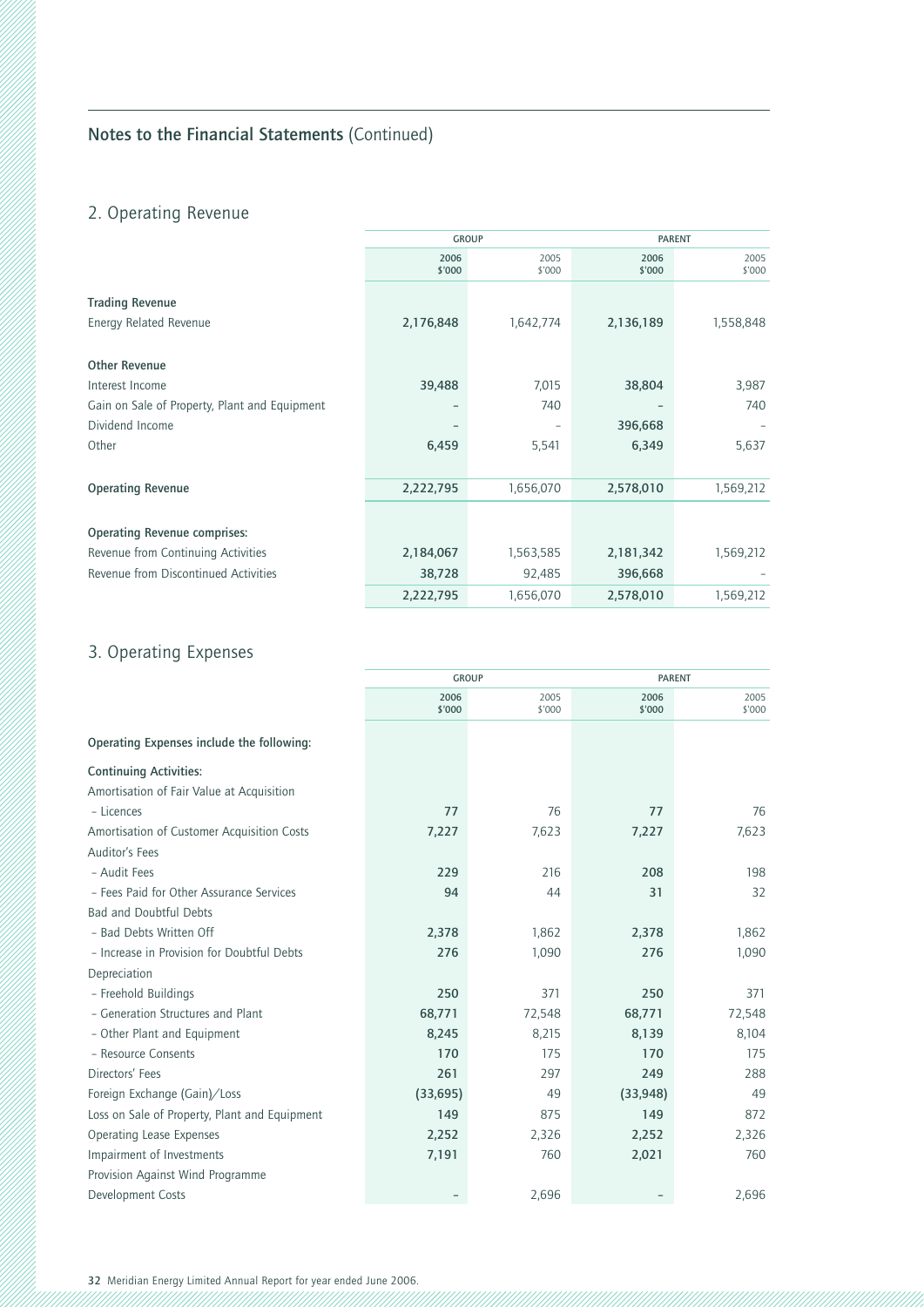|                                           | <b>GROUP</b>   |                |  |
|-------------------------------------------|----------------|----------------|--|
|                                           | 2006<br>\$'000 | 2005<br>\$'000 |  |
| <b>Discontinued Activities:</b>           |                |                |  |
| Amortisation of Fair Value at Acquisition |                |                |  |
| - Derivatives                             | 10,367         | 24,978         |  |
| - Land leases                             | 1,717          | 2,748          |  |
| - Licences                                | 108            | 1,246          |  |
| Auditor's Fees                            |                |                |  |
| - Audit Fees                              |                | 207            |  |
| - Fees Paid for Other Assurance Services  |                | 48             |  |
| Depreciation                              |                |                |  |
| - Freehold Buildings                      | 11             | 36             |  |
| - Generation Structures and Plant         | 5,760          | 7,337          |  |
| - Other Plant and Equipment               | 279            | 518            |  |
| Directors' Fees                           | 60             | 109            |  |
| Foreign Exchange Loss/(Gain)              | 2,603          | (1,021)        |  |
| Operating Lease Expenses                  | 2,091          | 2,925          |  |

# 4. Financing Costs

|                                              | <b>GROUP</b>   |                | <b>PARENT</b>            |                |
|----------------------------------------------|----------------|----------------|--------------------------|----------------|
|                                              | 2006<br>\$'000 | 2005<br>\$'000 | 2006<br>\$'000           | 2005<br>\$'000 |
| Interest on Term Borrowings                  | 71,427         | 93,995         | 41,722                   | 33,144         |
| Less Capitalised Interest                    | 2,003          | 1,903          | 2,003                    | 1,903          |
| <b>Total Financing Costs</b>                 | 69,424         | 92,092         | 39,719                   | 31,241         |
| <b>Financing Costs comprise:</b>             |                |                |                          |                |
| Financing Costs from Continuing Activities   | 37,395         | 31,241         | 39,719                   | 31,241         |
| Financing Costs from Discontinued Activities | 32,029         | 60,851         | $\overline{\phantom{0}}$ |                |
|                                              | 69.424         | 92.092         | 39,719                   | 31,241         |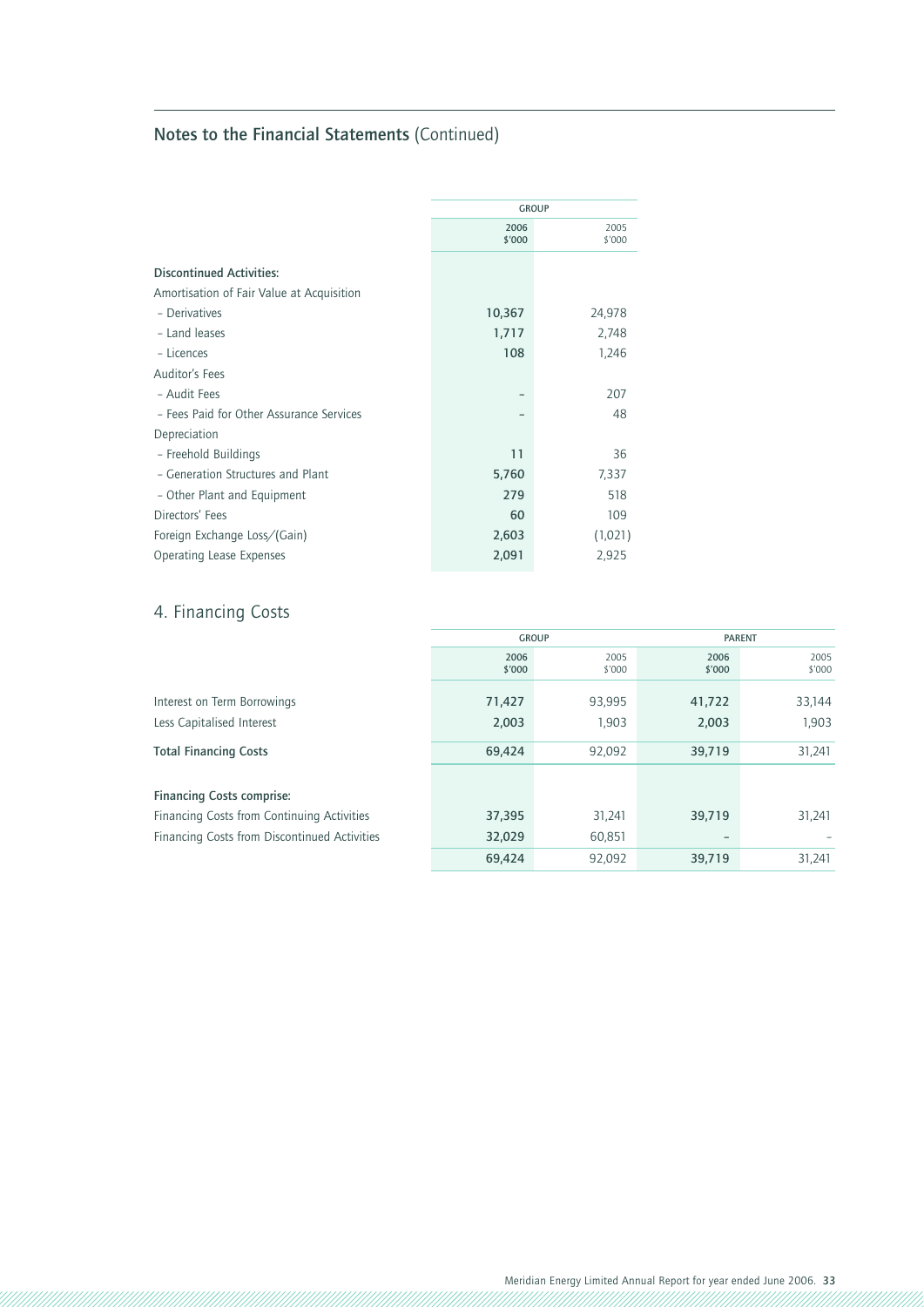## 5. Income Tax

|                                                  | <b>GROUP</b>   |                | <b>PARENT</b>  |                |
|--------------------------------------------------|----------------|----------------|----------------|----------------|
| <b>NOTE</b>                                      | 2006<br>\$'000 | 2005<br>\$'000 | 2006<br>\$'000 | 2005<br>\$'000 |
| (A) Income Tax Expense                           |                |                |                |                |
| Net Surplus Before Tax After Non Recurring Items | 957,697        | 332,236        | 739,347        | 368,511        |
|                                                  |                |                |                |                |
| <b>Permanent Differences</b>                     |                |                |                |                |
| Expenditure Not Deductible for Tax               | 19,255         | 8,421          | 17,472         | 2,870          |
| Depreciation/Amortisation of Revaluation         | 13,629         | 14,426         | 11,750         | 11,490         |
| Inter-company Dividend Received                  |                |                | (396, 668)     |                |
| Gain on Disposal of Subsidiary                   | (652, 516)     |                |                |                |
| Adjustment to Previous Periods                   | (16, 326)      |                |                |                |
| Other                                            | (16, 101)      | (9,603)        | (12, 123)      | 16,513         |
| Surplus Subject to Tax                           | 305,638        | 345,480        | 359,778        | 399,384        |
|                                                  |                |                |                |                |
| Tax @ 33%                                        | 100,861        | 114,008        | 118,727        | 131,797        |
| Total Income Tax Expense                         | 100,861        | 114,008        | 118,727        | 131,797        |
|                                                  |                |                |                |                |
| Attributable to Continuing Activities            | 116,693        | 129,626        | 118,727        | 131,797        |
| Attributable to Discontinuing Activities         | (15, 832)      | (15,618)       |                |                |
| Total tax expenses recognised for the year       | 100,861        | 114,008        | 118,727        | 131,797        |
|                                                  |                |                |                |                |
| Comprising                                       |                |                |                |                |
| <b>Current Period Tax</b>                        | 104,359        | 79,870         | 97,563         | 112,605        |
| Deferred Income Tax Liability<br>11              | (3, 498)       | 34,138         | 21,164         | 19,192         |
|                                                  | 100,861        | 114,008        | 118,727        | 131,797        |

|                                        | <b>GROUP</b>   |                | <b>PARENT</b>  |                |
|----------------------------------------|----------------|----------------|----------------|----------------|
|                                        | 2006<br>\$'000 | 2005<br>\$'000 | 2006<br>\$'000 | 2005<br>\$'000 |
| (B) Imputation Credits                 |                |                |                |                |
| Balance at Beginning of Year           | 64,404         | 57,813         | 63,736         | 57,129         |
| Net Income Tax                         | 103,148        | 79,885         | 102,900        | 79,694         |
| Credits Attached to Dividends Received | -              | 10             | 122            | 217            |
| Credits Attached to Dividends Paid     | (81, 881)      | (73,304)       | (81, 881)      | (73, 304)      |
| Balance at End of Year                 | 85,671         | 64.404         | 84,877         | 63.736         |

At balance date the imputation credits available to shareholders of the Group were:

|                                    | <b>GROUP</b>   |        |  |
|------------------------------------|----------------|--------|--|
|                                    | 2006<br>\$'000 |        |  |
| <b>Through</b>                     |                |        |  |
| Shareholding in Parent Company     | 84,877         | 63,736 |  |
| Indirect Interests in Subsidiaries | 794            | 668    |  |
|                                    | 85,671         | 64.404 |  |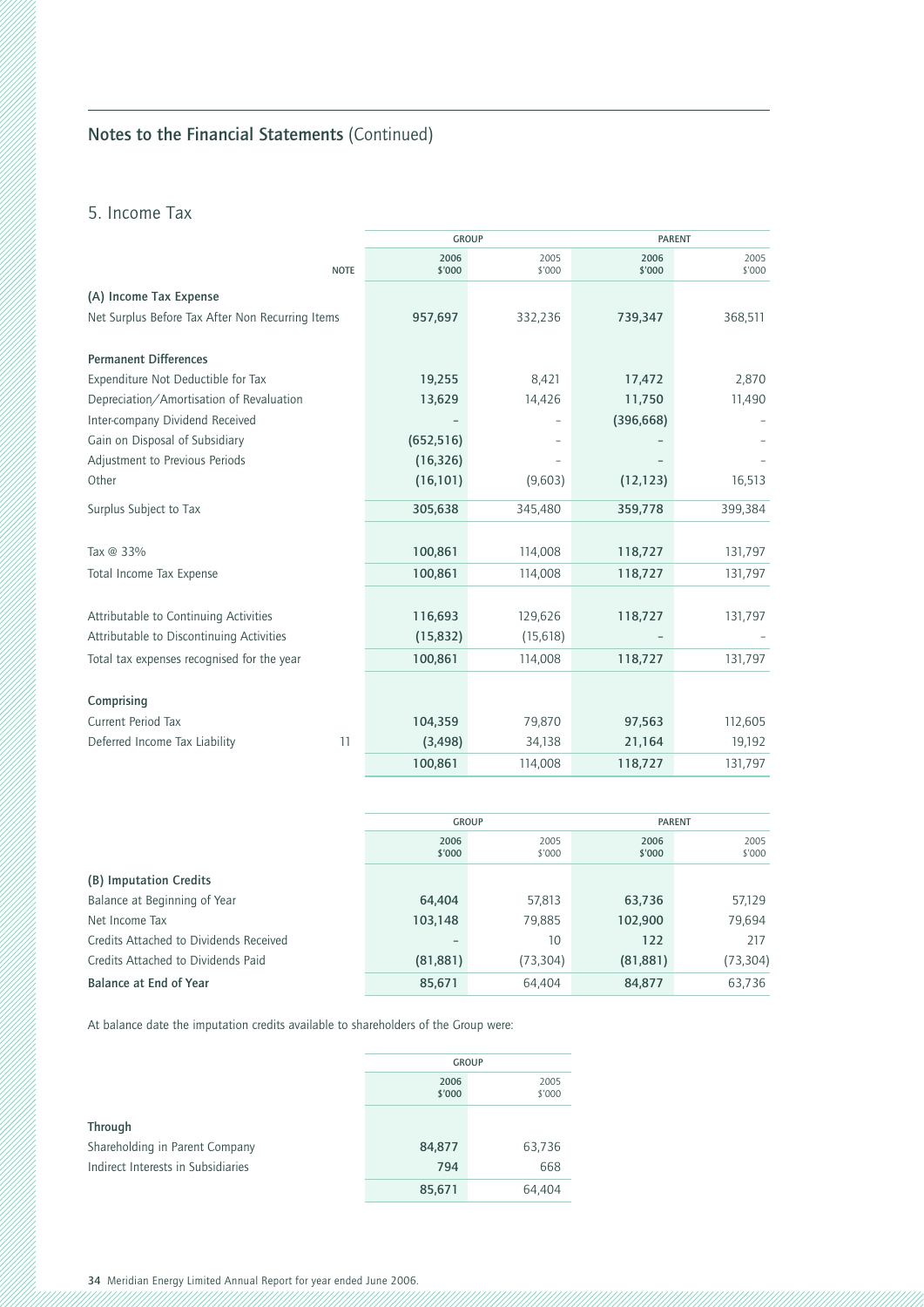### 6. Share Capital

The share capital is represented by 1,600,000,002 ordinary shares issued and fully paid. These are held in equal numbers by the Minister of Finance and the Minister for State-Owned Enterprises on behalf of the Crown.

### 7. Equity

|                                      |             | <b>GROUP</b>   |                |                | <b>PARENT</b>  |
|--------------------------------------|-------------|----------------|----------------|----------------|----------------|
|                                      | <b>NOTE</b> | 2006<br>\$'000 | 2005<br>\$'000 | 2006<br>\$'000 | 2005<br>\$'000 |
| Equity comprises:                    |             |                |                |                |                |
| Share Capital                        |             | 1,600,000      | 000,000,1      | 1,600,000      | 1,600,000      |
| <b>Retained Earnings</b>             |             | 159,543        | 209,002        | 16,780         | 275,566        |
| <b>Revaluation Reserve</b>           |             | 2,477,802      | 677,802        | 2,477,616      | 677,616        |
| Foreign Currency Translation Reserve | 9           | 6              | (17, 724)      |                |                |
| Equity at End of Year                |             | 4,237,351      | 2,469,080      | 4,094,396      | 2,553,182      |

### 8. Dividends

|                            | <b>GROUP</b>   |                | <b>PARENT</b>            |                |
|----------------------------|----------------|----------------|--------------------------|----------------|
|                            | 2006<br>\$'000 | 2005<br>\$'000 | 2006<br>\$'000           | 2005<br>\$'000 |
| <b>Distributions Made</b>  |                |                |                          |                |
| 2006 Interim Dividend Paid | 800,000        | ۰              | 800,000                  |                |
| 2005 Final Dividend Paid   | 79,406         | -              | 79,406                   |                |
| 2005 Interim Dividend Paid | -              | 62,442         |                          | 62,442         |
| 2004 Final Dividend Paid   | -              | 86,388         | $\overline{\phantom{0}}$ | 86,388         |
| <b>Total Dividends</b>     | 879,406        | 148,830        | 879,406                  | 148,830        |

### 9. Foreign Currency Translation Reserve

|                                     | <b>GROUP</b>   |                |  |
|-------------------------------------|----------------|----------------|--|
|                                     | 2006<br>\$'000 | 2005<br>\$'000 |  |
| Balance at Beginning of Year        | (17, 724)      | (15, 627)      |  |
| Difference arising from Translation |                |                |  |
| of Foreign Operations               | (9, 159)       | (2,097)        |  |
| Transfers to Retained Earnings      |                |                |  |
| on Disposal of Subsidiary           | 26,889         |                |  |
| Balance at End of Year              | 6              | (17, 724)      |  |

The foreign currency translation reserve results from the translation of the financial statements of independent foreign operations denominated in Australian dollars at the closing rate at balance date. The closing rate at 30 June 2006 was 0.82 (30 June 2005 0.92).

Transfers from the Foreign Currency Translation Reserve to Retained Earnings resulting from the disposal of foreign operations are in line with treatment prescribed by FRS 21: *Accounting for the Effects of Foreign Currency Exchange Rates.* These transfers have no effect on the total Equity of the Group.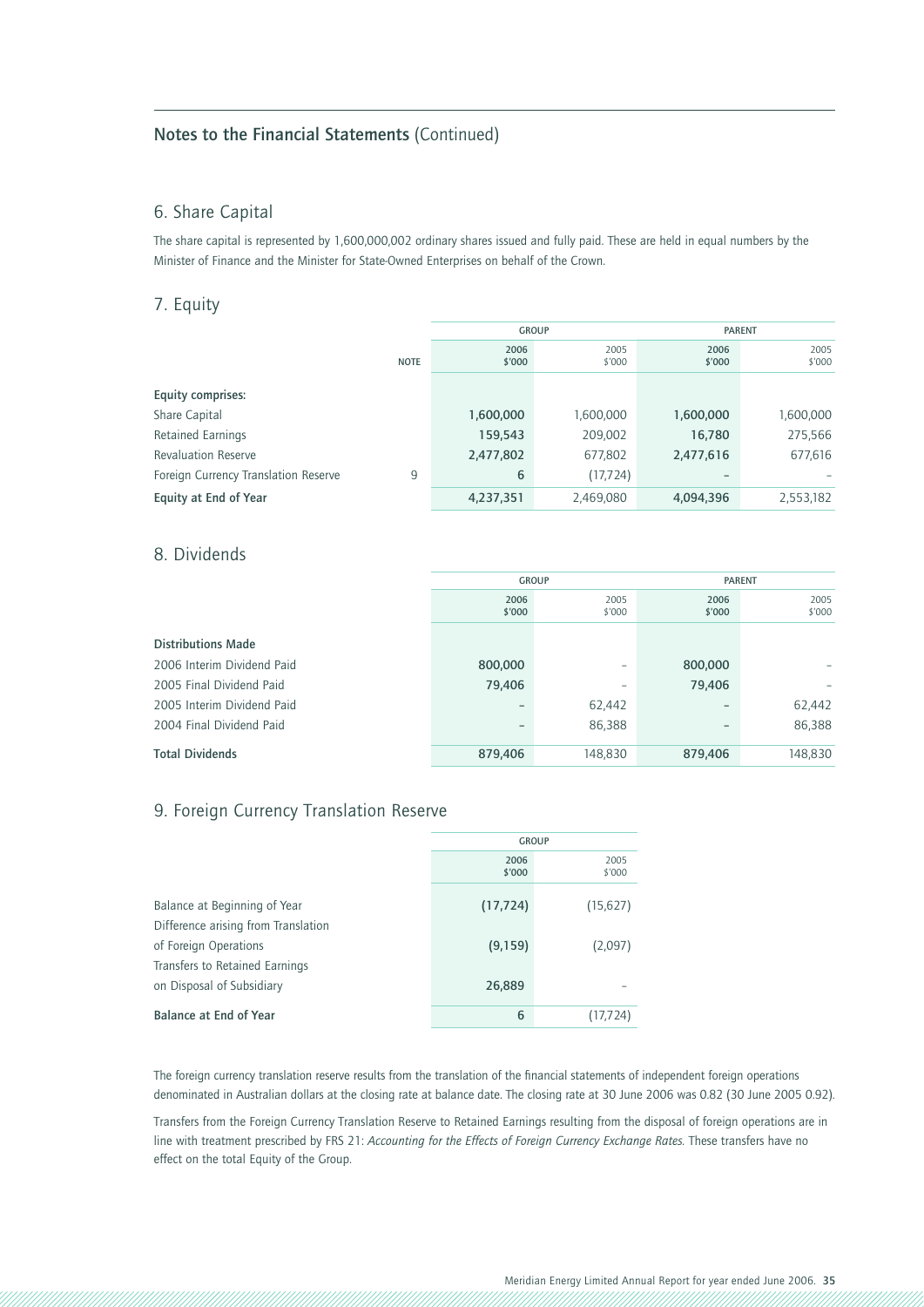### 10. Term Borrowings

|                                  | <b>GROUP</b>   |                | <b>PARENT</b>  |                |
|----------------------------------|----------------|----------------|----------------|----------------|
|                                  | 2006<br>\$'000 | 2005<br>\$'000 | 2006<br>\$'000 | 2005<br>\$'000 |
| Borrowings Due within 1 Year     | -              | 370,141        |                | 7,000          |
| Borrowings Due between 2-7 Years | 274,789        | 541,964        | 274,789        | 274,789        |
| Borrowings Due after 7 Years     | 479,860        | 479.861        | 479,860        | 479,860        |
| <b>Total Borrowings</b>          | 754,649        | 1,391,966      | 754,649        | 761,649        |

|                                   | <b>GROUP</b> |           | <b>PARENT</b> |         |
|-----------------------------------|--------------|-----------|---------------|---------|
|                                   | 2006         | 2005      | 2006          | 2005    |
|                                   | \$'000       | \$'000    | \$'000        | \$'000  |
| Current Portion of Borrowings     | -            | 370.141   | 754,649       | 7,000   |
| Non-Current Portion of Borrowings | 754,649      | 1,021,825 |               | 754,649 |
| <b>Total Borrowings</b>           | 754,649      | 1,391,966 | 754,649       | 761,649 |

### **Security**

The borrowings are unsecured but subject to a negative pledge arrangement.

### 11. Deferred Tax

|                                             | <b>GROUP</b>   |                | <b>PARENT</b>  |                |
|---------------------------------------------|----------------|----------------|----------------|----------------|
|                                             | 2006<br>\$'000 | 2005<br>\$'000 | 2006<br>\$'000 | 2005<br>\$'000 |
| Balance at Beginning of Year                | 179,168        | 145,260        | 131,060        | 111,868        |
| Deferred Tax On Surplus for Year            | (3, 498)       | 34,138         | 21,164         | 19,192         |
| Foreign Translation of Deferred Tax Balance | (716)          | (230)          |                |                |
| Disposal of Subsidiary                      | (22, 865)      | ۰              | -              |                |
| Balance at End of Year                      | 152,089        | 179,168        | 152,224        | 131,060        |

The estimated income tax effect of timing differences originating from the fair value review of assets and liabilities which has not been recognised as an asset in the deferred tax account is \$173 million at 30 June 2006 (2005 \$179 million). The effect of the \$1,800 million revaluation uplift of the Generation Structures & Plant on deferred tax has not been quantified and could reduce the unrecognised deferred tax asset.

### 12. Payables and Accruals

|                                    | <b>GROUP</b>   |                | <b>PARENT</b>  |                |
|------------------------------------|----------------|----------------|----------------|----------------|
|                                    | 2006<br>\$'000 | 2005<br>\$'000 | 2006<br>\$'000 | 2005<br>\$'000 |
| Current                            |                |                |                |                |
| <b>Trade Creditors</b>             | 9,347          | 37,722         | 5,882          | 7,367          |
| <b>Employee Entitlements</b>       | 6,510          | 6,609          | 6,130          | 6,337          |
| Unearned Income                    | 5,596          | 57,713         | 2,524          | 2,585          |
| <b>Accrued Expenses</b>            | 165,161        | 191,539        | 165,058        | 172,648        |
| <b>GST</b>                         | 6,523          | 5,378          | 6,039          | 5,102          |
| <b>Total Payables and Accruals</b> | 193,137        | 298,961        | 185,633        | 194,039        |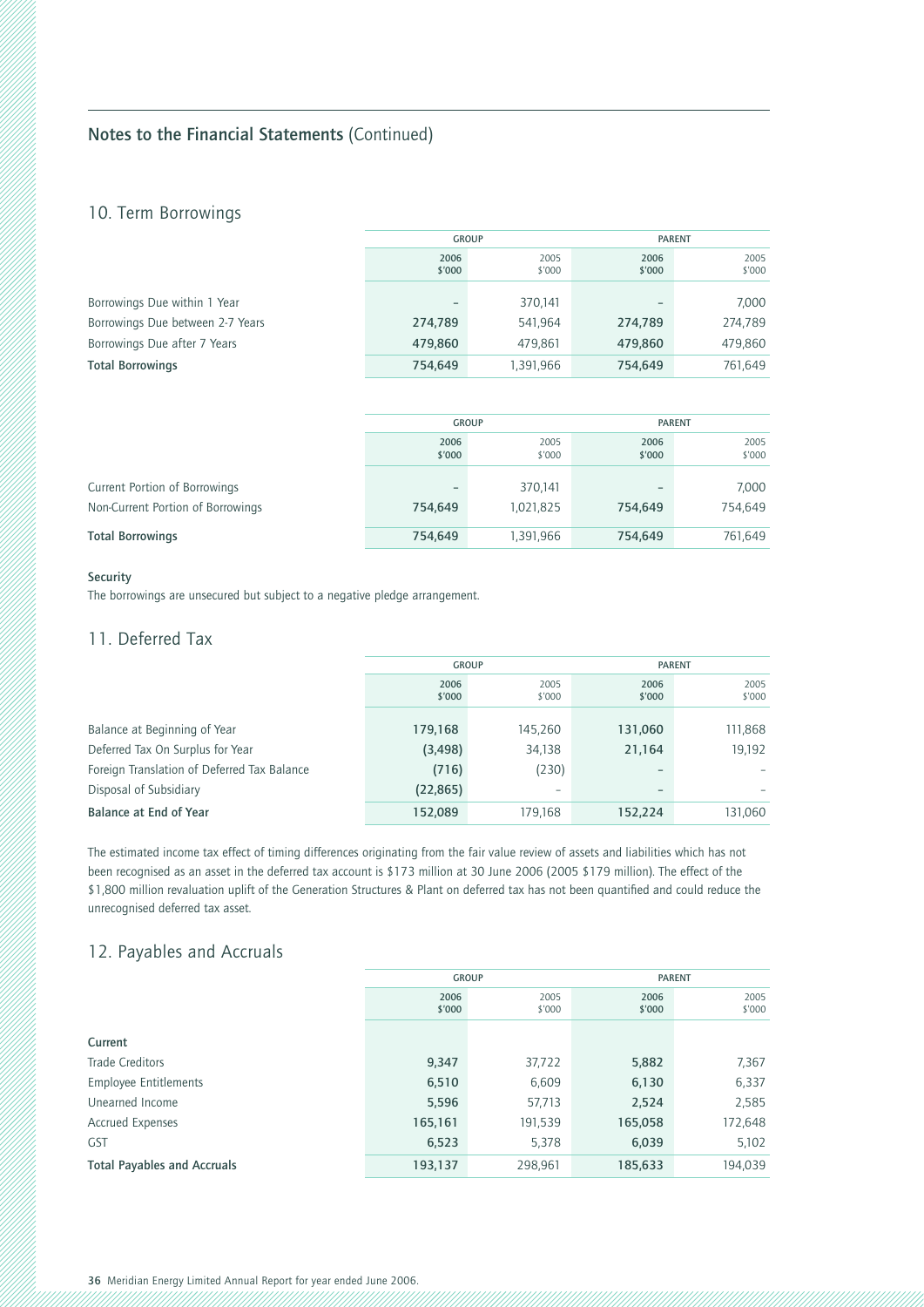### 13. Property, Plant and Equipment

|                                                 | <b>GROUP</b>             |                | <b>PARENT</b>  |                |
|-------------------------------------------------|--------------------------|----------------|----------------|----------------|
|                                                 | 2006<br>\$'000           | 2005<br>\$'000 | 2006<br>\$'000 | 2005<br>\$'000 |
| <b>Generation Structures and Plant</b>          |                          |                |                |                |
| <b>Fair Value</b>                               | 4,609,257                | 3,592,168      | 4,609,257      | 2,986,785      |
| Less: Accumulated Depreciation                  |                          | 148,127        |                | 134,390        |
| Closing Balance                                 | 4,609,257                | 3,444,041      | 4,609,257      | 2,852,395      |
| <b>Other Freehold Land</b>                      |                          |                |                |                |
| <b>Fair Value</b>                               | 35,013                   | 44,496         | 35,013         | 43,605         |
| <b>Other Leasehold Land</b>                     |                          |                |                |                |
| <b>Fair Value</b>                               |                          | 168,108        |                |                |
| Less: Accumulated Amortisation                  | $\qquad \qquad -$        | 6,732          |                |                |
| Closing Balance                                 | $\overline{\phantom{0}}$ | 161,376        | $\equiv$       |                |
| <b>Other Freehold Buildings</b>                 |                          |                |                |                |
| Cost                                            | 9,806                    | 15,566         | 9,806          | 14,010         |
| Less: Accumulated Depreciation                  | 1,229                    | 1,694          | 1,229          | 1,615          |
| Closing Balance                                 | 8,577                    | 13,872         | 8,577          | 12,395         |
| <b>Other Plant and Equipment</b>                |                          |                |                |                |
| Cost                                            | 87,212                   | 72,852         | 86,353         | 66,352         |
| Less: Accumulated Depreciation                  | 46,038                   | 40,938         | 45,472         | 37,490         |
| Closing Balance                                 | 41,174                   | 31,914         | 40,881         | 28,862         |
| <b>Resource Consents</b>                        |                          |                |                |                |
| Cost                                            | 7,851                    | 7,851          | 7,851          | 7,851          |
| Less: Accumulated Depreciation                  | 1,151                    | 981            | 1,151          | 981            |
| Closing Balance                                 | 6,700                    | 6,870          | 6,700          | 6,870          |
| <b>Total Property, Plant and Equipment</b>      |                          |                |                |                |
| Fair Value or Cost                              | 4,749,139                | 3,901,041      | 4,748,280      | 3,118,603      |
| Less: Accumulated Depreciation and Amortisation | 48,418                   | 198,472        | 47,852         | 174,476        |
| Work In Progress                                | 94,869                   | 93,643         | 94,869         | 60,380         |
| <b>Total Closing Balance</b>                    | 4,795,590                | 3,796,212      | 4,795,297      | 3,004,507      |

Generation Structures and Plant assets (including land and buildings) were revalued at 30 June 2006 resulting in an uplift of \$1,800 million to the asset revaluation reserve.

The valuation was performed by independent valuers PricewaterhouseCoopers, who are experienced valuers of commercial businesses in the New Zealand electricity sector. The basis of the valuation is the net present value of future earnings of the assets on an existing use basis, excluding disposal and restoration costs. As there is no readily observable market for these assets and the assets are not for sale, the valuation is derived with reference to an internally generated wholesale electricity price path adjusted where appropriate to reflect a range of views of current and future market conditions, resulting in a prudent valuation of the future earning capacity of the assets.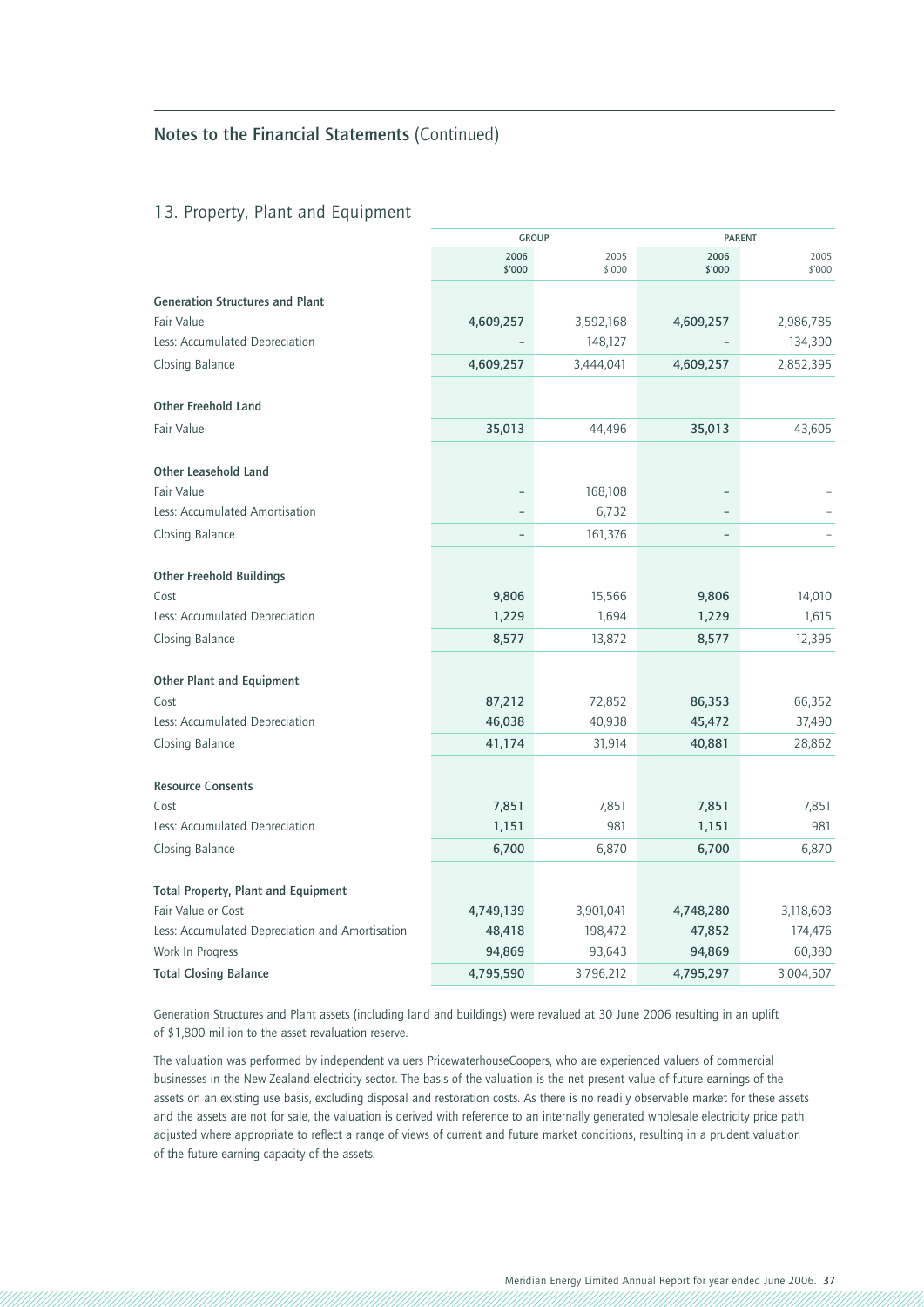As a consequence of the revaluation, accumulated depreciation on these assets has been reset to nil at 30 June 2006 in line with treatment prescribed under FRS 3: *Accounting For Property, Plant and Equipment.* There is no depreciation impact of this revaluation in the Statement of Financial Performance.

Finance costs totalling \$2,003,000 (2005: \$1,903,000) have been capitalised on the refurbishment of Generation Structures and Plant Assets.

### 14. Commitments

|                                                 | <b>GROUP</b>             |                | <b>PARENT</b>            |                |
|-------------------------------------------------|--------------------------|----------------|--------------------------|----------------|
|                                                 | 2006<br>\$'000           | 2005<br>\$'000 | 2006<br>\$'000           | 2005<br>\$'000 |
| Capital Expenditure                             |                          |                |                          |                |
| Commitments - Contracts for Capital Expenditure | 74,414                   | 18,773         | 74,414                   | 15,001         |
| <b>Operating Lease Commitments</b>              |                          |                |                          |                |
| The Group leases premises, motor vehicles,      |                          |                |                          |                |
| plant and equipment. Non Cancellable            |                          |                |                          |                |
| operating lease rentals are payable as follows: |                          |                |                          |                |
| Due within 1 Year                               | 1,677                    | 2,252          | 1,677                    | 2,252          |
| Due between 1-2 Years                           | 1,288                    | 1,677          | 1,288                    | 1,436          |
| Due between 2-5 Years                           | 1,144                    | 2,432          | 1,144                    | 1,912          |
| <b>Total Operating Lease Commitments</b>        | 4,109                    | 6,361          | 4,109                    | 5,600          |
| <b>Finance Lease Commitments</b>                |                          |                |                          |                |
| Non-Cancellable Finance Lease Rentals           |                          |                |                          |                |
| are payable as follows:                         |                          |                |                          |                |
| Due after 5 Years                               |                          | 194,547        |                          |                |
| Total minimum lease payments                    |                          | 194,547        |                          |                |
| <b>Future Finance Charges</b>                   | -                        | (187, 354)     |                          |                |
| <b>Total Lease Liability</b>                    | $\overline{\phantom{0}}$ | 7,193          | $\overline{\phantom{a}}$ |                |
|                                                 |                          |                |                          |                |
| <b>Current Liability</b>                        | ۰                        |                |                          |                |
| Non-Current Liability                           |                          | 7,193          |                          |                |
|                                                 |                          | 7,193          |                          |                |

### 15. Investments

|                            | <b>GROUP</b>             |                | <b>PARENT</b>  |                |
|----------------------------|--------------------------|----------------|----------------|----------------|
|                            | 2006<br>\$'000           | 2005<br>\$'000 | 2006<br>\$'000 | 2005<br>\$'000 |
|                            |                          |                |                |                |
| Investment in Subsidiaries | $\overline{\phantom{0}}$ | ۰              | 50,537         | 50,875         |
| Investment in Associates   | 716                      | 2,146          |                | 2,021          |
| Other Investments          | 22,679                   | 25,351         | 14,530         | 16,251         |
| <b>Total Investments</b>   | 23,395                   | 27,497         | 65,067         | 69,147         |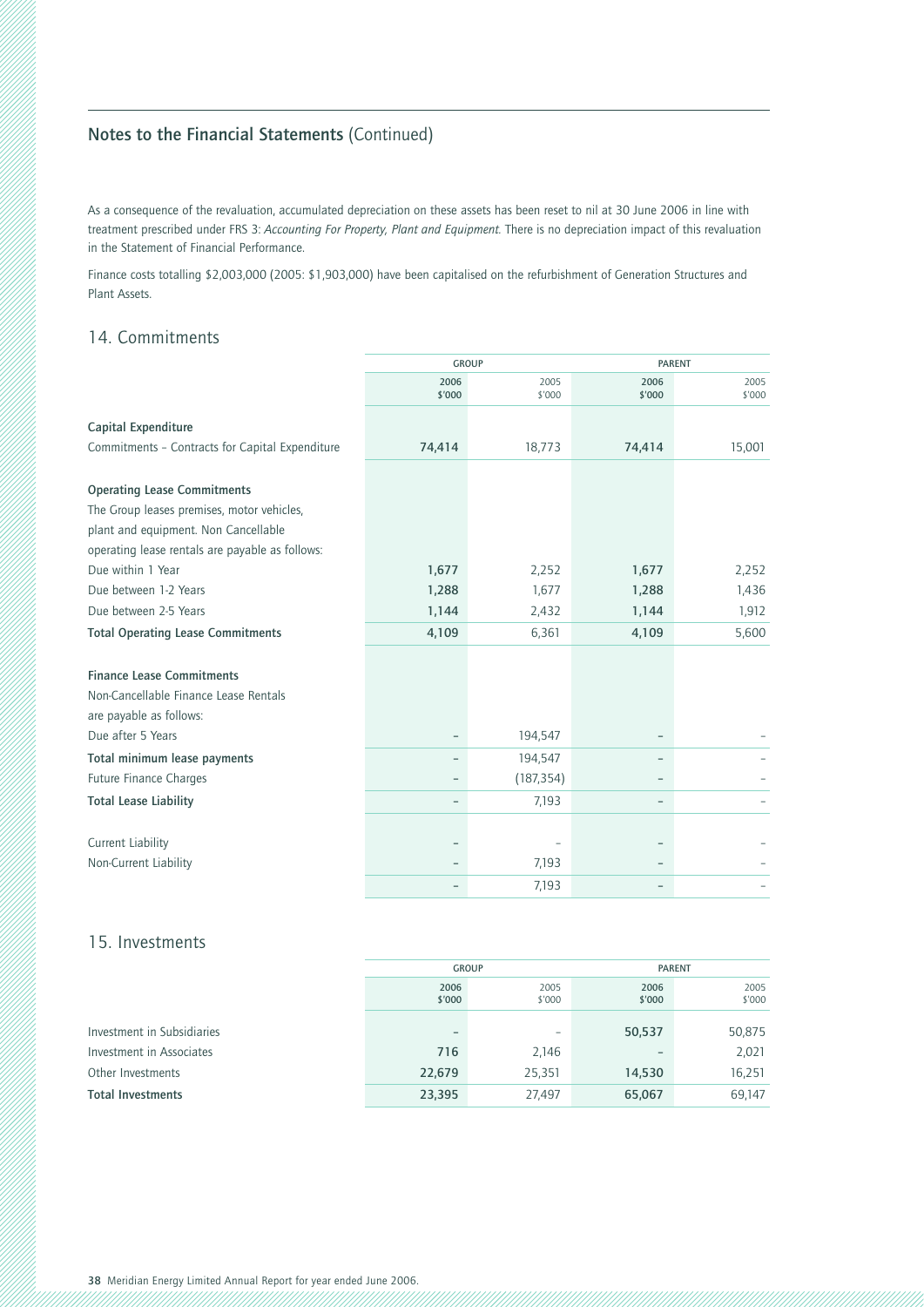### **(A) Investments in Subsidiaries and Controlled Entities**

### **Subsidiaries**

Investments in subsidiaries comprise shares at cost.

| Name of Entity                        | Date <sup>1</sup><br><b>Principal Activity</b> |                              | Interest Held by Parent<br>2006 | 2005 |
|---------------------------------------|------------------------------------------------|------------------------------|---------------------------------|------|
| Meridian Ltd                          |                                                | Non-Trading Entity           | 100%                            | 100% |
| DamWatch Services Ltd                 |                                                | <b>Professional Services</b> | 100%                            | 100% |
| Woodville Windfarm Ltd                |                                                | Non-Trading Entity           | 100%                            | 100% |
| Meridian Energy International Ltd     |                                                | <b>Investment Company</b>    | 100%                            | 100% |
| Energy for Industry Ltd               |                                                | Non-Trading Entity           | 100%                            | 100% |
| Meridian (Whisper Tech) Ltd           |                                                | <b>Investment Company</b>    | 100%                            | 100% |
| Meridian Energy Captive Insurance Ltd |                                                | <b>Insurance Company</b>     | 100%                            | 100% |
| MEA General Partner Pty Ltd*          | 20/02/06                                       | <b>Investment Company</b>    |                                 | 100% |
| Nirranda South Wind Farm Pty Ltd*     |                                                | Non-Trading Entity           | 100%                            | 100% |

<sup>1</sup> The date that the subsidiary was deregistered or ceased to be part of the Group during the reporting period.

\* Incorporated in Australia.

### **Controlled Entities**

| Name of Entity                                 | Date <sup>1</sup> | <b>Principal Activity</b>     | Interest Held by Group<br>2006 | 2005 |
|------------------------------------------------|-------------------|-------------------------------|--------------------------------|------|
| Meridian Energy Australian Holdings Ltd        | 30/11/05          | <b>Investment Company</b>     |                                | 100% |
| Meridian Energy Australia Pty Ltd*             | 30/11/05          | <b>Hydro Power Generation</b> |                                | 100% |
| MEA Limited Partnership*                       | 29/10/05          | <b>Investment Entity</b>      |                                | 100% |
| MEA Finance Pty Ltd*                           | 20/02/06          | Finance Company               |                                | 100% |
| Meridian Energy Australia Investments Pty Ltd* | 30/11/05          | <b>Investment Company</b>     |                                | 100% |
| SHP 1 Pty Ltd*                                 | 30/11/05          | <b>Hydro Power Generation</b> |                                | 100% |
| SHP 2 Pty Ltd*                                 | 30/11/05          | <b>Hydro Power Generation</b> |                                | 100% |
| SHP 3 Pty Ltd*                                 | 30/11/05          | <b>Hydro Power Generation</b> |                                | 100% |
| SHP 3 Holdings Pty Ltd*                        | 30/11/05          | <b>Hydro Power Generation</b> |                                | 100% |
| Southern Hydro Pty Ltd*                        | 30/11/05          | <b>Hydro Power Generation</b> |                                | 100% |
| Southern Hydro Maintenance Services Pty Ltd*   | 30/11/05          | <b>Hydro Power Generation</b> |                                | 100% |
| Southern Hydro Operations Pty Ltd*             | 30/11/05          | <b>Hydro Power Generation</b> | -                              | 100% |
| Wattle Point Wind Farm Pty Ltd*                | 30/11/05          | <b>Power Generation</b>       | $\overline{\phantom{0}}$       | 100% |
| Dollar Wind Farm Pty Ltd*                      | 30/11/05          | Non-Trading Entity            | $\overline{\phantom{0}}$       | 100% |
| Macarthur Wind Farm Pty Ltd*                   | 30/11/05          | Non-Trading Entity            |                                | 100% |
| DamWatch Pty Ltd*                              |                   | Non-Trading Entity            | 100%                           | 100% |

<sup>1</sup> The date that the controlled entity was dissolved, deregistered or ceased to be part of the Group during the reporting period.

\* Incorporated in Australia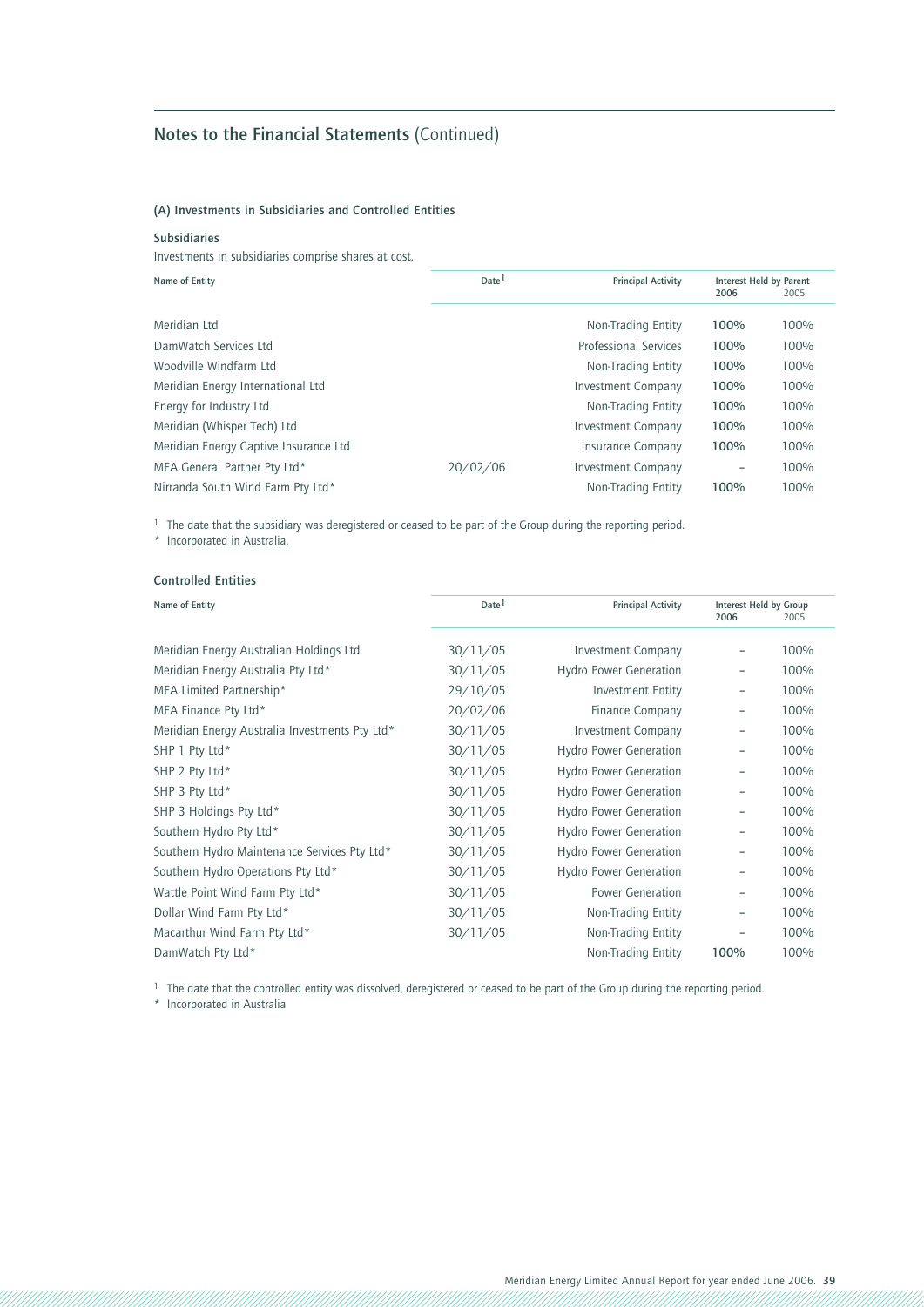### **(B) Investments in Associates**

At balance date the Company holds a 31.3% investment in Whisper Tech Ltd.

Whisper Tech Ltd, a company incorporated in New Zealand, has a balance date of 31 March. Equity accounted earnings have been aligned to a 30 June balance date for the Group. Whisper Tech Ltd was formed to design, develop, manufacture and distribute cogeneration systems for residential and mobile markets. This business was transferred to the Whisper Tech Joint Venture with Whisper Tech Ltd receiving licence fees for the use of intellectual property and the assets of Whisper Tech Ltd. The Parent and the other major shareholder have entered into a Put Option with the existing minority shareholders. Whisper Tech Ltd had no material capital commitments or contingent liabilities as at 30 June 2006.

Subsequent to balance date the Parent purchased 100% of Orion NZ Ltd's interest in the Whisper Tech Joint Venture and all but 5% of Orion NZ Ltd's interest in Whisper Tech Ltd for \$13.36 million. This arm's length transaction valued the Group's total investment in the combined entity at \$8.8 million. As a result the Group has impaired goodwill in Whisper Tech Ltd by \$2.1 million and written down the investment in the Whisper Tech Joint Venture by \$7.2 million as at 30 June 2006.

#### **Carrying Amount of Investment in Associate**

|                                                                                    | <b>GROUP</b>   |                |  |
|------------------------------------------------------------------------------------|----------------|----------------|--|
|                                                                                    | 2006<br>\$'000 | 2005<br>\$'000 |  |
| Carrying Amount at Beginning of Year                                               | 2,146          |                |  |
| Share of Total Recognised Revenues and Expenses<br>Purchase of an Additional 1.40% | (1,430)        | 125            |  |
| of Whisper Tech Ltd                                                                |                | 2,021          |  |
| Carrying Amount at End of Year                                                     | 716            | 2,146          |  |
| The Carrying Value comprises:                                                      |                |                |  |
| Cost                                                                               | 982            | 982            |  |
| Share of Associate Post-Acquisition Reserves                                       | (266)          | (2,260)        |  |
| Goodwill                                                                           |                | 3,424          |  |
|                                                                                    | 716            | 2.146          |  |

### **Associate Share of Net Surplus**

|                                                 | <b>GROUP</b>   |                |  |
|-------------------------------------------------|----------------|----------------|--|
|                                                 | 2006<br>\$'000 | 2005<br>\$'000 |  |
| Share of Surplus before Taxation                | 1,994          | 1,617          |  |
| Share of Taxation Expense                       |                |                |  |
| Share of Net Surplus                            | 1,994          | 1,617          |  |
| Amortisation of Goodwill                        | (1, 315)       | (1, 492)       |  |
| Impairment of Goodwill                          | (2,109)        |                |  |
| Share of Total Recognised Revenues and Expenses | (1,430)        | 125            |  |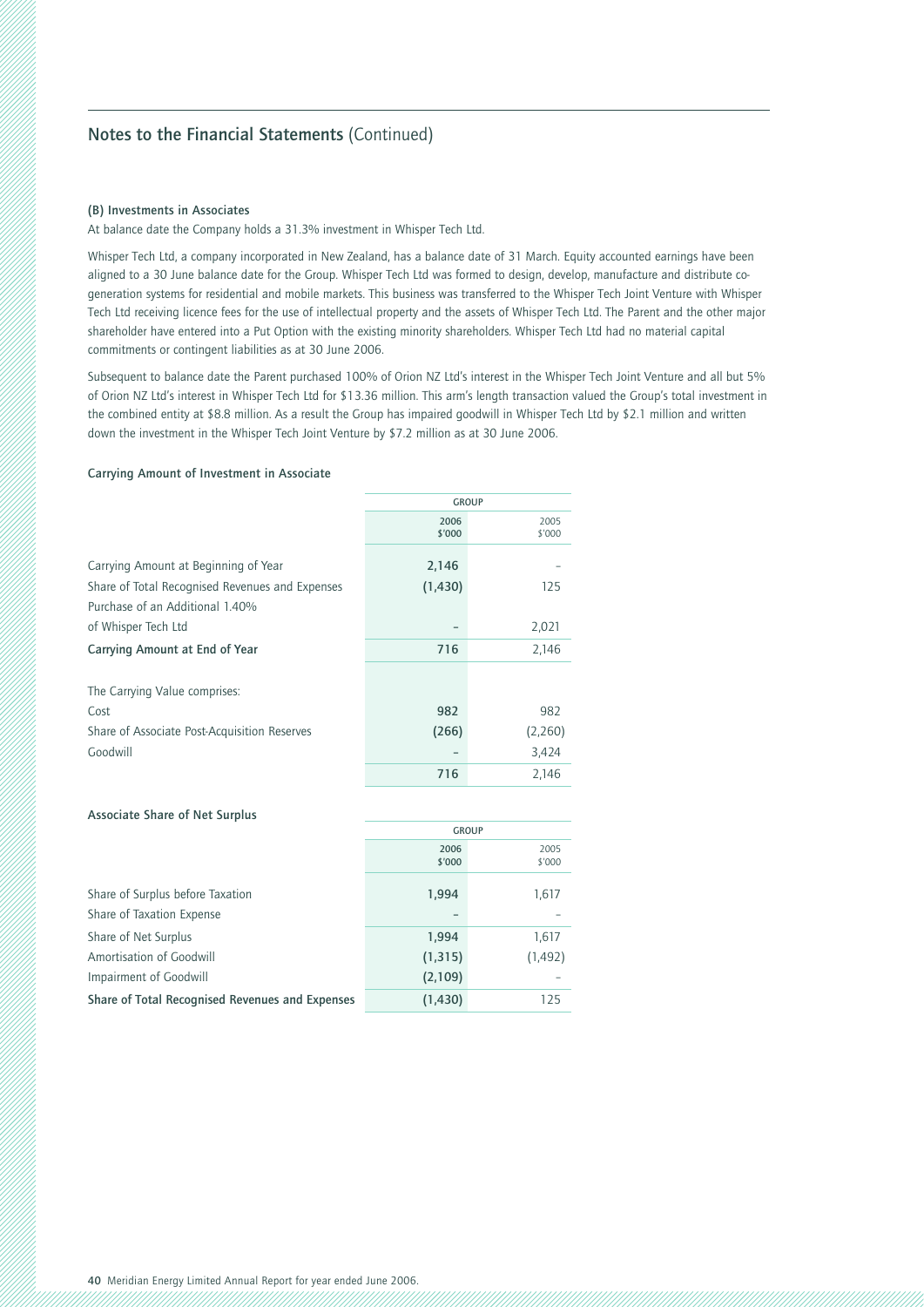### **Goodwill**

|                                       | <b>GROUP</b>   |                |  |
|---------------------------------------|----------------|----------------|--|
|                                       | 2006<br>\$'000 | 2005<br>\$'000 |  |
| Cost at Beginning of Year             | 6,574          | 4,685          |  |
| Goodwill Arising on Acquisition       |                | 1,889          |  |
|                                       | 6,574          | 6,574          |  |
| Accumulated Amortisation:             |                |                |  |
| At Beginning of Year                  | (3, 150)       | (1,658)        |  |
| Amortisation Expense for the Year     | (1, 315)       | (1,492)        |  |
| <b>Impairment of Goodwill</b>         | (2,109)        |                |  |
| At End of Year                        | (6, 574)       | (3,150)        |  |
| Goodwill included within the Carrying |                |                |  |
| Amount of the Investment in Associate |                | 3,424          |  |

### **(C) Other Investments**

|                                    | <b>GROUP</b>   |                | <b>PARENT</b>  |                |
|------------------------------------|----------------|----------------|----------------|----------------|
|                                    | 2006<br>\$'000 | 2005<br>\$'000 | 2006<br>\$'000 | 2005<br>\$'000 |
| Nth Power Technologies             | 3,920          | 5,380          | 3,920          | 5,380          |
| Fonterra Co-Operative Group Ltd    | 6,552          | 6,092          | 6,552          | 6,092          |
| Whisper Tech Joint Venture         | 8,149          | 9,100          |                |                |
| North Otago Irrigation Company Ltd | 3,571          | 4,292          | 3,571          | 4,292          |
| Canterbury TX                      | 487            | 487            | 487            | 487            |
| <b>Total Other Investments</b>     | 22,679         | 25,351         | 14,530         | 16,251         |

The above investments do not give rise to consolidated or equity accounting treatment. The ownership interest in Whisper Tech Joint Venture was 40% at 30 June 2006. Significant influence did not exist as at balance date due to the control by the other joint venturer and the right existing for that joint venturer to terminate the agreement. Subsequent to balance date, the Parent purchased the remaining 60% interest in the Joint Venture.

The investment in Fonterra Co-Operative Group Ltd arises from ownership of land. The market value of this investment at 30 June 2006 was \$9.13 million (2005 \$8.27 million).

The Group also has interests in Ceramic Fuel Cells Ltd and in Superlink Developments Ltd. These interests were assigned to the Group from ECNZ at no cost and, as such, the carrying value of the interests is nil. Ceramic Fuel Cells Ltd is listed on the Australian Stock Exchange. The market value of this investment at 30 June 2006 was \$0.51million (2005 \$0.42 million).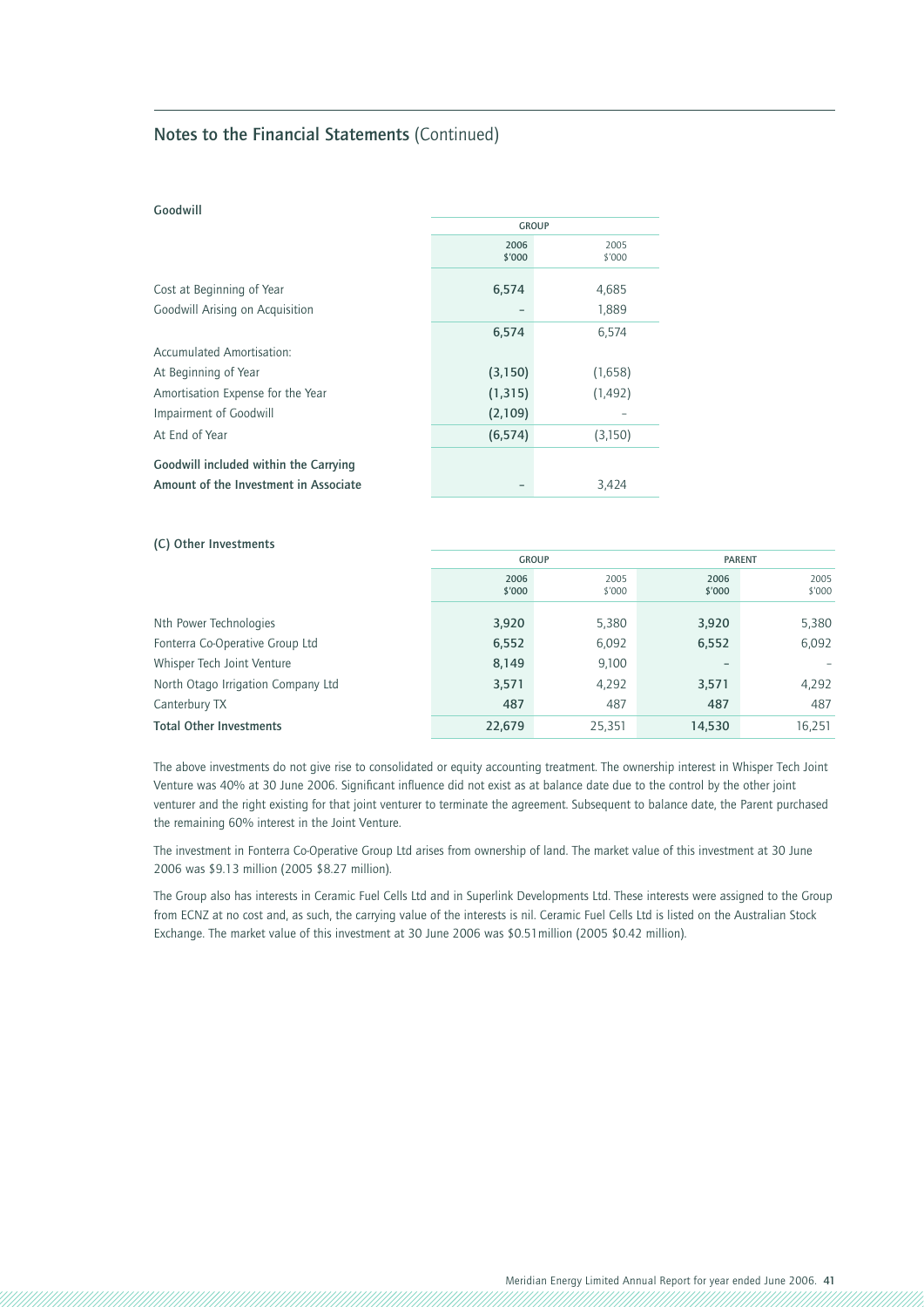### **(D) Disposal of Subsidiary**

On 30th November 2005 the Group disposed of its entire interest in Meridian Energy Australian Holdings Limited. This included the following controlled entities:

Meridian Energy Australia Investments Pty Ltd SHP 1 Pty Ltd SHP 2 Pty Ltd SHP 3 Pty Ltd SHP 3 Holdings Pty Ltd Southern Hydro Pty Ltd Southern Hydro Maintenance Services Pty Ltd Southern Hydro Operations Pty Ltd Wattle Point Wind Farm Pty Ltd Dollar Wind Farm Pty Ltd Macarthur Wind Farm Pty Ltd

The disposal of Meridian Energy Australian Holdings Limited gave rise to a gain of \$652,516,000 to the Group.

### **Summary of the effect of disposal of subsidiary**

|                                     | <b>GROUP</b>   |
|-------------------------------------|----------------|
|                                     | 2006<br>\$'000 |
| Assets and liabilities disposed of: |                |
| Cash and Bank Balances              | 11,513         |
| Accounts Receivable and Prepayments | 60,376         |
| Inventories                         | 218            |
| Property, Plant and Equipment       | 760,440        |
| Intangibles                         | 137,893        |
| Payables and Accruals               | (88, 609)      |
| Lease Liability                     | (7,203)        |
| Deferred Tax                        | (22, 865)      |
| Assets and Liabilities disposed     | 851,763        |
| Gain on disposal                    | 652,516        |
| <b>Proceeds Received</b>            | 1,504,279      |
| Cash disposed with subsidiary       | (11, 513)      |
| <b>Net Cash Received</b>            | 1,492,766      |

The disposal of Meridian Energy Australian Holdings Limited represents a discontinued activity of the Group. The impact on the Group's operating surplus after taxation is separately disclosed in the Statement of Financial Performance and in Notes 2, 3 and 4.

### 16. Intangible Assets

|                                              | <b>GROUP</b>             |         | <b>PARENT</b>            |        |
|----------------------------------------------|--------------------------|---------|--------------------------|--------|
|                                              | 2006                     | 2005    | 2006                     | 2005   |
|                                              | \$'000                   | \$'000  | \$'000                   | \$'000 |
| Licences                                     | 172                      | 131,419 | 172                      | 248    |
| Derivatives on Acquisition of Southern Hydro | $\overline{\phantom{a}}$ | 19,292  | $\overline{\phantom{0}}$ | -      |
| <b>Total Intangible Assets</b>               | 172                      | 150,711 | 172                      | 248    |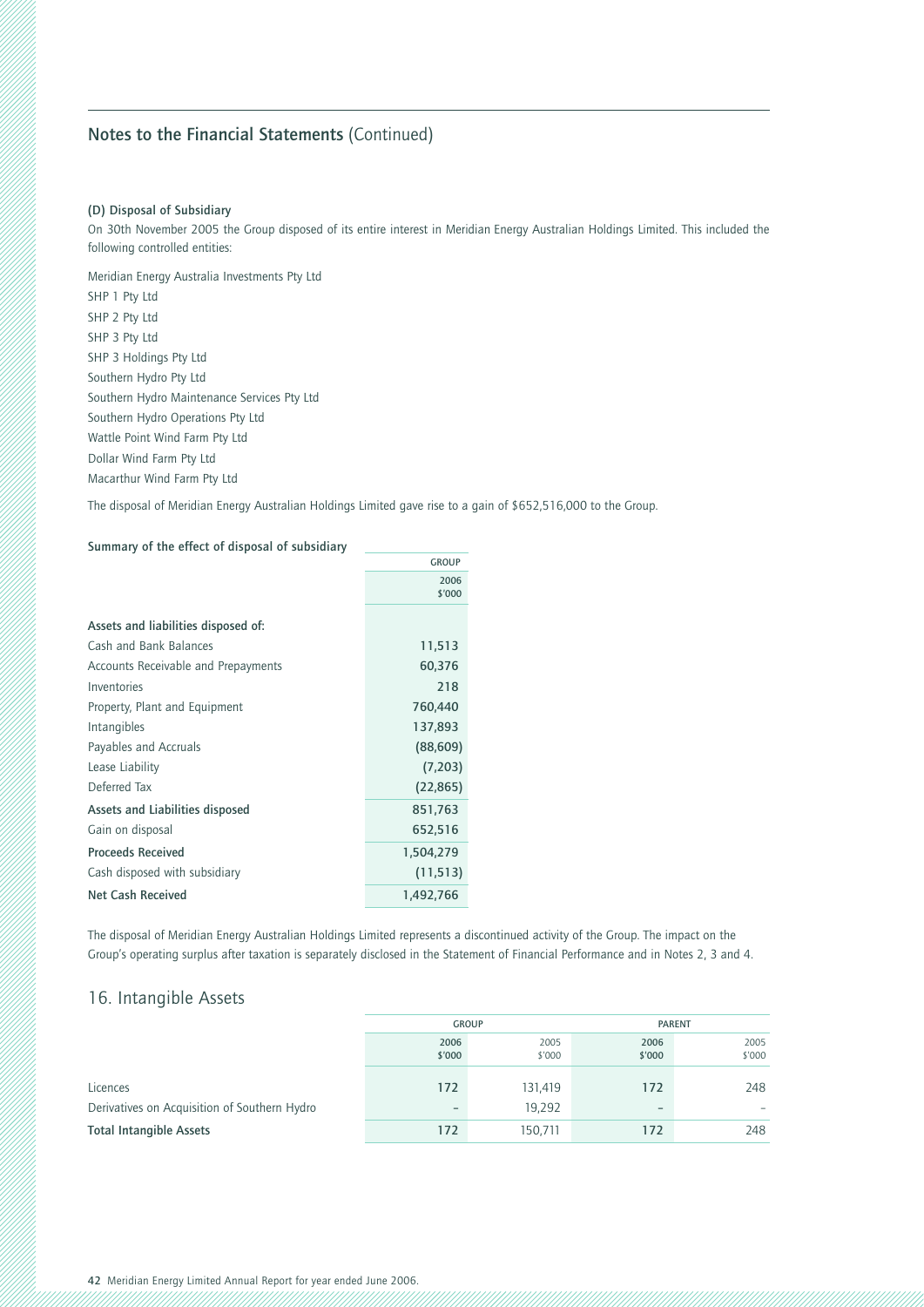## 17. Customer Acquisition Costs

|                                      | <b>GROUP</b>   |                |                | <b>PARENT</b>  |  |
|--------------------------------------|----------------|----------------|----------------|----------------|--|
|                                      | 2006<br>\$'000 | 2005<br>\$'000 | 2006<br>\$'000 | 2005<br>\$'000 |  |
| Customer Acquisition Costs (at cost) | 67,375         | 67,375         | 65,174         | 65,174         |  |
| Accumulated Amortisation             | (44, 567)      | (37, 340)      | (42, 366)      | (35, 139)      |  |
| <b>Total Carrying Value</b>          | 22,808         | 30,035         | 22,808         | 30,035         |  |
| Reconciliation                       |                |                |                |                |  |
| Balance at Beginning of Year         | 30,035         | 37,658         | 30,035         | 37,658         |  |
| Amortisation During Year             | (7, 227)       | (7,623)        | (7, 227)       | (7,623)        |  |
| <b>Balance at End of Year</b>        | 22,808         | 30,035         | 22,808         | 30,035         |  |

# 18. Cash and Bank Balances

|                                     | <b>GROUP</b>   |                | <b>PARENT</b>  |                |
|-------------------------------------|----------------|----------------|----------------|----------------|
|                                     | 2006<br>\$'000 | 2005<br>\$'000 | 2006<br>\$'000 | 2005<br>\$'000 |
|                                     |                |                |                |                |
| Current Account                     | 11,192         | 17,364         | 6,642          | 1,027          |
| Money Market Account                | 111,916        | 23,463         | 110,558        | 10,600         |
| Short Term Deposits                 | 128,716        | -              | 128,716        |                |
| <b>Total Cash and Bank Balances</b> | 251,824        | 40,827         | 245,916        | 11,627         |

# 19. Accounts Receivable and Prepayments

|                                                  | <b>GROUP</b>   |                | <b>PARENT</b>  |                |  |
|--------------------------------------------------|----------------|----------------|----------------|----------------|--|
|                                                  | 2006<br>\$'000 | 2005<br>\$'000 | 2006<br>\$'000 | 2005<br>\$'000 |  |
| Current                                          |                |                |                |                |  |
| Billed and Accrued Receivables                   | 230,433        | 257,346        | 226,772        | 228,016        |  |
| Less: Provision for Doubtful Debts               | 3,730          | 3,333          | 3,730          | 3,333          |  |
| <b>Net Trade Receivables</b>                     | 226,703        | 254,013        | 223,042        | 224,683        |  |
| Prepayments                                      | 7,425          | 35,722         | 7,390          | 9,354          |  |
| <b>Total Accounts Receivable and Prepayments</b> | 234,128        | 289,735        | 230,432        | 234,037        |  |

### 20. Inventories

|                              | <b>GROUP</b>   |                | <b>PARENT</b>  |                |  |
|------------------------------|----------------|----------------|----------------|----------------|--|
|                              | 2006<br>\$'000 | 2005<br>\$'000 | 2006<br>\$'000 | 2005<br>\$'000 |  |
| Consumable Spares and Stores | 3,106          | 3,378          | 3,106          | 3,197          |  |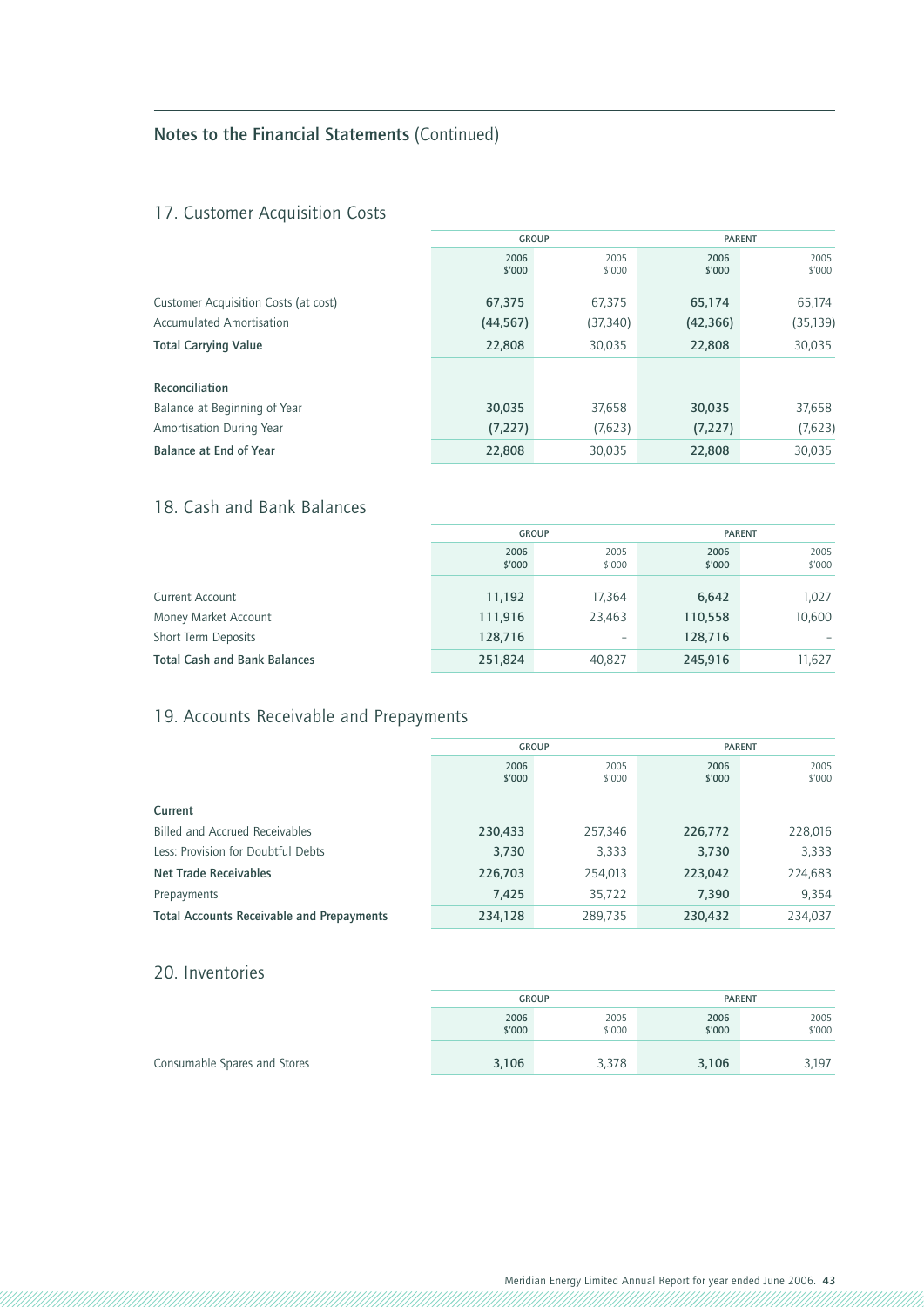### 21. Borrowings and the Use of Financial Instruments

Exposure to currency, revenue, interest rate and credit risk arises in the normal course of the Group's business. Within approved policy quidelines and authorisations set by the Board of Directors, derivative financial instruments are used as a means of reducing exposure to fluctuations in foreign exchange rates and interest rates. While these financial instruments are subject to the risk of market rates changing subsequent to acquisition, such changes would generally be offset by opposite effects on the items being hedged.

The principal or contract amounts of derivative financial instruments outstanding at balance date were:

|                                    | <b>GROUP</b>                     |           | <b>PARENT</b>  |           |  |  |
|------------------------------------|----------------------------------|-----------|----------------|-----------|--|--|
|                                    | 2006<br>2005<br>\$'000<br>\$'000 |           | 2006<br>\$'000 |           |  |  |
|                                    |                                  |           |                |           |  |  |
| Cross Currency Interest Rate Swaps | 704.649                          | 704.649   | 704.649        | 704,649   |  |  |
| Forward Exchange Contracts         | 81,274                           | 113.037   | 81,274         | 113,037   |  |  |
| Interest Rate Swaps                | 735,500                          | 1,325,282 | 735,500        | 1,325,282 |  |  |
| Interest Rate Options              | 20,000                           | 10,000    | 20,000         | 10,000    |  |  |

### **(a) Foreign Currency Risk**

The Group incurs foreign currency risk as a result of purchases that are denominated in a currency other than the respective Group entity's functional currency. The currencies giving rise to currency risk in which the Group primarily deals are the Australian Dollar, Euro and US Dollar.

The Group also incurs foreign currency risk from the revaluation of the net assets of overseas subsidiaries (denominated in Australian dollars) for external financial reporting purposes. Current Group policy is not to hedge foreign currency denominated assets on the consolidated Statement of Financial Position.

The Group has accessed foreign capital markets to secure long dated financing and uses cross currency interest rate swaps to manage foreign exchange risk in relation to these borrowings.

### **(b) Interest Rate Risk**

It is Group policy to manage exposure to interest rate risk via the use of interest rate swaps, forward rate agreements and interest rate options/collars and to maintain a fixed/floating profile within parameters prescribed by the Group Treasury Policy.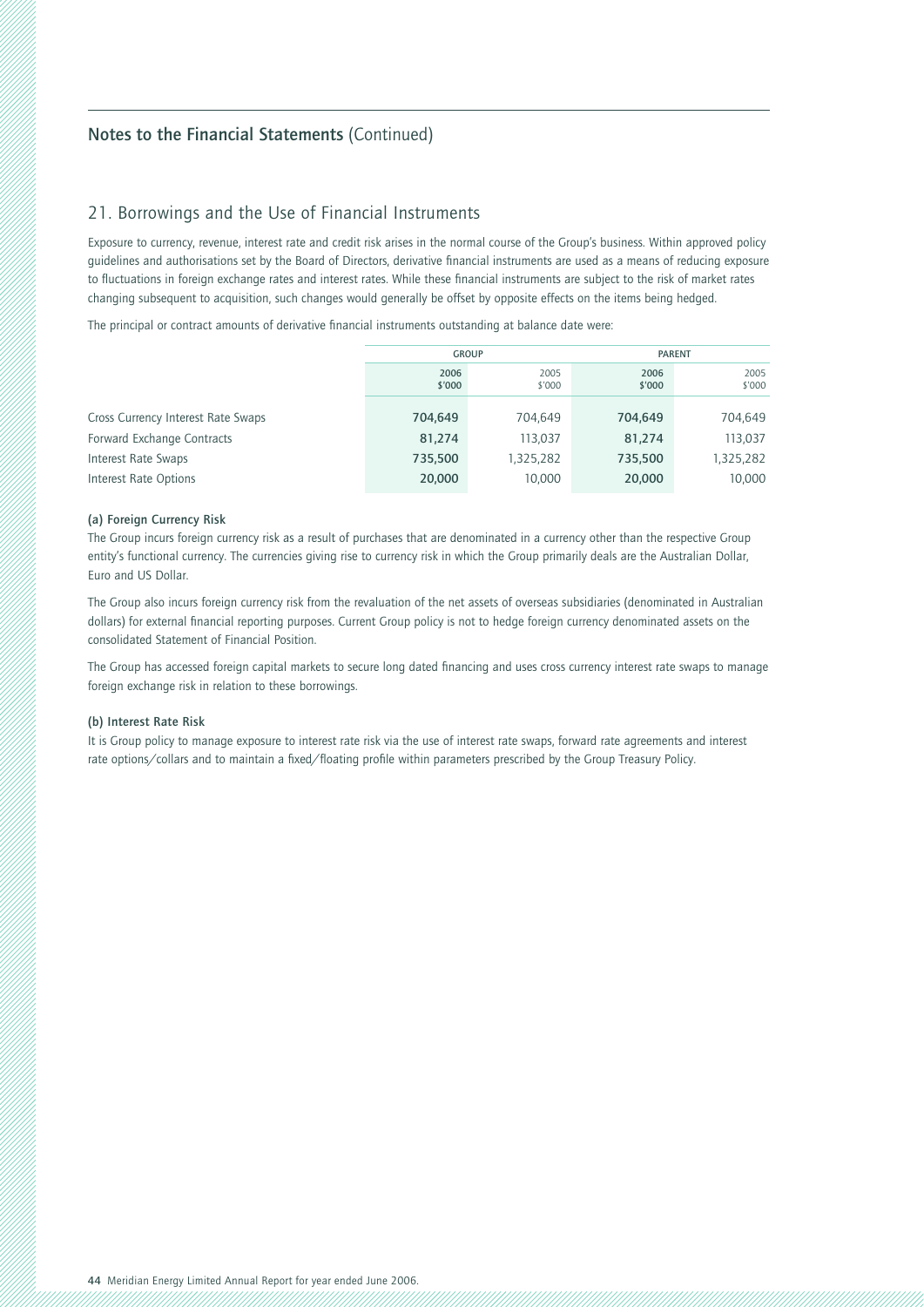### **(c) Repricing Analysis**

The following tables identify the repricing period for financial instruments that are interest rate risk sensitive. The interest rate applicable to derivative financial instruments is incorporated into the effective interest rate of the underlying hedged items.

### **Repricing 2006 Group**

| \$'000                             | Effective<br><b>Interest Rate</b> | Total     | 6 Months<br>or Less | $6 - 12$<br>Months | $1-2$<br>Years | 2 or<br>More Years | Non-Interest<br>Bearing |
|------------------------------------|-----------------------------------|-----------|---------------------|--------------------|----------------|--------------------|-------------------------|
| <b>Financial Assets</b>            |                                   |           |                     |                    |                |                    |                         |
| Cash Balances                      | 6.77%                             | 251,824   | 251,824             |                    |                |                    |                         |
| Receivables                        |                                   | 234,128   |                     |                    |                |                    | 234,128                 |
| Investments                        |                                   | 23,395    |                     |                    |                |                    | 23,395                  |
| <b>Total Financial Assets</b>      |                                   | 509,347   | 251,824             | -                  |                | $\overline{a}$     | 257,523                 |
| <b>Financial Liabilities</b>       |                                   |           |                     |                    |                |                    |                         |
| Total Borrowings*                  | 7.63%                             | 754,649   |                     |                    |                | 754,649            |                         |
| Creditors                          |                                   | 193,137   |                     |                    |                |                    | 193,137                 |
| <b>Total Financial Liabilities</b> |                                   | 947,786   |                     |                    |                | 754,649            | 193,137                 |
| <b>Off Balance Sheet</b>           |                                   |           |                     |                    |                |                    |                         |
| Cross Currency Interest Rate Swaps |                                   | 704,649   |                     |                    |                | 704,649            |                         |
| <b>Interest Rate Swaps</b>         |                                   | 735,500   | 125,000             | 25,000             | 23,000         | 562,500            |                         |
| Interest Rate Options              |                                   | 20,000    | -                   | ۰                  |                | 20,000             |                         |
| <b>Total Off Balance Sheet</b>     |                                   | 1,460,149 | 125,000             | 25,000             | 23,000         | 1,287,149          |                         |

\* The debt is either floating debt or swapped back to floating debt in the first instance, consequently the repricing is shown in line with the debt maturity dates.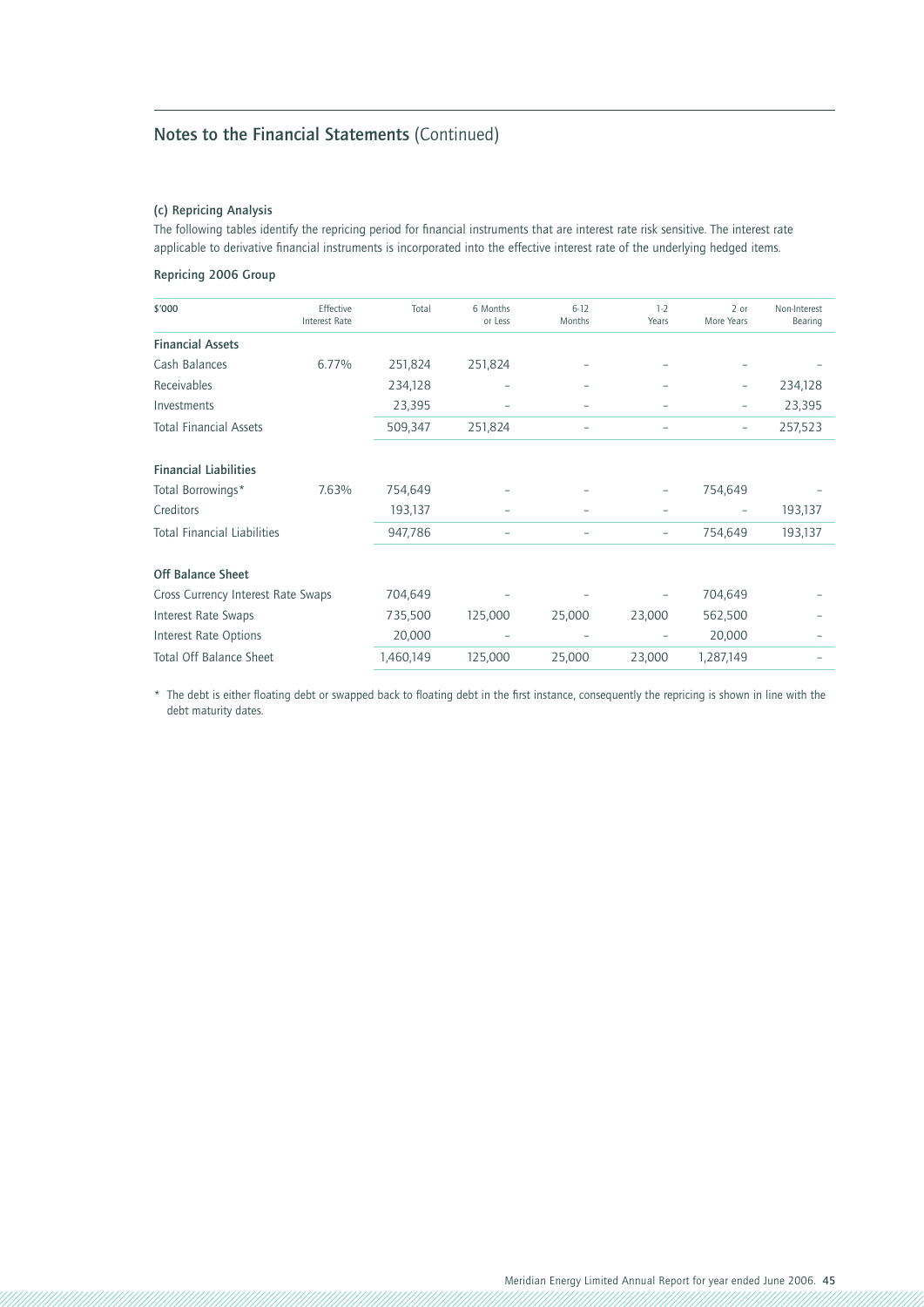### **Repricing 2005 Group**

| \$'000                             | Effective<br><b>Interest Rate</b> | Total     | 6 Months<br>or Less | $6 - 12$<br>Months | $1-2$<br>Years           | $2$ or<br>More Years | Non-Interest<br>Bearing |
|------------------------------------|-----------------------------------|-----------|---------------------|--------------------|--------------------------|----------------------|-------------------------|
| <b>Financial Assets</b>            |                                   |           |                     |                    |                          |                      |                         |
| Cash Balances                      | 6.36%                             | 40,827    | 40,827              |                    |                          |                      |                         |
| Receivables                        |                                   | 289,735   | -                   |                    |                          |                      | 289,735                 |
| Investments                        |                                   | 27,497    |                     |                    |                          | -                    | 27,497                  |
| <b>Total Financial Assets</b>      |                                   | 358,059   | 40,827              |                    | $\overline{a}$           | -                    | 317,232                 |
| <b>Financial Liabilities</b>       |                                   |           |                     |                    |                          |                      |                         |
| Total Borrowings*                  | 6.98%                             | 1,391,966 | 132,955             | 237,186            | $\overline{\phantom{0}}$ | 1,021,825            |                         |
| Creditors                          |                                   | 298,961   |                     |                    |                          |                      | 298,961                 |
| <b>Total Financial Liabilities</b> |                                   | 1,690,927 | 132,955             | 237,186            | -                        | 1,021,825            | 298,961                 |
| <b>Off Balance Sheet</b>           |                                   |           |                     |                    |                          |                      |                         |
| Cross Currency Interest Rate Swaps |                                   | 704,649   |                     |                    |                          | 704,649              |                         |
| Interest Rate Swaps                |                                   | 1,325,282 | 25,000              | 203,577            | 125,000                  | 971,705              |                         |
| Interest Rate Options              |                                   | 10,000    | 10,000              |                    |                          |                      |                         |
| <b>Total Off Balance Sheet</b>     |                                   | 2,039,931 | 35,000              | 203,577            | 125,000                  | 1,676,354            |                         |

\* The debt is either floating debt or swapped back to floating debt in the first instance, consequently the repricing is shown in line with the debt maturity dates.

### **Repricing 2006 Parent**

| \$'000                             | Effective<br><b>Interest Rate</b> | Total     | 6 Months<br>or Less | $6 - 12$<br>Months       | $1-2$<br>Years           | 2 or<br>More Years       | Non-Interest<br>Bearing |
|------------------------------------|-----------------------------------|-----------|---------------------|--------------------------|--------------------------|--------------------------|-------------------------|
| <b>Financial Assets</b>            |                                   |           |                     |                          |                          |                          |                         |
| Cash Balances                      | 6.73%                             | 245,916   | 245,916             |                          |                          |                          |                         |
| Receivables                        |                                   | 230,432   |                     |                          |                          |                          | 230,432                 |
| Advances to Subsidiary             |                                   | 38,798    |                     |                          |                          | -                        | 38,798                  |
| Investments                        |                                   | 65,067    |                     |                          |                          |                          | 65,067                  |
| <b>Total Financial Assets</b>      |                                   | 580,213   | 245,916             |                          | $\overline{\phantom{0}}$ | $\overline{\phantom{0}}$ | 334,297                 |
| <b>Financial Liabilities</b>       |                                   |           |                     |                          |                          |                          |                         |
| Total Borrowings*                  | 7.84%                             | 754,649   |                     |                          | -                        | 754,649                  |                         |
| Creditors                          |                                   | 185,633   |                     |                          |                          |                          | 185,633                 |
| Advances from Subsidiary           |                                   | 221,021   |                     |                          |                          | $\overline{\phantom{0}}$ | 221,021                 |
| <b>Total Financial Liabilities</b> |                                   | 1,161,303 | -                   | $\overline{\phantom{a}}$ | -                        | 754,649                  | 406,654                 |
| <b>Off Balance Sheet</b>           |                                   |           |                     |                          |                          |                          |                         |
| Cross Currency Interest Rate Swaps |                                   | 704,649   |                     |                          |                          | 704,649                  |                         |
| Interest Rate Swaps                |                                   | 735,500   | 125,000             | 25,000                   | 23,000                   | 562,500                  |                         |
| Interest Rate Options              |                                   | 20,000    |                     |                          |                          | 20,000                   |                         |
| <b>Total Off Balance Sheet</b>     |                                   | 1,460,149 | 125,000             | 25,000                   | 23,000                   | 1,287,149                |                         |

\* The debt is either floating debt or swapped back to floating debt in the first instance, consequently the repricing is shown in line with the debt maturity dates.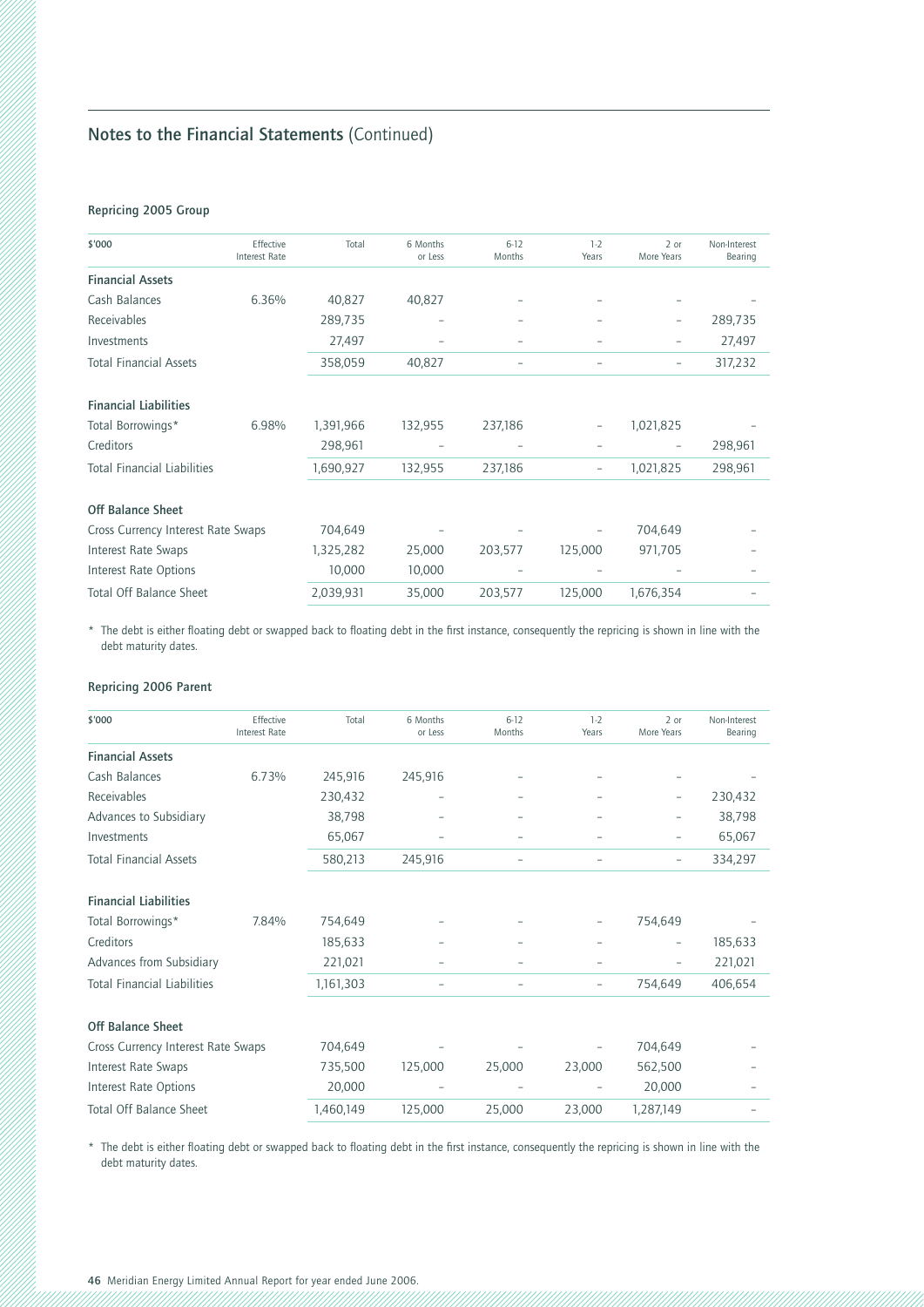### **Repricing 2005 Parent**

| \$'000                             | Effective<br><b>Interest Rate</b> | Total     | 6 Months<br>or Less | $6 - 12$<br>Months       | $1-2$<br>Years | 2 or<br>More Years | Non-Interest<br>Bearing |
|------------------------------------|-----------------------------------|-----------|---------------------|--------------------------|----------------|--------------------|-------------------------|
| <b>Financial Assets</b>            |                                   |           |                     |                          |                |                    |                         |
| Cash Balances                      | 6.36%                             | 11,627    | 11,627              |                          |                |                    |                         |
| Receivables                        |                                   | 234,037   |                     | -                        |                |                    | 234,037                 |
| Advances to Subsidiary             | 11.00%                            | 309,883   |                     | $\overline{a}$           | 242,552        |                    | 67,331                  |
| Investments                        |                                   | 69,147    |                     | $\overline{a}$           |                |                    | 69,147                  |
| <b>Total Financial Assets</b>      |                                   | 624,694   | 11,627              | $\overline{\phantom{0}}$ | 242,552        | ۰                  | 370,515                 |
| <b>Financial Liabilities</b>       |                                   |           |                     |                          |                |                    |                         |
| Total Borrowings*                  | 6.67%                             | 761,649   | 7,000               |                          |                | 754,649            |                         |
| Creditors                          |                                   | 194,039   |                     |                          |                | ٠                  | 194,039                 |
| Advances from Subsidiary           |                                   | 32,126    |                     |                          |                |                    | 32,126                  |
| <b>Total Financial Liabilities</b> |                                   | 987,814   | 7,000               | $\overline{\phantom{0}}$ |                | 754,649            | 226,165                 |
| <b>Off Balance Sheet</b>           |                                   |           |                     |                          |                |                    |                         |
| Cross Currency Interest Rate Swaps |                                   | 704,649   |                     |                          |                | 704,649            |                         |
| Interest Rate Swaps                |                                   | 1,325,282 | 25,000              | 203,577                  | 125,000        | 971,705            |                         |
| Interest Rate Options              |                                   | 10,000    | 10,000              |                          |                |                    |                         |
| <b>Total Off Balance Sheet</b>     |                                   | 2,039,931 | 35,000              | 203,577                  | 125,000        | 1,676,354          |                         |

\* The debt is either floating debt or swapped back to floating debt in the first instance, consequently the repricing is shown in line with the debt maturity dates

### **(d) Credit Risk**

The Group incurs credit risk from transactions with financial institutions and in relation to its trade receivables.

The Group does not have any significant concentrations of credit risk. Amounts owed by trade receivables are unsecured but evaluations are performed for significant levels of credit. In limited cases securities are held where credit risks are perceived to be above normal.

There is no requirement to hold collateral or security to support financial instruments, owing to the high credit rating of the financial institutions dealt with. The Group further limits its credit exposure by limiting the amount of funds placed with any one financial institution at any one time. The Group does not anticipate the non-performance of any obligations that existed at balance date.

The maximum exposure to credit risk is represented by the carrying value of each financial asset in the Statement of Financial Position and the fair value of financial instruments as shown in the table at part (f).

#### **(e) Revenue Risk**

The Group utilises electricity derivatives to manage exposure to electricity price risk. Under these contracts, the Group sells and buys electricity forward at a fixed price (hedge price). Differences between the hedge price and the spot price are settled between the parties, irrespective of the supply of electricity. The contracts are for various periods out to 2013.

The fair value of outstanding electricity hedge contracts at 30 June 2006 is \$8.4 million (30 June 2005 fair value not available). The face value of outstanding electricity hedge contracts at 30 June 2006 is \$153.8 million (30 June 2005 face value not available). As the New Zealand secondary market for electricity derivatives is not sufficiently active to enable a mark to market valuation a discounted cash flow valuation technique has been used to calculate the fair values.

#### **(f) Fair Values**

Fair values are estimated using the mark to market value methodology except for short-term and other investments where the carrying value of these items is equivalent to their fair value. The valuations were provided by the Group's bankers and or other independent advisors. For cash at bank, receivables, weather derivatives and trade creditors the fair values are equivalent to their carrying values and therefore have been excluded from the table on page 46. The fair values for the Group and Parent are consistent except for advances to and from subsidiaries where it is impracticable to calculate the fair value.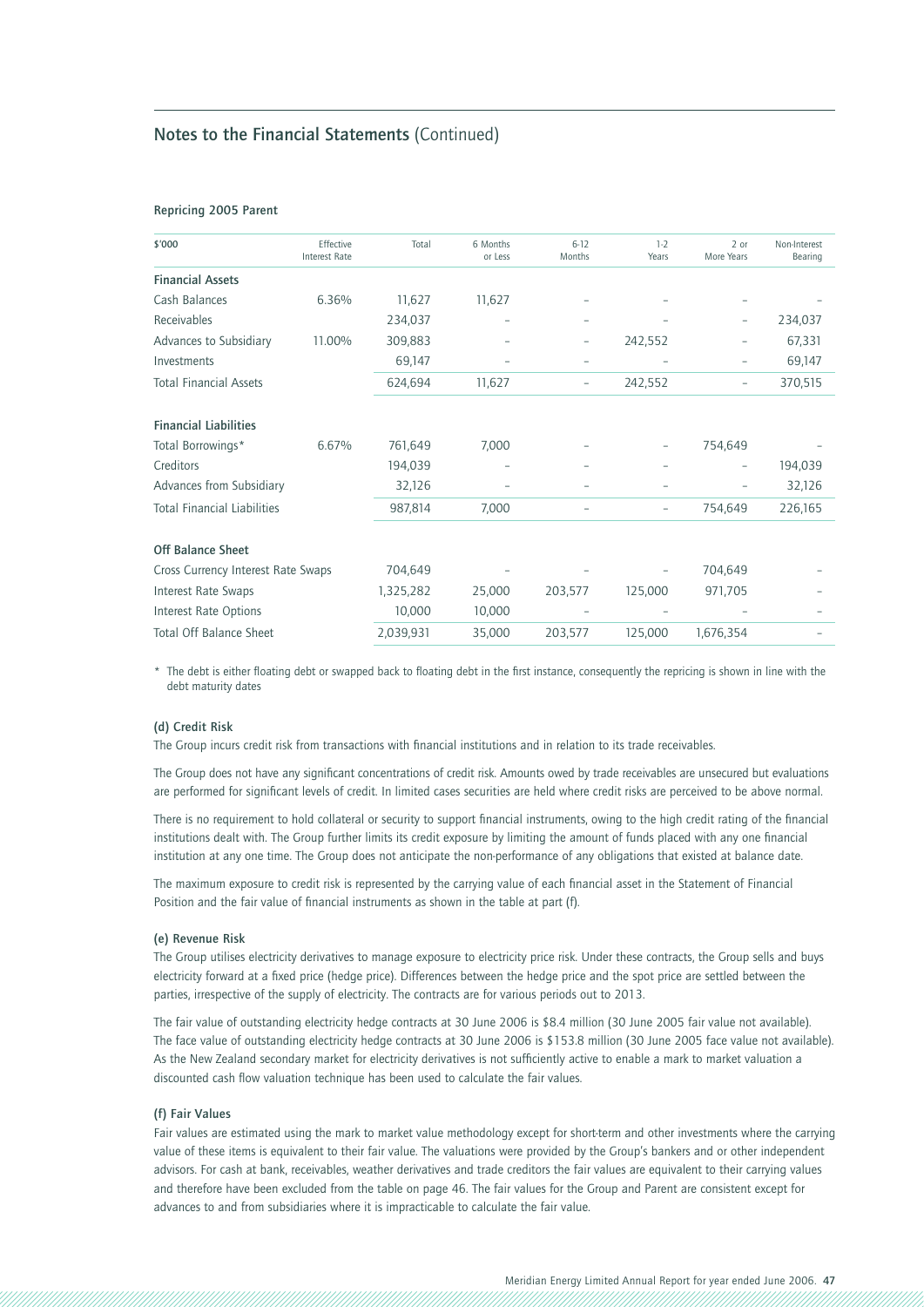|                                                | <b>GROUP AND PARENT</b> |                       |                   |                |  |  |
|------------------------------------------------|-------------------------|-----------------------|-------------------|----------------|--|--|
|                                                | 2006<br>\$'000          |                       |                   | 2005<br>\$'000 |  |  |
|                                                | <b>FAIR VALUE</b>       | <b>CARRYING VALUE</b> | <b>FAIR VALUE</b> | CARRYING VALUE |  |  |
| <b>Assets</b>                                  |                         |                       |                   |                |  |  |
| Investments in unlisted shares*                | 25,973                  | 23,395                | 29,675            | 27,497         |  |  |
| Liabilities                                    |                         |                       |                   |                |  |  |
| Term Borrowings**                              | 754,649                 | 754,649               | 1,021,825         | 1,021,825      |  |  |
| <b>Off Balance Sheet Financial Instruments</b> |                         |                       |                   |                |  |  |
| Forward Exchange Contracts                     | 7,514                   |                       | (6, 144)          |                |  |  |
| Interest Rate Swaps                            | 4,834                   |                       | (6, 579)          |                |  |  |
| Interest Rate Options                          | 64                      |                       |                   |                |  |  |

\* It is not practical to estimate the fair value of the investments in unlisted shares, with the exception of Fonterra Co-Operative Group Ltd where the fair value has been disclosed at Note 15.

\*\*For term borrowings, including bonds with associated cross currency interest rate swaps, the fair values are equivalent to their carrying values and have been included in the above table.

### 22. Land

The Group is not yet formally registered as proprietor under the Land Transfer Act of significant portions of its land assets. However the Group has full beneficial ownership rights and the benefit of an obligation from the Crown to create titles under the Land Transfer Act and transfer them to the Group. This is also the basis on which ECNZ owned these assets prior to transfer to the Group. Titles will be issued once land title processes have been completed. Transfer and issue of freehold titles for the Waitaki Power Station from the Crown to the Group occurred on 22 May 2006.

### 23. Related Party Transactions

The beneficial shareholder of the Group is the Crown. The Group undertakes many transactions with the Crown, state-owned companies and other Government entities, all of which are carried out on a commercial and arm's length basis.

Some Directors of the Group may be Directors or Officers of other companies or organisations with whom members of the Group may transact. Such transactions are all carried out independently on an arm's length basis.

| Entity                                    | <b>Transaction</b>                                                | \$'000 | Relationship                                                                                                        |
|-------------------------------------------|-------------------------------------------------------------------|--------|---------------------------------------------------------------------------------------------------------------------|
| Fairfax N7                                | Sales of electricity to Fairfax NZ                                | 150    | Wayne Boyd, Chairman of Meridian Energy Ltd, is<br>also a member of the Fairfax NZ Advisory Board.                  |
| New Zealand<br><b>Blood Service</b>       | Sales of electricity to New Zealand<br><b>Blood Service</b>       | 223    | Anne Urlwin, a Director of Meridian Energy Ltd,<br>is also a director of New Zealand Blood Service.                 |
| Airways Corporation<br>of New Zealand Ltd | Sales of electricity to Airways<br>Corporation of New Zealand Ltd | 107    | Anne Urlwin, a Director of Meridian Energy Ltd,<br>is also a director of Airways Corporation of<br>New Zealand Ltd. |
| Christchurch College<br>of Education      | Sales of electricity to Christchurch<br>College of Education      | 339    | Anne Urlwin, a Director of Meridian Energy Ltd.<br>is also a councillor of Christchurch College of<br>Education.    |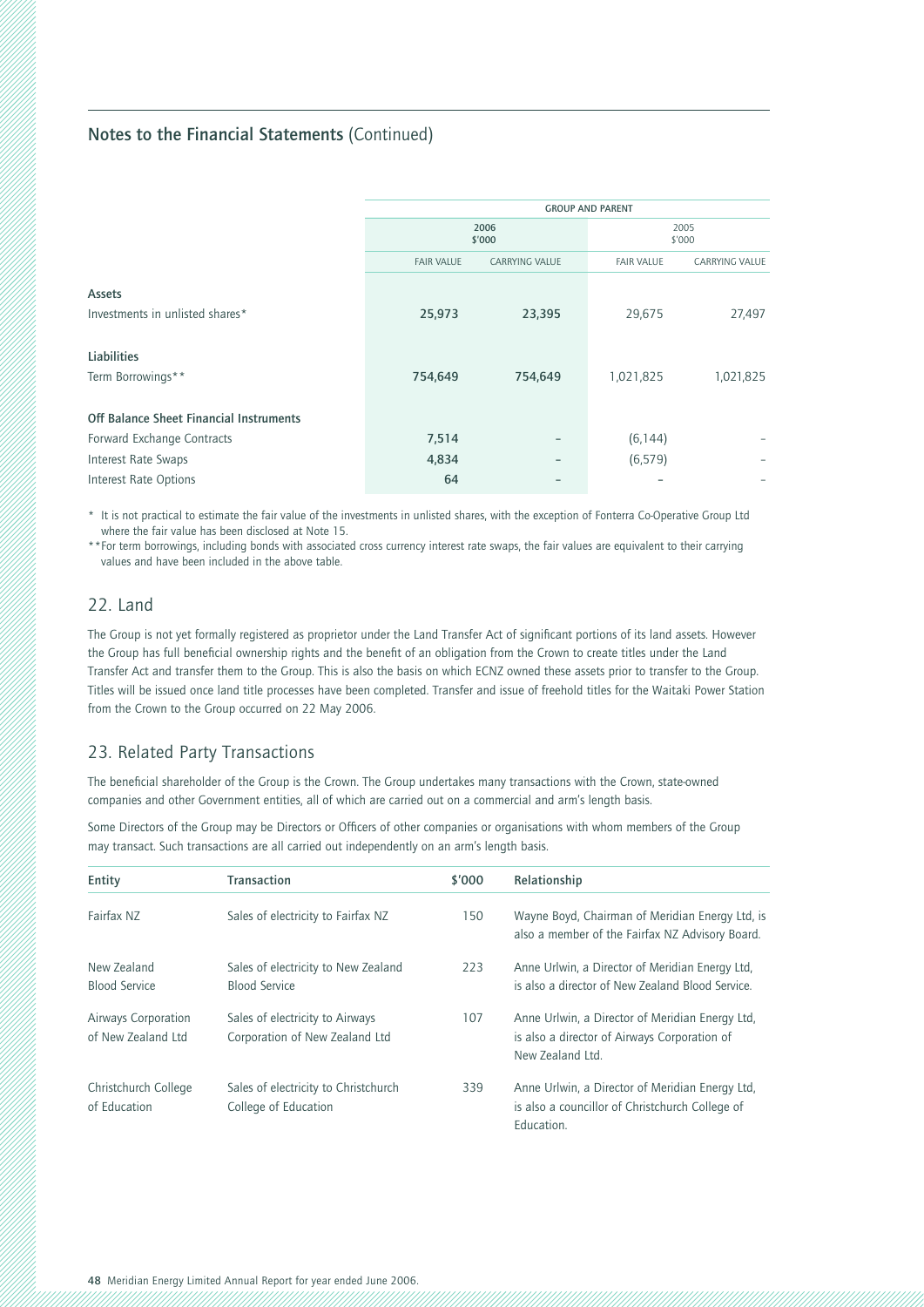### **Other Transactions involving a Related Party**

During the financial year the following transactions occurred between the parent entity, Meridian Energy Ltd and its subsidiaries. All transactions are carried out on a commercial and arm's length basis.

| Entity                                   | Transaction             | \$'000 | Relationship                                                                                                                                                                  |
|------------------------------------------|-------------------------|--------|-------------------------------------------------------------------------------------------------------------------------------------------------------------------------------|
| Meridian Energy International Ltd        | Interest paid to parent | 4,824  | Meridian Energy Ltd received interest income<br>in relation to an intercompany loan to<br>Meridian Energy International Ltd.                                                  |
| Meridian Energy Captive<br>Insurance Ltd | Insurance premium       | 4,139  | Meridian Energy Captive Insurance Ltd<br>(MECIL) received payment for insurance<br>premiums from Meridian Energy Ltd. MECIL<br>has this policy underwritten by third parties. |

In addition DamWatch Services Ltd provided consultancy services to Meridian Energy Ltd during the year totalling \$1.2 million. Such transactions were all carried out independently on an arm's length basis.

### 24. Net Cash Flow from Operating Activities

|                                                   | <b>GROUP</b>   |                |                | <b>PARENT</b>  |  |
|---------------------------------------------------|----------------|----------------|----------------|----------------|--|
|                                                   | 2006<br>\$'000 | 2005<br>\$'000 | 2006<br>\$'000 | 2005<br>\$'000 |  |
| Reconciliation with Net Surplus After Tax         |                |                |                |                |  |
| Net Surplus After Tax                             | 856,836        | 218,228        | 620,620        | 236,714        |  |
| Items Not Involving Operating Cash Flows          |                |                |                |                |  |
| <b>Depreciation Expense</b>                       | 83,486         | 89,200         | 77,330         | 81,198         |  |
| Amortisation                                      | 19,496         | 36,671         | 7,304          | 7,699          |  |
| Deferred Tax                                      | (2,167)        | 33,908         | 21,164         | 19,192         |  |
| Transfer of Tax Losses (from) to Parent           |                |                | (6, 516)       | 28,799         |  |
| Net Loss on Sale of Property, Plant and Equipment | 149            | 135            | 149            | 132            |  |
| Gain on Disposal of Subsidiary                    | (652, 516)     |                |                |                |  |
| Write-down of Investments                         | 7,191          | 760            | 2,021          | 760            |  |
| Equity Accounting of Associate                    | 1,430          | (125)          |                |                |  |
| Other Non-Cash items                              |                | (221)          |                |                |  |
|                                                   | (542, 931)     | 160,328        | 101,452        | 137,780        |  |
| <b>Changes in Working Capital Items</b>           |                |                |                |                |  |
| Accounts Receivable and Prepayments               | 57,549         | (77, 781)      | 5,547          | (66, 164)      |  |
| Inventory                                         | 272            | (238)          | 91             | (57)           |  |
| Payables and Accruals and Lease Liability         | (113,017)      | 44,887         | (8,406)        | 9,999          |  |
| Current Tax Payable                               | (172)          | (288)          | 1,156          | 3,978          |  |
| Net Working Capital of Subsidiary Disposed        | 31,652         |                |                |                |  |
|                                                   | (23, 716)      | (33, 420)      | (1,612)        | (52, 244)      |  |
|                                                   |                |                |                |                |  |
| Net Cash Flow from Operating Activities           | 290,189        | 345,136        | 720,460        | 322,250        |  |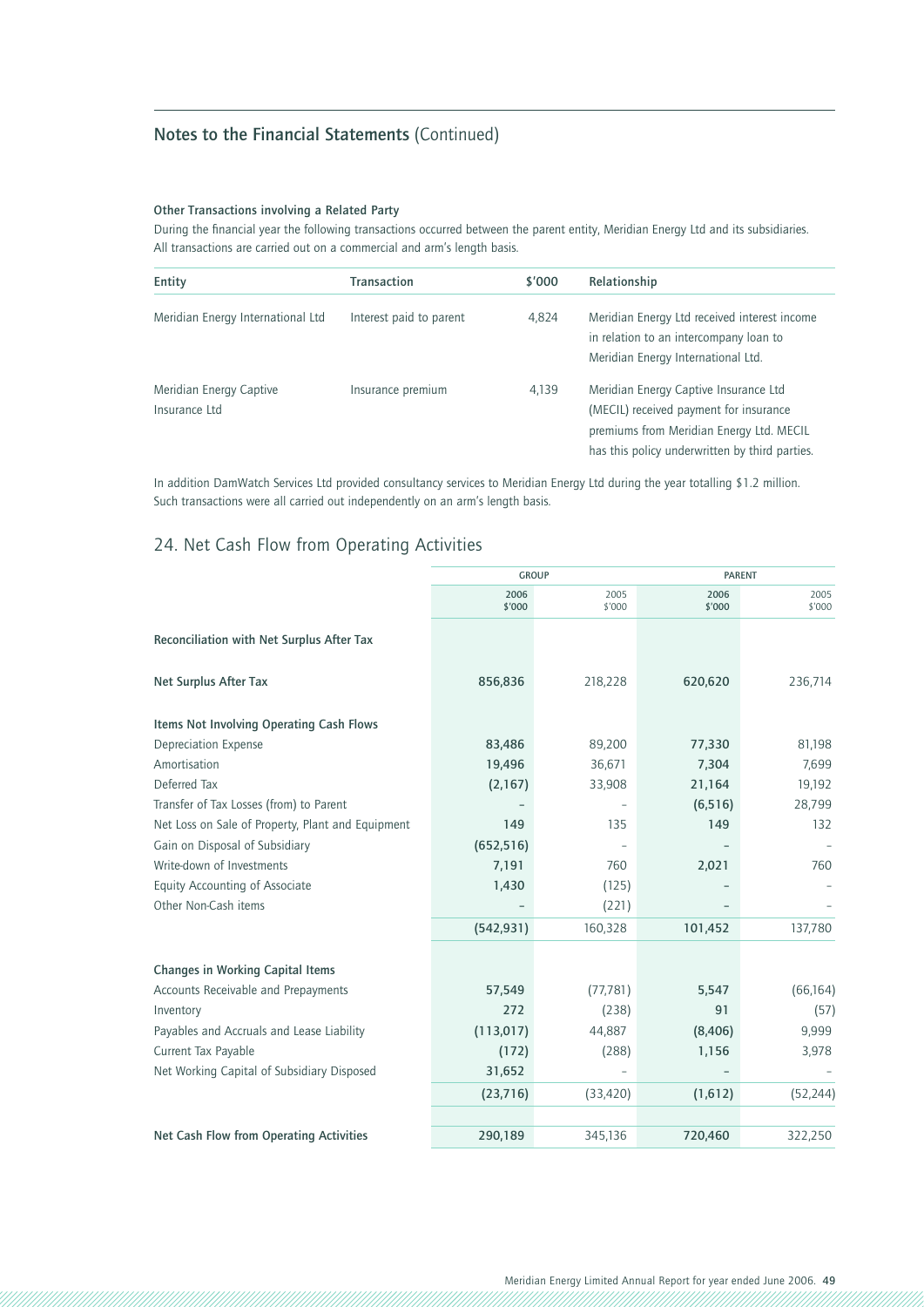### 25. Segment Information

### **Industry Segments**

The Group operates predominantly in one industry, the generation, wholesale marketing and retailing of electricity and complementary products and services. Its operations are carried out in New Zealand and Australia.

### **Geographical Segments**

As at and for the year ended 30 June 2006

|                                              | <b>NEW ZEALAND</b> | <b>AUSTRALIA</b> | <b>ELIMINATIONS</b> | <b>CONSOLIDATION</b> |
|----------------------------------------------|--------------------|------------------|---------------------|----------------------|
|                                              | 2006<br>\$'000     | 2006<br>\$'000   | 2006<br>\$'000      | 2006<br>\$'000       |
| Operating Revenue Derived from Outside Group | 2,183,948          | 38,847           |                     | 2,222,795            |
| Operating Revenue                            | 2,183,948          | 38,847           | -                   | 2,222,795            |
| Segment Net Surplus Before Tax               |                    |                  |                     |                      |
| and Finance Costs                            | 1,024,158          | 2,373            | 590                 | 1,027,121            |
|                                              |                    |                  |                     |                      |
| Segment Total Assets                         | 5,338,543          | 88               | 680                 | 5,339,311            |
|                                              |                    |                  |                     |                      |

Except for the Gain on Disposal of Subsidiary of \$652,516,000 and the Costs Relating to the Disposal of the Subsidiary of \$26,879,000, there were no items of an unusual nature included in the Net Surplus Before Tax and Finance Costs.

As at and for the year ended 30 June 2005

|                                              | <b>NEW ZEALAND</b> | <b>AUSTRALIA</b> | <b>ELIMINATIONS</b> | <b>CONSOLIDATION</b> |
|----------------------------------------------|--------------------|------------------|---------------------|----------------------|
|                                              | 2005<br>\$'000     | 2005<br>\$'000   | 2005<br>\$'000      | 2005<br>\$'000       |
|                                              |                    |                  |                     |                      |
| Operating Revenue Derived from Outside Group | 1,563,587          | 92,620           | (137)               | 1,656,070            |
| Operating Revenue                            | 1,563,587          | 92,620           | (137)               | 1,656,070            |
| Segment Net Surplus Before Tax               |                    |                  |                     |                      |
| and Finance Costs                            | 403.756            | 29.667           | (9,095)             | 424,328              |
|                                              |                    |                  |                     |                      |
| Segment Total Assets                         | 3,567,720          | 1,021,915        | (241, 010)          | 4,348,625            |
|                                              |                    |                  |                     |                      |

### 26. Events Occurring After Balance Date

As disclosed in Note 15, subsequent to balance date the Parent purchased 100% of Orion NZ Ltd's interest in the Whisper Tech Joint Venture and all but 5% of Orion NZ Ltd's interest in Whisper Tech Ltd for \$13.36 million.

On 1 July 2006 Arc Innovations was incorporated as a separate subsidiary of the Group rather than a business unit of the Parent.

### 27. Contingent Gains and Losses

Other than contingent liabilities arising in the normal course of business, the contingent gains and losses of the Group arising in the financial year to 30 June 2006 are as follows:

• The Parent is currently the subject of an Inland Revenue audit and Notices of Proposed Adjustments have been issued by Inland Revenue. However, the Board are of the opinion that the approach taken in calculating the Parent's tax liability as reflected in these Financial Statements is acceptable. The Parent will defend any adjustments the Inland Revenue has proposed.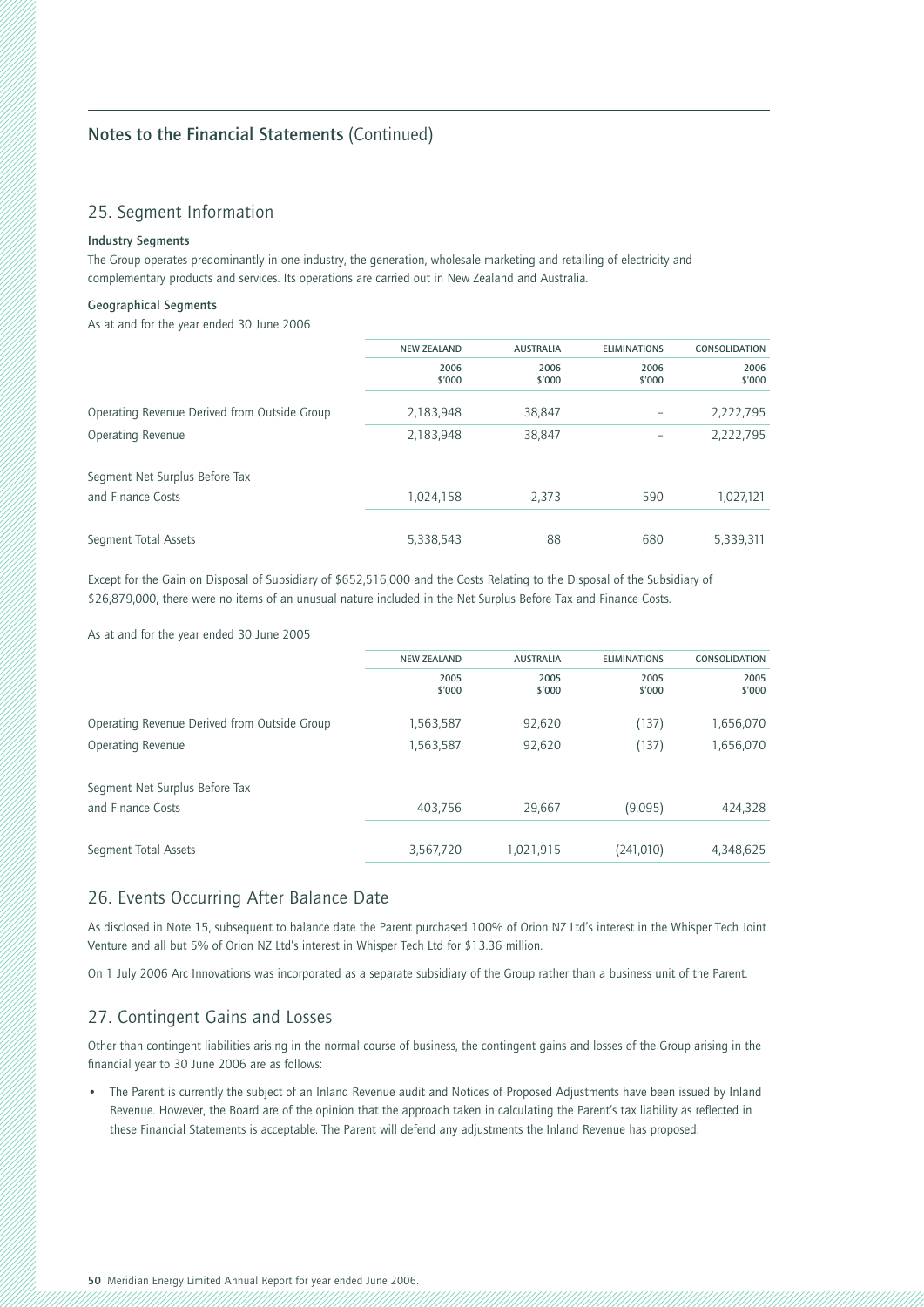### 28. Impact of adopting New Zealand Equivalents to International Financial Reporting Standards ("NZ IFRS")

The Group will adopt NZ IFRS for the year ended 30 June 2008. Transition from existing NZ GAAP to NZ IFRS will be made in accordance with NZ IFRS 1 *First-time Adoption of New Zealand Equivalents to International Financial Reporting Standards*. Upon adoption of NZ IFRS, comparative information will be restated to conform to the requirements of NZ IFRS and the impact that adoption of NZ IFRS has had on Meridian's financial statements will be disclosed.

The Group is well advanced in evaluating the impact of NZ IFRS on its financial statements. The key areas identified that have a significant impact on the opening NZ IFRS comparative position of the Group are outlined below.

The impact of adopting NZ IFRS will only be finalised when the first complete set of NZ IFRS Financial Statements are prepared at 30 June 2008. Until this time the NZ IFRS standards and the application of those standards may be subject to change.

While every effort has been made to quantify and disclose the potential impacts of adopting NZ IFRS, the actual impact of adopting NZ IFRS may vary from the information presented below, and the variation may be material.

#### **Financial Instruments**

NZ IAS 39: *Financial Instruments Recognition and Measurement* governs the recognition requirements for financial instruments. Meridian enters into derivatives primarily to manage exposure to interest rate, foreign exchange and electricity price risk. On transition to NZ IFRS the Group is required to record derivatives on the balance sheet at their fair value. Subsequently these derivatives are accounted for at fair value at each accounting period, with changes in fair value reflected in the income statement, or in equity if NZ IAS 39 hedge accounting criteria can be met. To the extent that hedge accounting does not apply, there is potential for profit volatility resulting from the application of NZ IFRS.

The Group has designated certain derivatives as either:

Fair Value Hedges – hedges of the fair value of recognised assets or liabilities or commitments or; Cash Flow Hedges – hedges of highly probable transactions.

#### **Electricity Derivatives**

The Group is a party to a number of electricity derivative contracts and where material has designated these derivatives as cash flow hedges. On transition to NZ IFRS the Group will recognise the fair value of the derivatives on the balance sheet with subsequent changes in fair values reported in equity, or in the income statement if hedge accounting criteria is not met. At this time the expected impact on transition to NZ IFRS is an increase to equity and net assets of approximately \$8.4 million, prior to adjusting for deferred tax.

### **Treasury Derivatives**

The Group has a number of treasury derivative financial instruments in place. On transition to NZ IFRS the Group will recognise the fair value of these derivatives on the balance sheet. Where appropriate the Group will seek a hedge accounting outcome designating these derivatives as either fair value or cash flow hedges. To the extent that hedge accounting does not apply there is potential for profit volatility resulting from the application of NZ IFRS. The Group is currently in the process of determining the financial impact of applying NZ IAS 39.

### **Deferred Tax**

NZ IAS 12: *Income Taxes* requires a "balance sheet" approach to deferred tax, recognising all differences between tax and accounting values, with limited exceptions. This is conceptually very different to the current NZ GAAP "income statement" approach. Many items previously considered permanent differences under NZ GAAP now become temporary differences and result in the recognition of a deferred tax liability.

The most significant impact of the application of this standard is the recognition of a deferred tax liability in relation to the asset revaluation reserve on transition to NZ IFRS, which is expected to result in the recording of a deferred tax liability and a corresponding reduction in equity of \$824 million.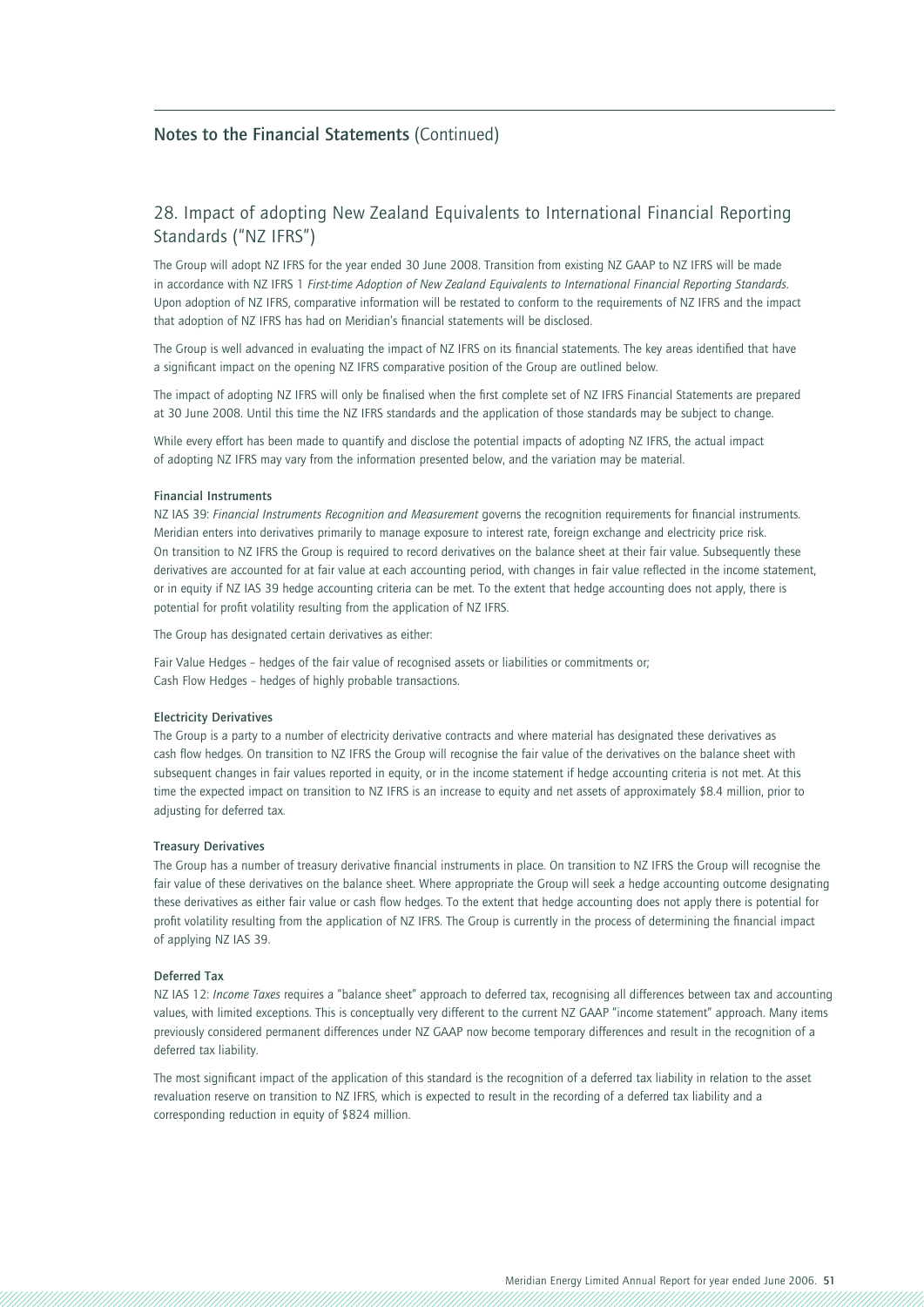### **Statutory Information**

**Wayne Boyd** Chairman (from 01/07/05) *Appointed 05/04/05*

**Raymond Watson** Deputy Chair (from 01/05/06) *Appointed 22/06/05*

**Anne Blackburn** Director *Appointed 01/06/04*

**Anne Urlwin** Director *Appointed 01/01/05*

**Timothy Lusk** Director *Appointed 01/06/05*

**Catherine Drayton** Director *Appointed 01/05/06*

**David Shand** Director *Appointed 01/05/06*

**Kepa Morgan** Director *Resigned 30/4/06*

### Group Directors **Subsidiary Company Directors** Subsidiary Company Directors

**DamWatch Services Ltd** Keith Turner (Chairman) Murray Gillon (Managing Director) Kenneth Smales Peter Menzies Michael Campbell Timothy Densem

**DamWatch Pty Ltd** Murray Gillon Stanley Brogan

**Meridian Ltd** Keith Turner Paul Smart Helen Bremner *(resigned 30/06/06)* Ari Sargent *(resigned 30/06/06)*

**Meridian Energy International Ltd** Keith Turner Paul Smart

**Meridian (Whisper Tech) Limited** Keith Turner Paul Smart James Hay

**Energy for Industry Ltd** Keith Turner Paul Smart

**Meridian Energy Captive Insurance Ltd** Keith Turner Paul Smart

**Woodville Windfarm Ltd (currently being deregistered)** Keith Turner

**Nirranda South Wind Farm Pty Ltd (currently being deregistered)** Brian Hall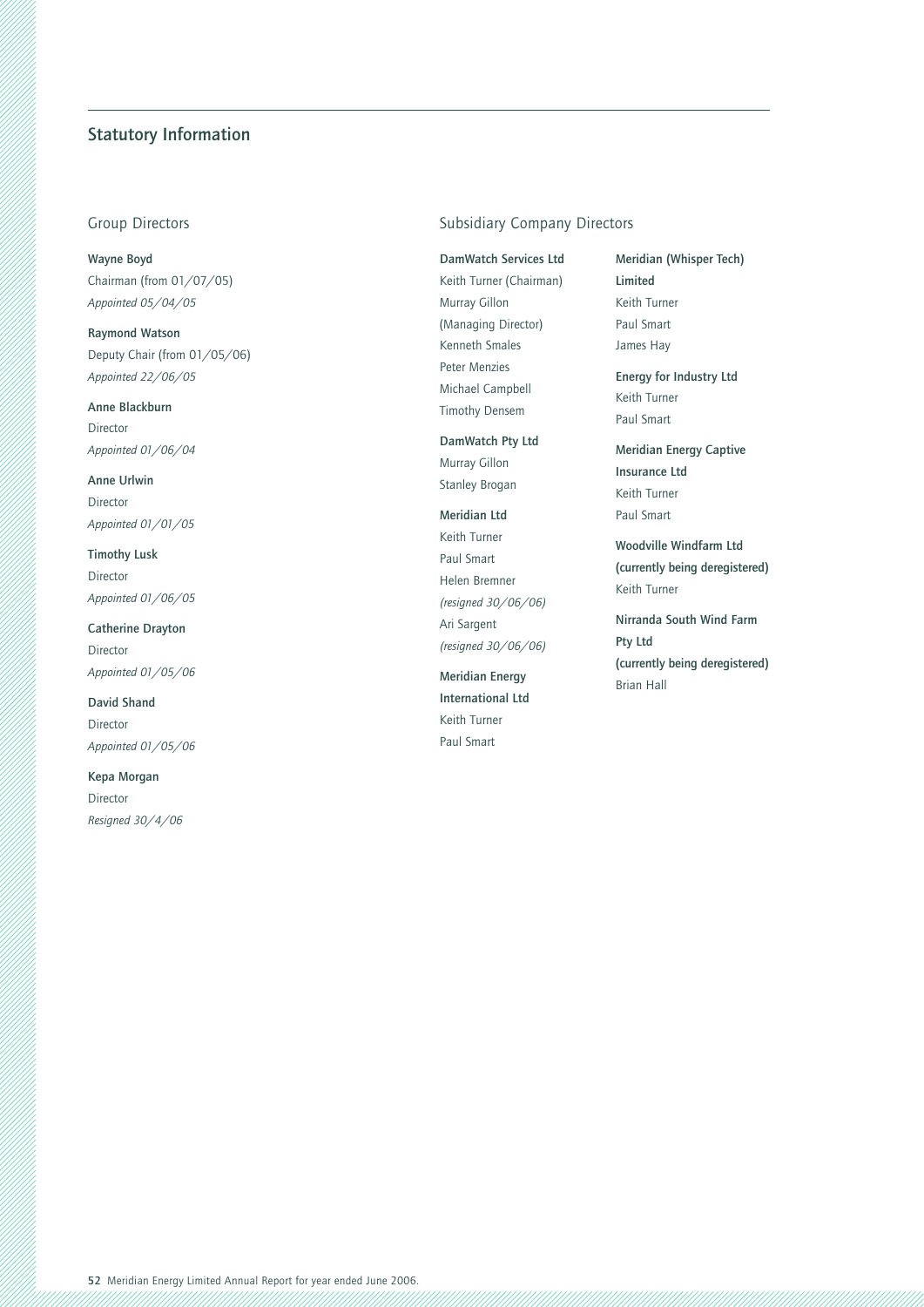### **Statutory Information** (Continued)

### General Disclosures

#### **Disclosure of Directors' Interests**

Declaration of general interest by directors for the year ended 30 June 2006 in accordance with Section 140 (2) of the Companies Act 1993:

### **Wayne Boyd**

Auckland International Airport, Chairman Fairfax NZ Advisory Board Forsyth Barr Ltd, Director Freightways Ltd, Chairman Landco Ltd, Director Telecom Corporation of New Zealand Ltd, Chairman Vulcan Steel Ltd, Director

### **Raymond Watson**

He Oranga Pounamu Trust, Chairman Ngai Tahu Associates Ltd, Director/Shareholder Ngai Tahu Publications Ltd, Director Omni Consulting 2005 Ltd, Director/Shareholder Ray Watson Associated Ltd, Director/Shareholder Te Runaka o Arowhenua, Chairman

#### **Anne Blackburn**

Centre for Clinical Research & Effective Practice, Chair Contact Energy Ltd, Shareholder Chinese Language Foundation, Advisory Trustee Footnote Dance Company, Trustee Royal New Zealand Ballet, Trustee Technical Advisory Board of the Export Credit Office, Director Ten Gracie Square Ltd, Director/Shareholder Wellington Regional Council Holdings Ltd (and subsidiaries Pringle House Ltd and Port Investments Ltd), Director

#### **Anne Urlwin**

Airways Corporation of New Zealand Ltd, Deputy Chair Babcock & Brown Infrastructure Group, Shareholder (through Maigold Holdings Ltd) Christchurch College of Education, Councillor Clifton Creek Ltd, Director/Shareholder Landcare Research New Zealand Ltd, Deputy Chair Maigold Holdings Ltd, Director/ Shareholder New Zealand Blood Service, Board Member New Zealand Cricket, Director New Zealand Domain Name Registry Ltd, Chair Trustpower Ltd, Bondholder (through Maigold Holdings Ltd) Urlwin Associates Ltd, Director/Shareholder

#### **Timothy Lusk**

Telecom New Zealand Ltd, General Manager Wholesale Services/Shareholder

### **Catherine Drayton**

No Disclosures

### **David Shand**

No Disclosures

#### **Kepa Morgan (Resigned 30 April 2006)**

Haumingi 10A 2B Papakainga Trust, Chairman Mahi Maioro Professionals, Managing Director University of Auckland, School of Engineering, Associate Dean Maori, Senior Lecturer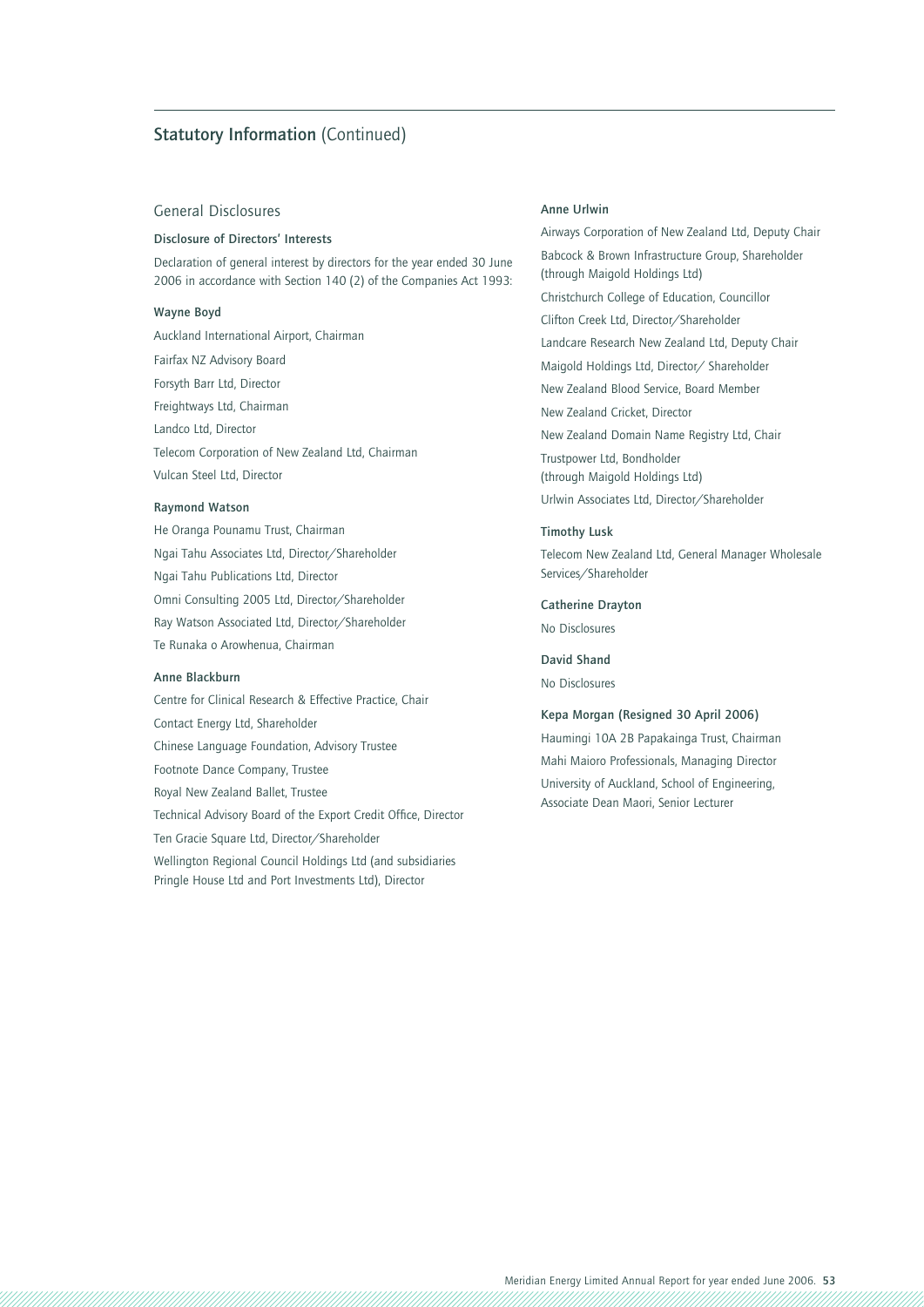### **Statutory Information (Continued)**

There were no specific disclosures of interest under Section 140 (1) of the Companies Act 1993, in addition to those general disclosures set out on page 52.

#### **Information Used by Directors**

No member of the Board of Meridian Energy Ltd, or any subsidiary, issued a notice requesting the use of information received in their capacity as director which would not otherwise have been available to them.

#### **Indemnification and Insurance of Officers and Directors**

Meridian Energy Limited indemnifies its directors and current executive officers against all liabilities which arise out of the performance of their normal duties as director or executive officer, unless the liability relates to conduct involving lack of good faith. To manage this risk, Meridian has Directors & Officers indemnity insurance.

#### **Directors' Remuneration – Meridian Energy Ltd**

|                                      | <b>PARENT</b>                |
|--------------------------------------|------------------------------|
|                                      | 2006 DIRECTORS' FEE (\$'000) |
| Wayne Boyd                           | 65.0                         |
| Kepa Morgan (resigned 30 April 2006) | 28.8                         |
| Anne Blackburn                       | 36.5                         |
| Anne Urlwin                          | 37.3                         |
| <b>Timothy Lusk</b>                  | 36.0                         |
| Raymond Watson                       | 33.3                         |
| Catherine Drayton                    | 6.2                          |
| David Shand                          | 6.2                          |
| <b>TOTAL</b>                         | 249.3                        |

#### **Directors' Remuneration – Subsidiaries**

|                                                               | <b>SUBSIDIARIES</b>          |  |
|---------------------------------------------------------------|------------------------------|--|
|                                                               | 2006 DIRECTORS' FEE (\$'000) |  |
| Peter Lowe (Southern Hydro Pty Limited)                       | 24.5                         |  |
| Mark Snape (Southern Hydro Pty Limited)                       | 17.1                         |  |
| Peter Menzies (DamWatch Services Limited)                     | 6.0                          |  |
| Stanley Brogan (DamWatch Pty Limited)                         | 6.4                          |  |
| Stanley Brogan (Meridian Energy Australia Investment Pty Ltd) | 18.1                         |  |
| <b>TOTAL</b>                                                  | 72.1                         |  |
|                                                               |                              |  |

Meridian executives appointed Directors of subsidiaries do not receive any Directors fees.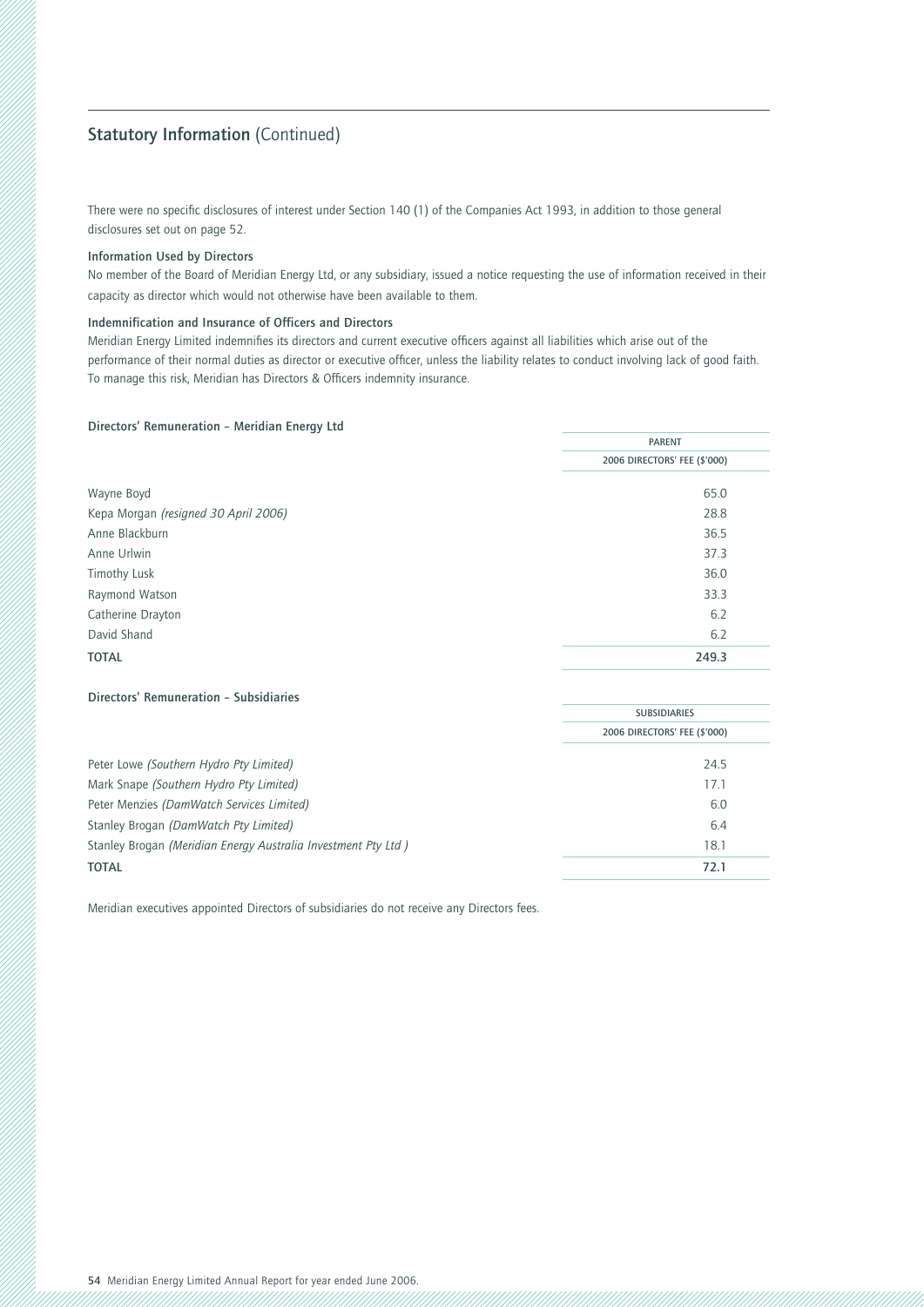### **Statutory Information (Continued)**

### Shareholders

### **Shareholder Information**

All the issued ordinary shares in Meridian Energy Ltd are held equally by the Minister of Finance and the Minister for State-Owned Enterprises on behalf of Her Majesty the Queen in Right of New Zealand (the Crown).

### **Employees**

Meridian Energy's employment philosophy is to attract and retain high-calibre staff. The key staff attributes that Meridian seeks to develop and reinforce are expected to reflect in the quality of service levels experienced by customers and stakeholders. The Company has streamlined, innovative HR policies and practices to support the delivery of excellent people performance.

#### **Executive Remuneration**

In accordance with Section 211(1)(g) of the Companies Act 1993, the number of employees or former employees, not being directors of the company, who during the year received remuneration and any other benefits, the value of which exceeded \$100,000 is outlined in the table below. These remuneration amounts include a one-off payment to employees in relation to the sale of Southern Hydro Pty Ltd.

|                         | 2006           |                     |
|-------------------------|----------------|---------------------|
|                         | <b>PARENT</b>  | <b>SUBSIDIARIES</b> |
| \$100,000 - 109,999     | 25             | 5                   |
| \$110,000 - 119,999     | 28             |                     |
| \$120,000 - 129,999     | 21             | 3                   |
| \$130,000 - 139,999     | 21             |                     |
| \$140,000 - 149,999     | 10             | 1                   |
| \$150,000 - 159,999     | 18             | 1                   |
| \$160,000 - 169,999     | 13             |                     |
| \$170,000 - 179,999     | 7              |                     |
| \$180,000 - 189,999     | 5              |                     |
| \$190,000 - 199,999     | 3              |                     |
| \$200,000 - 209,999     | 6              |                     |
| \$210,000 - 219,999     | 4              |                     |
| \$230,000 - 239,999     | 1              |                     |
| \$240,000 - 249,999     | $\overline{2}$ |                     |
| \$250,000 - 259,999     | $\overline{2}$ |                     |
| \$260,000 - 269,999     | 1              |                     |
| \$270,000 - 279,999     | 1              | 1                   |
| \$280,000 - 289,999     | 3              |                     |
| \$290,000 - 299,999     | 1              |                     |
| \$310,000 - 319,999     |                | 1                   |
| \$320,000 - 329,999     | $\overline{2}$ |                     |
| \$340,000 - 349,999     | 1              |                     |
| \$380,000 - 389,999     | 1              |                     |
| \$390,000 - 399,999     | 1              |                     |
| \$420,000 - 429,999     | 1              |                     |
| \$450,000 - 459,999     | 1              |                     |
| \$500,000 - 509,999     | 1              |                     |
| \$510,000 - 519,999     | 1              |                     |
| \$1,220,000 - 1,229,999 | 1              |                     |
|                         |                |                     |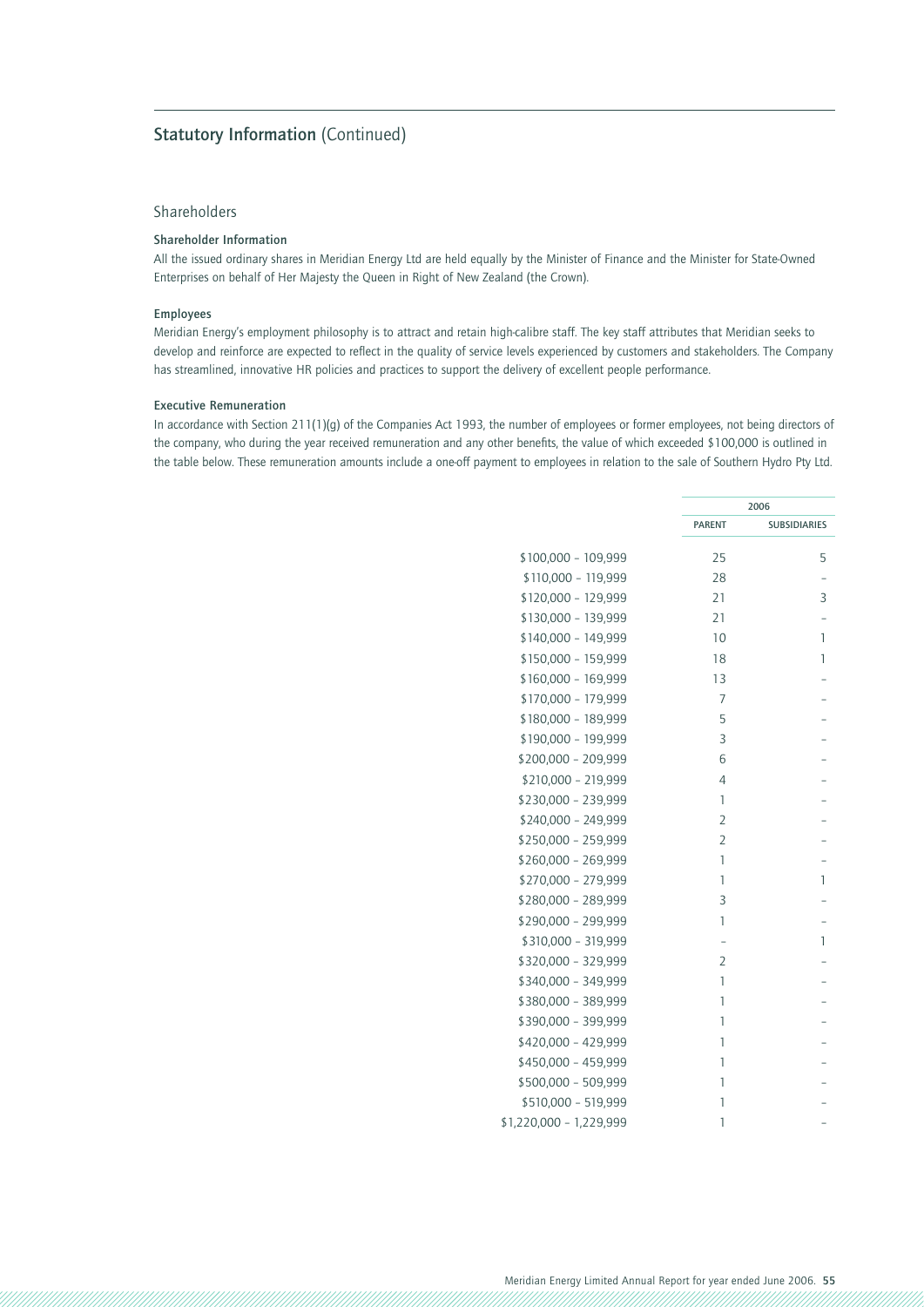### **Verification Statement**

#### **Scope and Approach**

URS New Zealand Limited (URS) has carried out an independent audit of the Meridian Energy (Meridian) Report for Year Ending June 2006, to provide readers assurance on whether the Report is accurate and adequately provides information of material interest regarding the company's performance. The AA1000 Guidelines for verifying a report's materiality, completeness and responsiveness were used as a basis for the audit.

Our approach has been to

- Review the draft Report and supporting information (including files, data sources, correspondence);
- Assess sustainability context and main issues;
- Meet with a range of internal report contributors and to verify that the content is accurate and contains appropriately detailed
- information on issues of material significance to stakeholders;
- Identify errors or weakness in content and provide feedback to Meridian and verify the Final Report.

The scope of assurance covered Our Operations, Our Performance, Chairman and Chief Executive Report and New Zealand Stories of 2006 in the Meridian Energy Report for Year Ending June 2006 and Our Performance section on the accompanying CD.

#### **Independence**

URS worked on a number of projects with Meridian Energy during the period covered by the Report. There is no aspect of the relationship that has influenced the independent nature of the verification findings.

#### **Accuracy**

On the basis of the described audit methodology, URS verifies that the content of the Meridian Energy Report for the Year Ending 2006 provides an accurate description of the company's performance.

Meridian's Report provides a high level of exactness and low margin of error. Reporting and information systems are further improved. Some minor discrepancies were identified during the process; however these were corrected by Meridian.

#### **Materiality and Completeness**

The Report provides a reasonably balanced representation of the organisation's performance with appropriate reference made to the previous years' report to provide stakeholders with information on progress over time. The detail of reporting especially in regards to resource use, has further improved. Reporting on areas of poorer performance would benefit from more extensive discussion of future plans.

Meridian continues with a high level of commitment to renewable generation and sustainability has become further integrated throughout different business units, which is reflected in the Report's structure.

In addition to reporting on performance and its activities, Meridian uses the Report to provide commentary on the key issues facing the industry thus improving its materiality.

#### **Responsiveness**

Meridian's work with its stakeholders on renewable generation projects and the customer educational role it aspires to in the field of energy efficiency resonates throughout the Report. The stakeholders' opinions are this year more extensively presented in the video interviews.

We commend Meridian on their evident commitment to continuous improvement and to achieving more sustainable outcomes.

URS New Zealand Limited 22nd September 2006





Kerry Griffiths Principal Sustainability Consultant URS New Zealand Ltd Lambton House, Level 4 160 Lambton Quay, PO Box 3367, Wellington, New Zealand Direct: 64 4 496 3750 Fax: 64 4 496 3755

**DISCLAIMER:** The veracity of the information summarised in the Report is dependant upon the uniformity, consistency and thoroughness of site/operational staff reporting all relevant matters. While the report Verification Process allowed URS to develop a good appreciation of Meridian's sustainability issues and site specific initiatives, URS did not and can not determine precisely the uniformity, consistency and thoroughness of reporting. URS has prepared this Statement for the use of Meridian in accordance with the usual care and thoroughness of the consulting profession. The opinions provided are based on generally accepted practices and standards at the time they were prepared. No other warranty, expressed or implied, is made as to the professional advice included in this Statement. To the extent permitted by law, URS excludes all liability that may arise from professional advice contained in this Statement. This Statement must be read in conjunction with the supporting documents prepared by URS. No responsibility is accepted for use of any part or all of this Statement in any other context or for any other purpose or by third parties. No third party is entitled to rely on any matter contained in this Statement without URS's prior consent in writing. Neither URS's name nor the material submitted in this Statement may be included in any prospectus or use in offering or representations in connection with the sale of securities or participation interest without URS's prior consent in writing. URS owes no duty of performance to any party other than our contracted client.